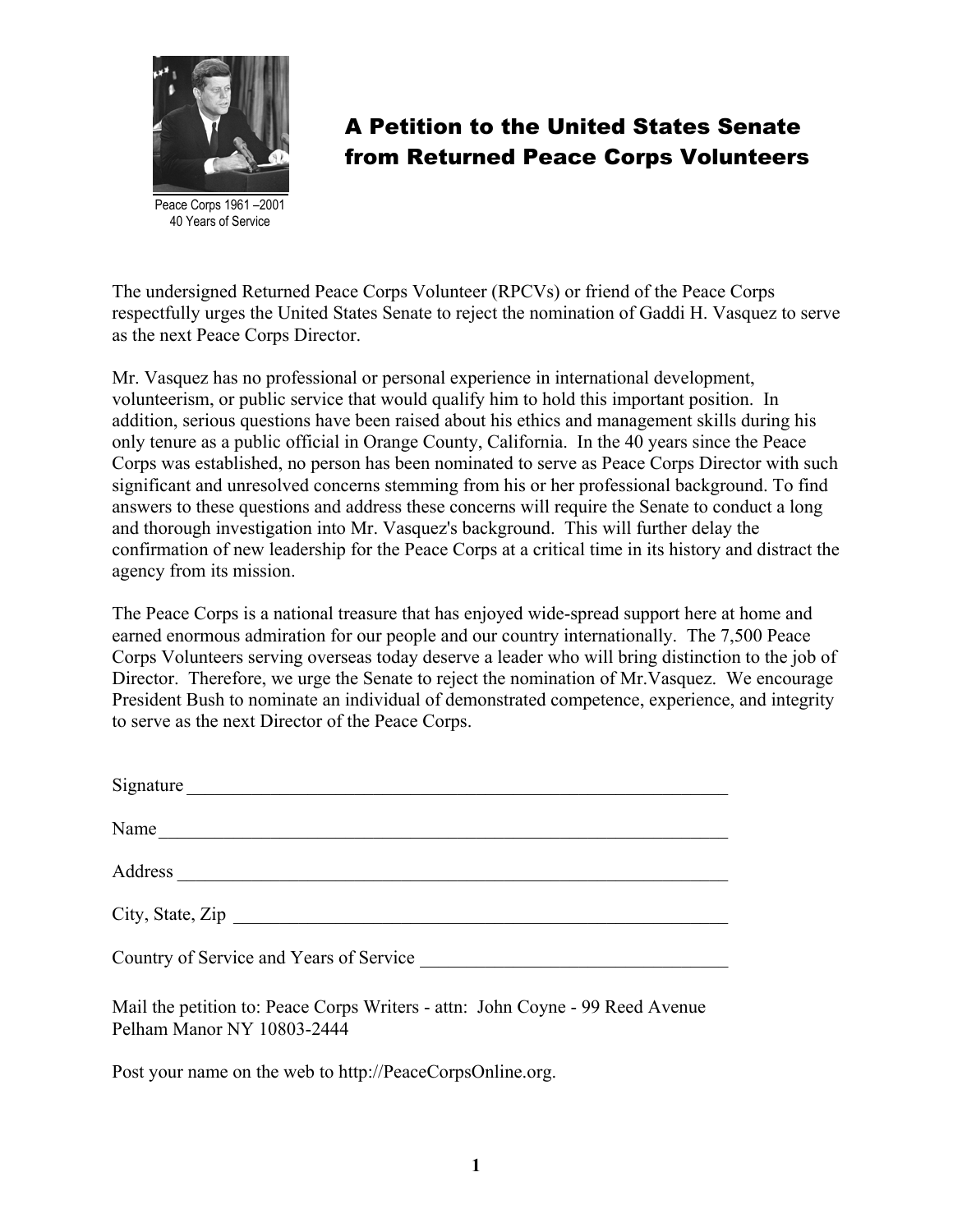

Peace Corps 1961 –2001 40 Years of Service

# A Petition to the United States Senate from Returned Peace Corps Volunteers

#### Signatures and Messages from Returned Volunteers

 Richard Lipez 161 Otis Rd, Otis MA 01253 Ethiopia 1962-64

Peggy Anderson 322 S. Camac St. Philadelphia, PA 19107 Togo 1962-64

Richard Wiley 2 El Niguel Court Henderson, NV 89052 Korea 1967-69

Kathy Karlson 4330 Clagett Road University Park, MD 209782 Togo, 1969-71

Mike Tidwell 7125 Willow Ave. Takoma Park, MD 20901. Zaire 1985-87

Sally Collier 4816 Eastern Avenue, NE Washington, DC 20017 Ethiopia 1962-64

Mark Brazaitis 200 South High Street Morgantown, WV 26501 Guatemala 1991-93

Tony Zurlo 5109 Ivycrest Trail Arlington, TX 76017 Nigeria 1962-64

Robert Greenan 817 Carroll Street #1A Brooklyn NY 11215 Russia Far East 1995-97

H. Donald Wilson 115 Havilands Lane White Plains, NY 10605 Ethiopia PC/D 1964-66

Marnie (Elberson) Mueller 119 West 77th Street New York, New York 10024 Ecuador 1963-65

Matt Losak 45-44 40th Street Apt. 3R New York, New York Lesotho 1985-88

Ann Neelon 507 Broad Street Murray, KY 42071 Senegal 1978-79

Sandra Remancus 4409 Sheridan St University Park, MD 20782 Zaire 1984-88

Paul S. Dever 3000 S Randolph St #101 Mauritania 1987-91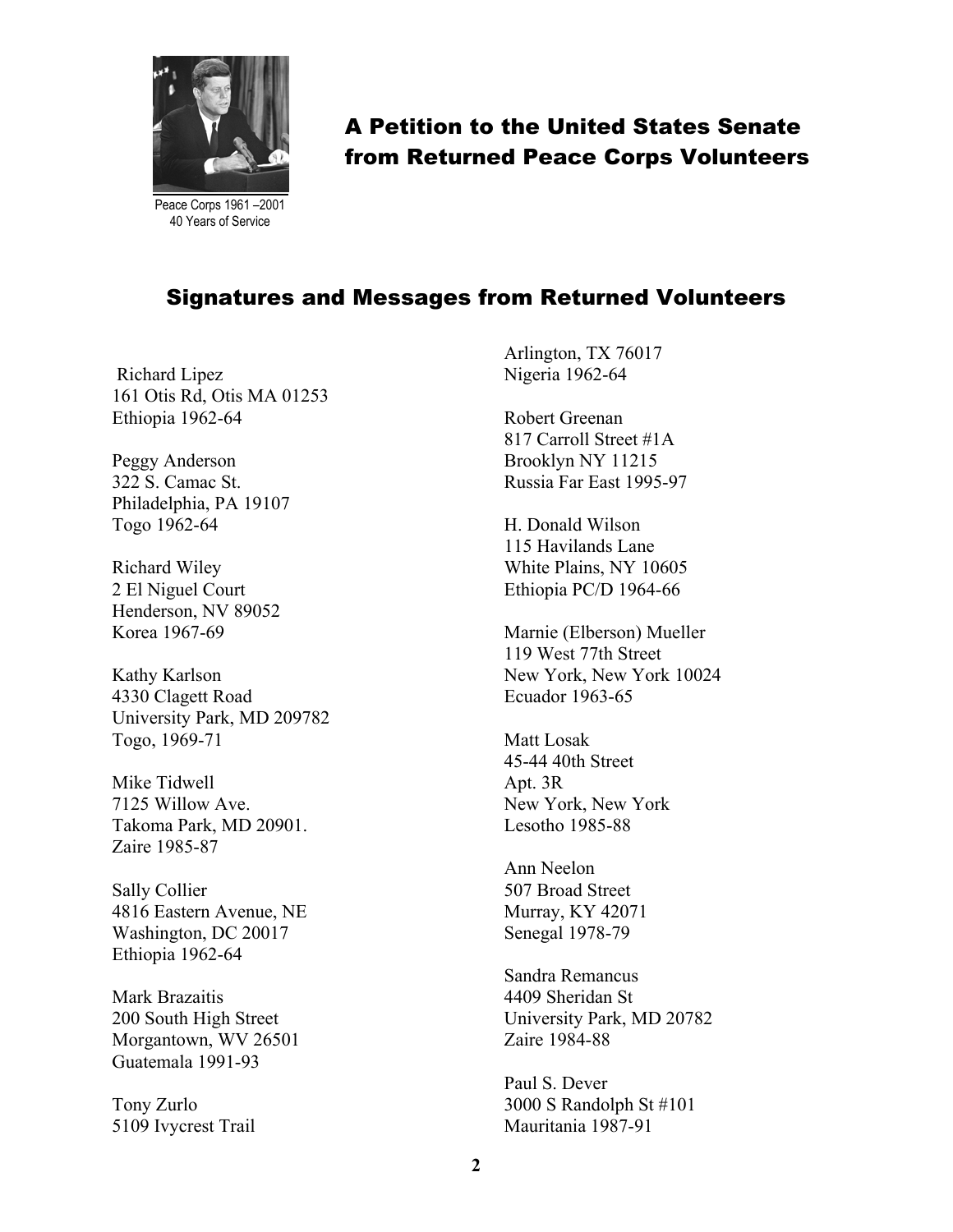

Peace Corps 1961 –2001 40 Years of Service

Dr.Nancy Scheper-Hughes Department of Anthropology University of California Berkeley, California 94720 Brazil 1964-66

Susan Umstot 1811 Lead NE #22 Albuquerque, NM 87106 Malawi 1997-00

Jon Galinson Jon Galinson  $\langle \text{irgymb}\right|$ @xtra.co.nz> 28 Bayfiel Rd Herne Bay, New Zealand Malawi 1994-96

Elaine Johnson 5330 Belt Road, NW Washington, DC 20015 Jordan 1998-00

Geraldine Kennedy PO Box 5067 Santa Monica, CA 90409 Liberia 1962-64

By Admin1 (admin) on Friday, August 31, 2001 - 09:03 am:

Here's 15 more rpcvs who have signed the petition

Joseph C. Permetti 8306 Queen Annes Drive Silver Spring, MD 20910 Kenya 1979-82

Heidi Thoren

426 Providence Road Palatine, IL 60067 Kenya 88-90

Jason Carter 98 Springdale St. Athens, GA 30605 South Africa 1998-00

Wayne Kessler Asmara, Eritrea Ethiopia/Eritrea 1964-66

Fred Thompson 3131 East Superior Street Duluth, MN 55812 Peace Corps Turkey 1967-69

Pamela M. Thompson 1223 Little Creek Road Brimson, MN 55602 Peace Corps, Turkey Turkey 1967-69

Virginia Pruitt 85 Hicks St. Brooklyn, NY 11201 Nigeria 1964-66

Allison Lee 3340 Whitfield Ave. Apt. 2 Cincinnati, OH 45220 Cameroon 1988-90 Mauritania 1996-99 (PC staff)

Maureen J. Carroll 2727 Ontario Rd. NW Washington DC 20009 Philippines 1961-63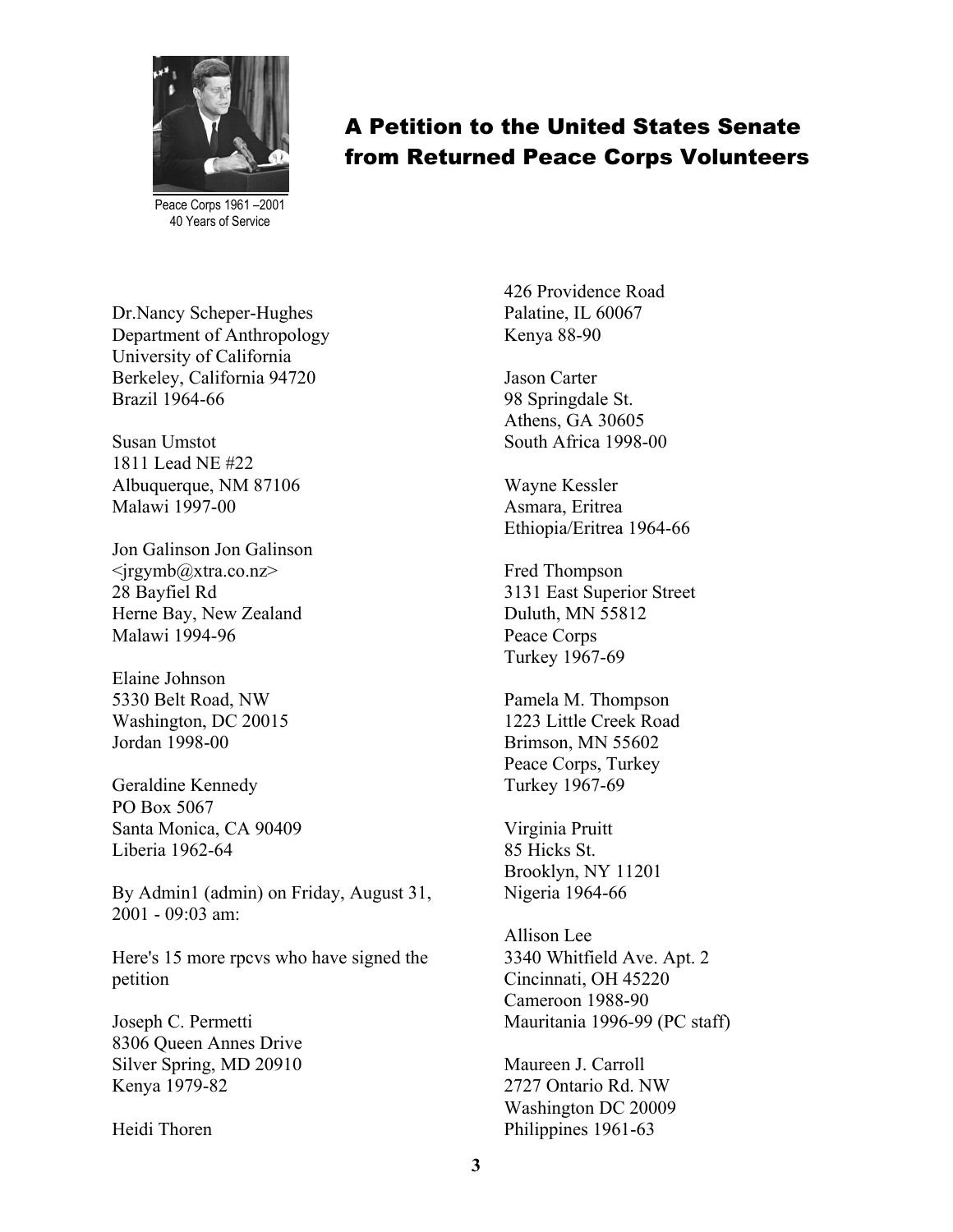

Peace Corps 1961 –2001 40 Years of Service

Philip Jason Booker Lo Matta 1311 Depto. 302 Vitacura Santiago, Chile Malawi 1994-96

Paul S. Dever 3000 S Randolph St #101 Mauritania 1987-91

Geraldine Kennedy PO Box 5067 Santa Monica, CA 90409 Liberia 1962-64

Karen J. Keefer 705 Chesapeake Avenue Silver Spring, MD 20910-5207 Nigeria 1966-68 Liberia 1968

Lawrence Held 1507 Hilmont St. Austin, TX 78704 Kyrgyzstan 1993-95

Margaret Riley 3910 Sturbridge Dr. Durham, NC 27713 Colombia, 1973-75

By John N Smart (jnsmart) on Friday, August 31, 2001 - 09:10 am:

John N. Smart 560 3rd Avenue South Park Falls WI 54552-1232 Uzbekistan 1995-1998

By Admin1 (admin) on Friday, August 31, 2001 - 10:21 am:

14 more names

Gail Wadsworth 200 N. Maple Ave. #309 Falls Church VA 22046 Uganda 1970-72 Kenya 1973-76 Tanzania 1980-82

Mishelle Shepard 210 Jolie Way Mena AR 71953 Czech Republic 1994-96

Phyllis Barney 3310 27th St. NW #2 Washington, DC 20008 Kenya 1976-79

Katherine Turner 3405 Bonaparte Way Durham, NC 27707 Togo 1991-93

Richard Adam 1631 Marion Avenue Durham, NC 27705 The Gambia 1970-73

Karl Whitney 2518 Indian Trail Durham, NC, 27705 Costa Rica 1991-93

Beverly Tucker 2210 Englewood Avenue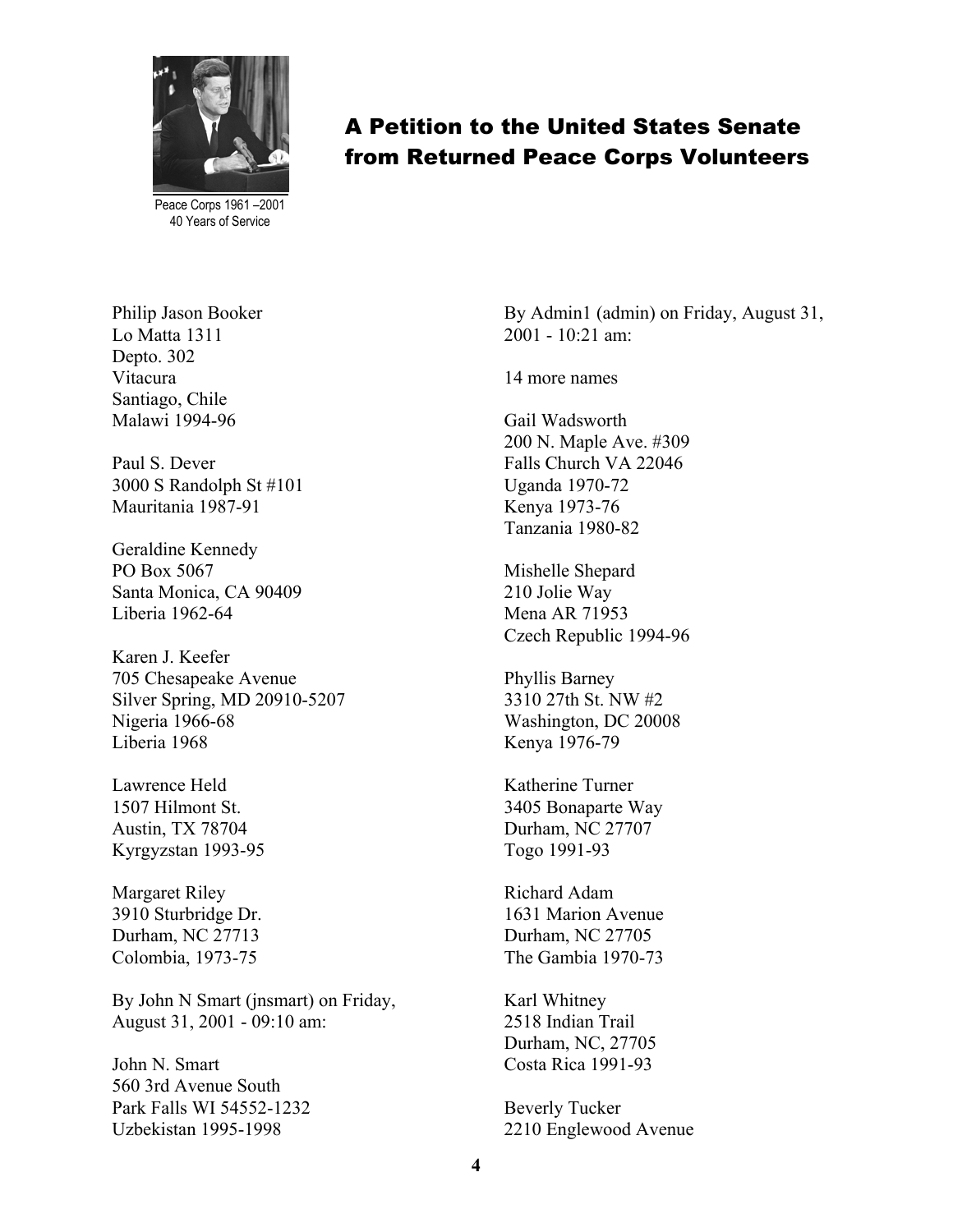

Peace Corps 1961 –2001 40 Years of Service

Durham, NC 27705 Chile 1978-80

Dan Barutta 490 M St., SW #W-810 Washington, DC 20024 Jamaica 1981-83, 1990-91

A. Paul Masiarchin 1230 4th St. NW Washington, DC 20001 Paraguay 1994-1997

Phyllis Barney 3310 27th St. NW #2 Washington, DC 20008 Kenya 1976-79

Thomas and Susan Tilson PO Box 126 Georges Mills, NH 03751 Philippines 1962-64

Daniel Fergus Tamulonis 552 Riverside Drive, #4K New York, NY 10027 Zaire 1975-77

Sara Terry 5406 Middleton Road Durham, North Carolina 27713 Zaire 1988-91

Eric Spilde 103 B New Britain Rd Doylestown, MA 18901 Paraguay 1993-95

#### A Petition to the United States Senate from Returned Peace Corps Volunteers

By Jane Seifert on Sunday, September 02, 2001 - 01:19 pm:

Pls add my signature: Jane A. Seifert 2445 15th St. NW Apt. 205 WDC 20009 email: janeseifert@msn.com Senegal 1971- 73

By Lucinda R Boyd on Sunday, September 02, 2001 - 01:34 pm:

Lucinda Boyd 4212 North Keystone, 1A Chicago IL 60641-2320 Nigeria V, 1962-64

By Kathleen Callahan on Sunday, September 02, 2001 - 01:59 pm:

Kathleen Callahan 6300 Rising Sun Avenue, 1st floor Philadelphia, PA 19111 USA RPCV Malawi, 1996-98

By Carl Petersen on Sunday, September 02, 2001 - 02:55 pm:

Carl and Beth Petersen 462-15th St Del Mar, CA 92014-2521 RPCVs Nigeria, 1963-66

By yewo98 on Sunday, September 02, 2001 - 03:11 pm:

Christine West 8311 Ari Ct. No. 3B Jessup, MD 20794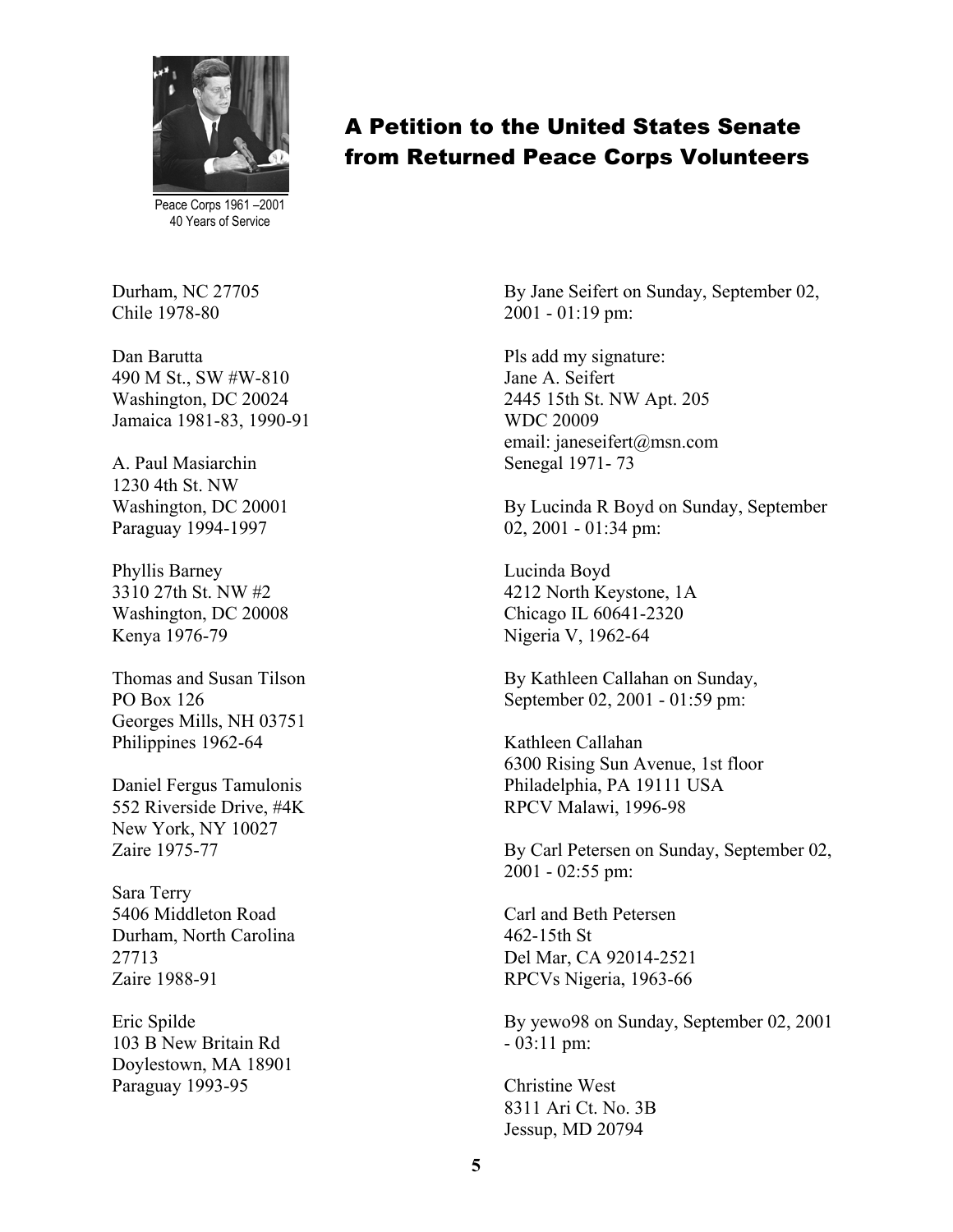

Peace Corps 1961 –2001 40 Years of Service

Malawi, 1996-98

By Jensy Patterson Richards (jensy) on Sunday, September 02, 2001 - 03:15 pm:

Jensy Richards PSC 821, Box 59 FPO AE 09421 U.K. Kenya, 1978-1980

By Steve Manning on Sunday, September 02, 2001 - 03:41 pm:

Steve Manning 317 W. Indiana St. Beebe, Arkansas 72012 Nigeria, 1965-1966

By diane hilary cummings on Sunday, September 02, 2001 - 06:28 pm:

in opposition to Gaddi Vasquez as Director of Peace Corps: Diane Hilary Cummings 425 Morningside Drive NE Albuquerque, NM 87108-1037 (505) 268-4832 djeneba@aol.com

By diane hilary cummings on Sunday, September 02, 2001 - 06:45 pm:

In opposition to the nomination and appointment of Gaddi Vasquez as Director of Peace Corps: Diane Hilary Cummings 425 Morningside Drive NE Albuquerque, NM 87108-1037 (505) 268-4832

Mauritania, 1994-97

By Admin1 (admin) on Sunday, September 02, 2001 - 08:55 pm:

28 more names from John Coyne

Daniel F. Waterman 7014 Statendam Ct. McLean, VA 22101 Tanzania 1965-67

Susan Alden 2301 Red Alder Street Henderson, NV 89015 Latvia 1997-00

Phyllis Noble 2424 Oakridge Madison, WI 53704 Nigeria 1965-67

Janice Trueworthy Burch 34 Coventry Drive Limington, Maine 04049 Nigeria 1963-66

Sharon Dirlam Santa Rosa Ave Santa Barbara CA 93109

Henry Collins, M.D. 22 Sunrise Hill Rd. Orinda, Ca, 94563 Kenya 1979-1981

Dave Evans 45 Algonquin St Dorchester, MA 02124 Lesotho 1974-78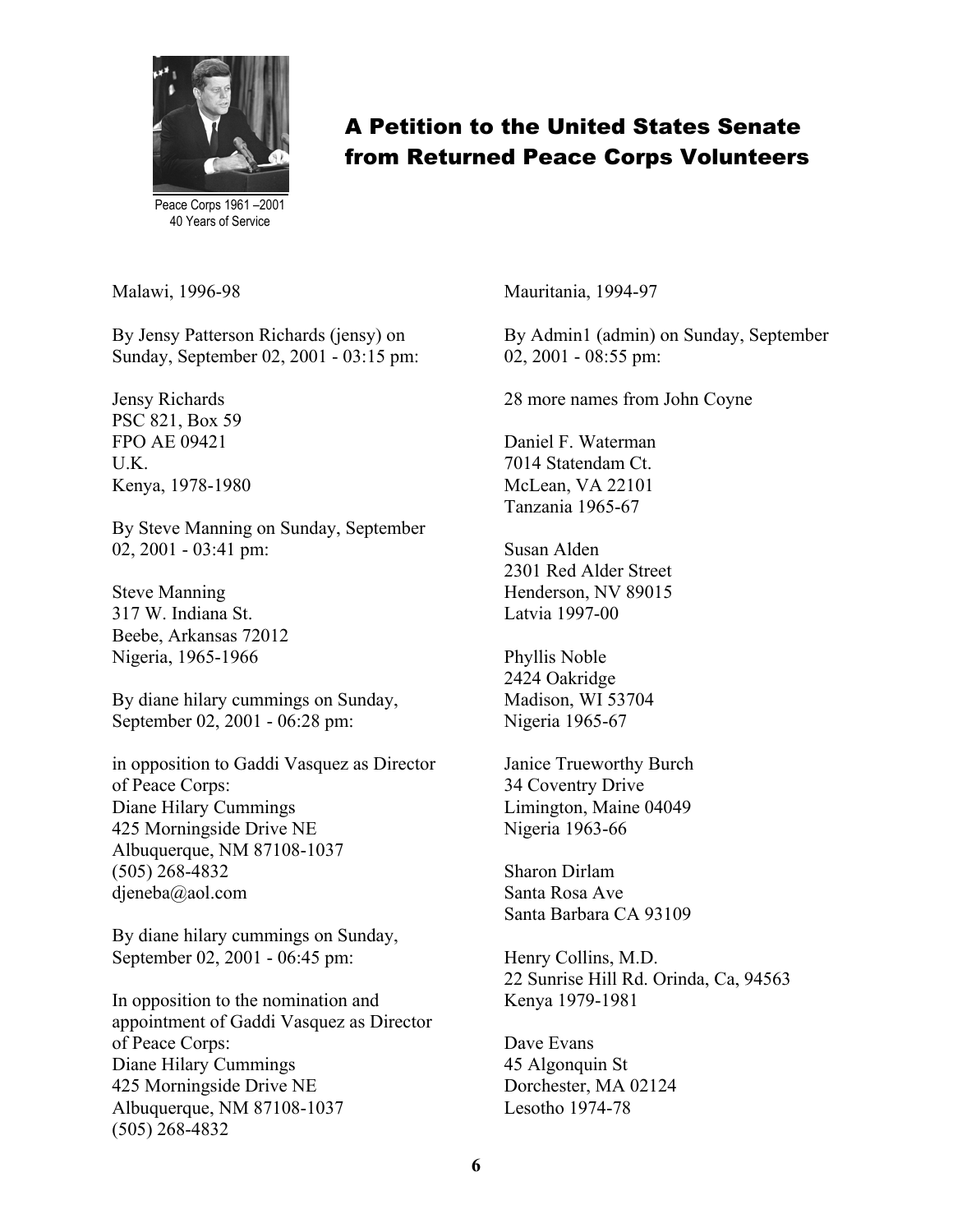

Peace Corps 1961 –2001 40 Years of Service

Larry Lesser 3001 Veazey Terrace NW, #1111 Washington, DC 20008 Nigeria 1963-65

Richard Wiley 2 El Niguel Court Henderson, NV 89052 Korea 1967-69

Sally Fessler 305 East Delafield Ave Durham, NC 27704-3225 Kenya 1976-81

Michael Abkin 122 El Olivar Los Gatos, CA 95032 Nigeria 1966-68

Lesa Morrison 1106 Green Street Durham, NC 27701 Honduras 1986-89

Margaret Shannon Snoeren 1566 Moorings Drive Apt. 2-B Reston, VA 20190 Nigeria 1963-65

David R. Simonds 905 6th St SW Apt 304B Washington DC 20024 Kenya 1971-75

Jos Peterson 1611 Arnold Rd. Oak Harbor, WA 98277 Kenya 1979-81

Jerry Foster 503 Clough Rd. Pittsfield, NH 03263 Nigeria, 1963-65

David Downes 3327 Mantua Dr. Fairfax, VA 22031 RPCV Fiji 1967-69

Joe Kovacs 3636 16th Street, NW Apt. A909 Washington, DC 20010 Sri Lanka 1997-98

Bruce Stowe Kenya 934 N. Defiance St. Ottawa, OHIO 45875 Kenya 1985-87

Kathleen Callahan 6300 Rising Sun Avenue, 1st floor Philadelphia, PA 19111 Malawi 1996-98

William Conn 215 Cedarwood Lane Carrboro, NC 27510 Paraguary 1984-87

Carolyn K. Kroll 1009 Monmouth Avenue Durham, NC 27701 Ghana 1967-69

Kevin Webb 2032 Belmont Rd NW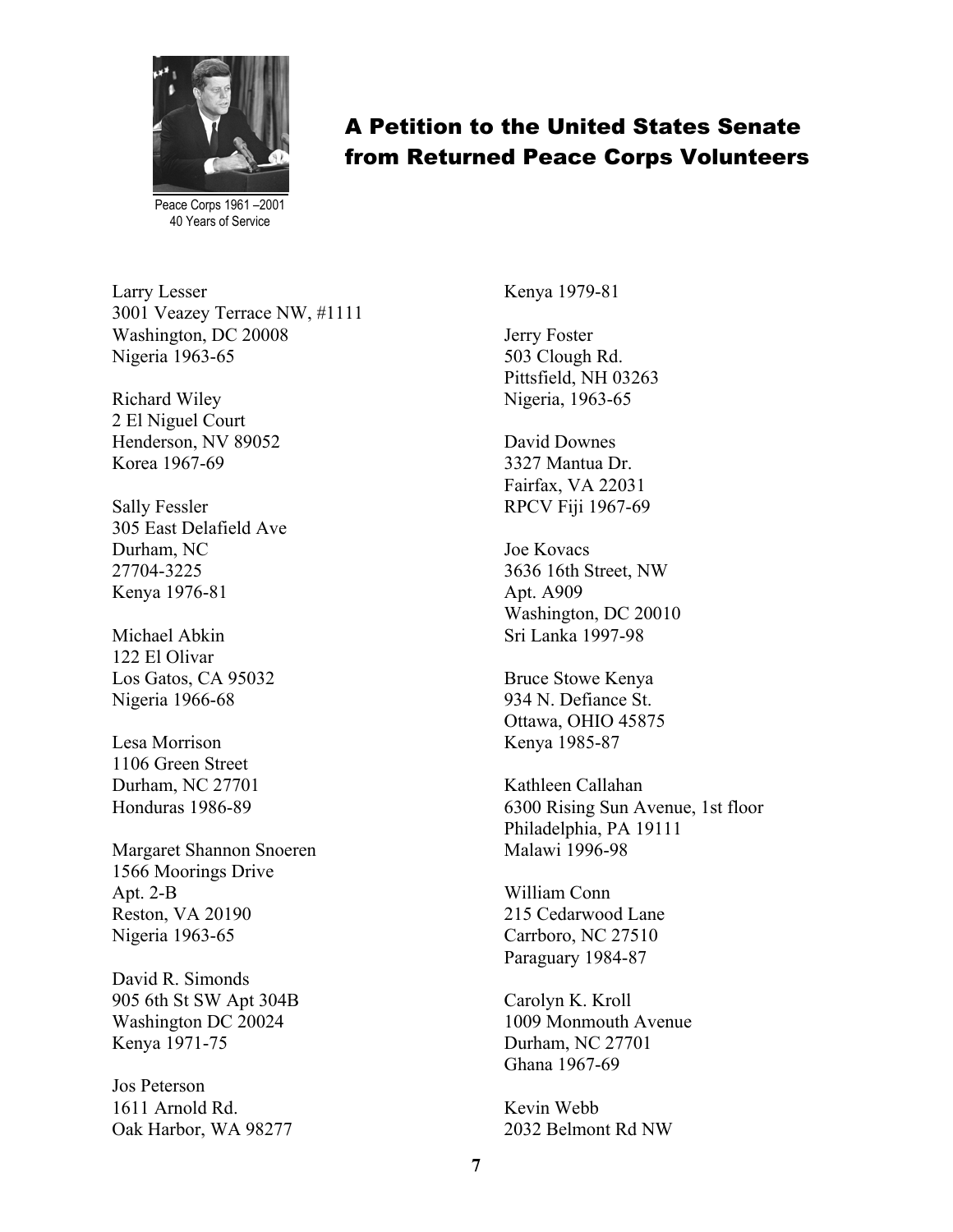

Peace Corps 1961 –2001 40 Years of Service

Washington, DC 20009 Panama 1993-95

Lucinda R. Boyd 4212 North Keystone Chicago IL 60641-2320 Nigeria 1963-64

Ann Neelon 507 Broad Street Murray, KY 42071 Senegal 1978-79

Sara Terry 5406 Middleton Road Durham, North Carolina, 27713 Zaire 1988-91

Anne W. Beaman 204 Mechanic Street, Apt. 25 Lebanon, NH 03766-1526 Nigeria 1963-65

By Layton Zimmer on Sunday, September 02, 2001 - 10:44 pm:

I oppose the nomination by President Bush of Gaddi Vasquez as Director of Peace Corps: Fr. Layton P. Zimmer P.O. Box 353 Wailuku, Hawai'i 96793 Fiji 1967-68 Tonga 1968-71

By Howard Terry Adcock on Monday, September 03, 2001 - 02:38 am:

Terry Adcock 3403 Galesburg Drive Austin, Texas 78745-5819 Colombia 1961-63

By Peter Hansen on Monday, September 03, 2001 - 10:45 am:

Peter J. Hansen 1203 Cambria Court Iowa City, IA 52246 Nigeria 1966-68

By Cynthia Vanda on Monday, September 03, 2001 - 11:01 am:

Cynthia Vanda 4265 Andover Terrace Pittsburgh, PA 15213-1202 Nigeria 1961-63

By Ed Block on Monday, September 03, 2001 - 12:24 pm:

Ed Block 4940 Fairbanks Road Tilghman Island, MD 21671 Turkey 1965-67

By Ray Engelke on Monday, September 03, 2001 - 06:57 pm:

Ray Engelke 113 La Senda Rd. Los Alamos, NM 87544 Nigeria 1964-1966

By Anne W. Beaman on Tuesday, September 04, 2001 - 09:01 am:

#### A Petition to the United States Senate from Returned Peace Corps Volunteers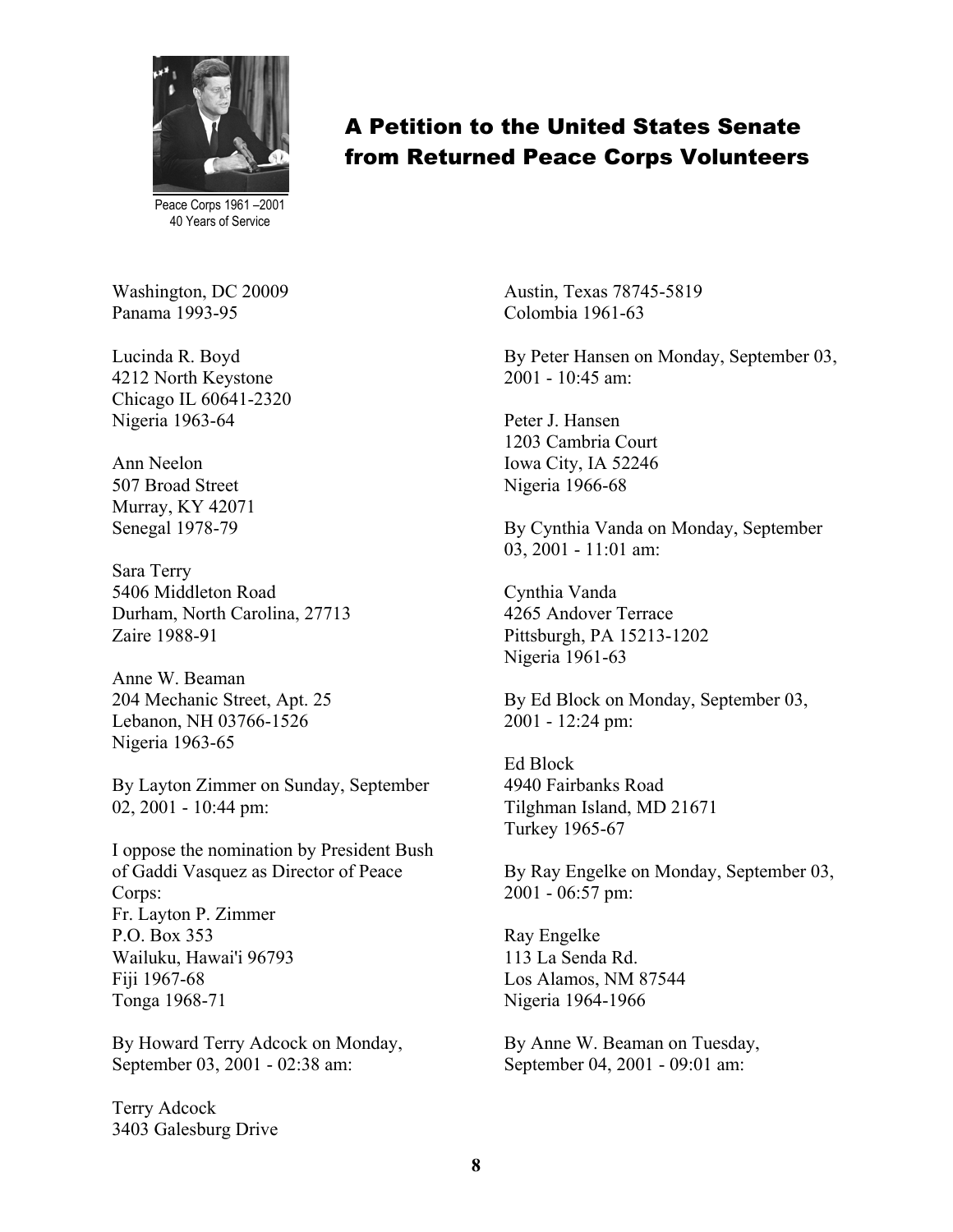

Peace Corps 1961 –2001 40 Years of Service

Please add my voice to those protesting the nomination of Gaddi Vasquez to be next director of the Peace Corps.

Anne W. Beaman 204 Mechanic Street, Apt. 25 Lebanon, NH 03766-1526 Nigeria 1963-65

By Mark Holland on Tuesday, September 04, 2001 - 09:11 am:

Mark Holland 558 Celeron St. 1st Floor Pittsburgh, PA 15221 Malawi 1995-1997

By Scott Bode on Tuesday, September 04, 2001 - 09:23 am:

Scott Bode 107 Charles Street Rockville, MD 20850 Sierra Leone 1989-91

By Eliezer Spaeth on Tuesday, September 04, 2001 - 09:59 am:

I strongly support the nomination of only an ethical, competent, experienced person for the post of Peace Corps Director.

Edward (Eliezer) Spaeth 223 Kearsing Pkwy Monsey, NY 10952 Nigeria 1966 - 68

By Christine Chumbler on Tuesday, September 04, 2001 - 10:03 am:

Christine Chumbler 1367 C St NE Washington DC 20002 Malawi 95-97

By kimberly mcgarvey on Tuesday, September 04, 2001 - 10:06 am:

Kimberly McGarvey 5146 Haverford Rd Harrisburg, PA 17109 Fiji 1985-1987

By andrewr on Tuesday, September 04,  $2001 - 10.16$  am:

Andrew Richardson 1127 Blair Ave St. Paul, MN 55104 Mauritania 94-96 Gabon 96-97

By MiriamAiken@Westat.com on Tuesday, September 04, 2001 - 11:00 am:

Miriam Aiken 2901 Village Spring Lane Vienna, VA 22181-6125 Philippines '65 - '67

By Malu Wilkinson on Tuesday, September 04, 2001 - 12:11 pm:

Please add the following names to the petition:

Malu Wilkinson 2746 SE 35th Ave Portland, OR 97202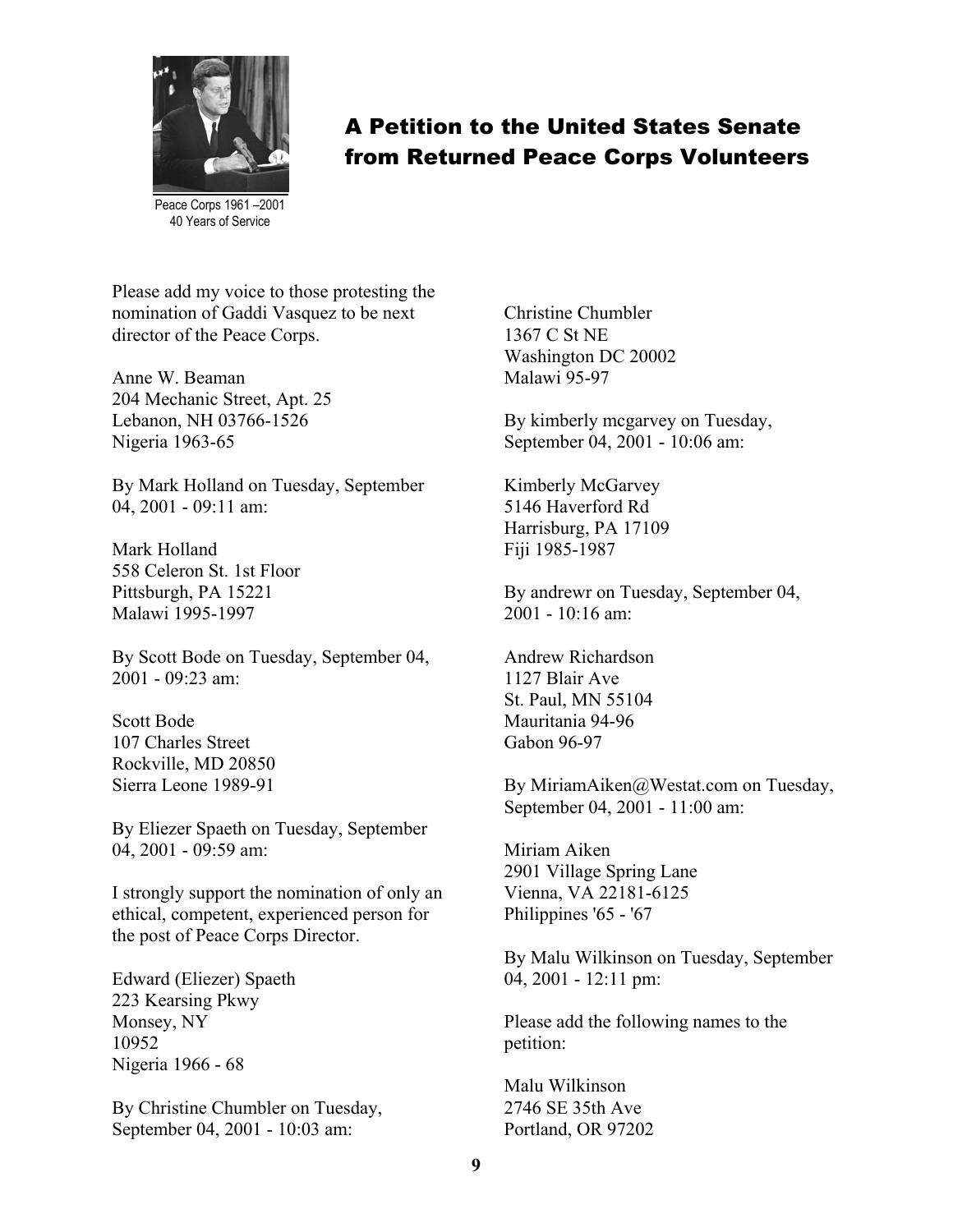

Peace Corps 1961 –2001 40 Years of Service

Mauritania 93-95

Robert Wilkinson 2746 SE 35th Ave Portland, OR 97202 Mauritania 93-95

By Don Garner on Tuesday, September 04, 2001 - 01:37 pm:

Please add my name to the petition opposing the Gaddi Vasquez nomination.

Don Garner 622 4th St, NE, Apt 2 Washington, DC 20002 Kenya, 1976-1978

By Stacia Nordin on Tuesday, September 04, 2001 - 01:42 pm:

I oppose Gaddi Vasquez as Director of PC

Stacia Nordin, RD PO Box 208, Lilongwe, Malawi RPCV Jamaica 92-94 RPCV Malawi 97-00

By mary k. peckham on Tuesday, September 04, 2001 - 02:36 pm:

i oppose the nomination of Vasquez to the position of the Director of Peace Corps:

Mary K. Peckham 190 West Pomeroy Lane Amherst, MA 01002-3241 Friend of Peace Corps Mauritania By tompeckham on Tuesday, September 04, 2001 - 02:42 pm:

I strongly oppose the Vasquez nomination:

Tom Peckham 425 Morningside Dr. NE Albuquerque, NM 87108 Friend of Peace Corps Mauritania

By Roger Leed on Tuesday, September 04, 2001 - 04:10 pm:

I oppose the Vasquez nomination because he is unqualified. Roger M. Leed 1826 E. Hamlin St. , Seattle, WA 98112 Nigeria VI, 1962-63

By Anonymous on Tuesday, September 04, 2001 - 05:02 pm:

I oppose Gaddi Vasquez as Director of PC

Casey Hengen 26 Easy St. Tijeras NM 87059 Botswana 1989-91

By Anonymous on Tuesday, September 04, 2001 - 05:46 pm:

I strongly oppose the Vasquez nomination:

Sharon L. Achilles 163 Lloyd Ave Pittsburgh, PA 15218 Mauritania 1992-94

By Heidi Halverson on Tuesday, September 04, 2001 - 06:08 pm: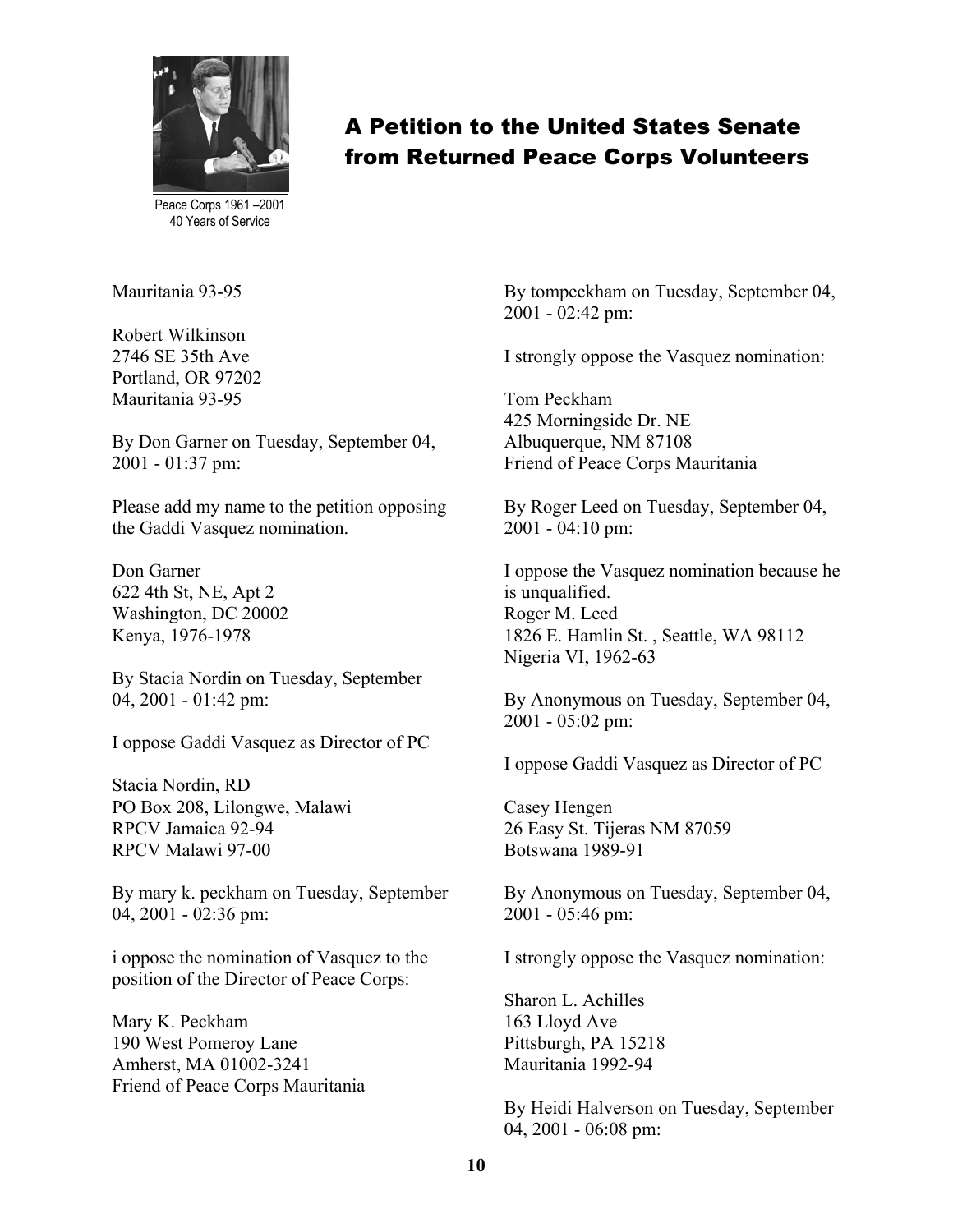

Peace Corps 1961 –2001 40 Years of Service

I oppose Gaddi Vasquez as Director of PC

Heidi Halverson 11420 Academy Ridge Rd., NE Albuquerque, NM 87111 Ghana 1992-94 kentnheidi@aol.com

By Maurice E. Edwards on Tuesday, September 04, 2001 - 07:19 pm:

I oppose Gaddi Vasquez as Director of PC.

Maurice E. Edwards 3818 Walden Wood Lane Signal Mountain, TN 37377-3464 Nigeria 1964-'66

By Walter Richard Holmquist on Tuesday, September 04, 2001 - 07:49 pm:

To have Gaddi Vasquez as director of the Peace Corps would be a national disgrace. It is quite simply wrong.

Richard Holmquist 760 Mesa Way Richmond, CA 94805-1743

Nigeria 1966 - 1968

By Janice L. Arcidiacono on Tuesday, September 04, 2001 - 08:45 pm:

Janice Paul Arcidiacono 149 Oakland Road Maplewood, NJ 07040

Malaya, 1962-1964

By Robt. and Marie Graninger on Tuesday, September 04, 2001 - 10:14 pm:

We oppose the nomination of Gaddi Vasquez as Peace Corps Director.

Robert L. Graninger, Colombia 1A, 1963-65

Marie B. Graninger (nee Collins), Togo 1964-66

By Jim Reierson on Tuesday, September 04, 2001 - 10:43 pm:

Jim Reierson 3311 North George Mason Drive Arlington, VA 22207

Fiji 1973-1975

By Rick Fendrick on Wednesday, September 05, 2001 - 06:02 am:

I am in opposition to the appointment of Mr. Vasquez to become the Peace Corps **Director** 

By Maria Hamadama on Wednesday, September 05, 2001 - 08:23 am:

Maria Fusillo 122 W. Clearwater Road Lindenhurst, N.Y. 11757

Cameroon 1985-1988

By Malcolm Aste on Wednesday, September 05, 2001 - 09:34 am: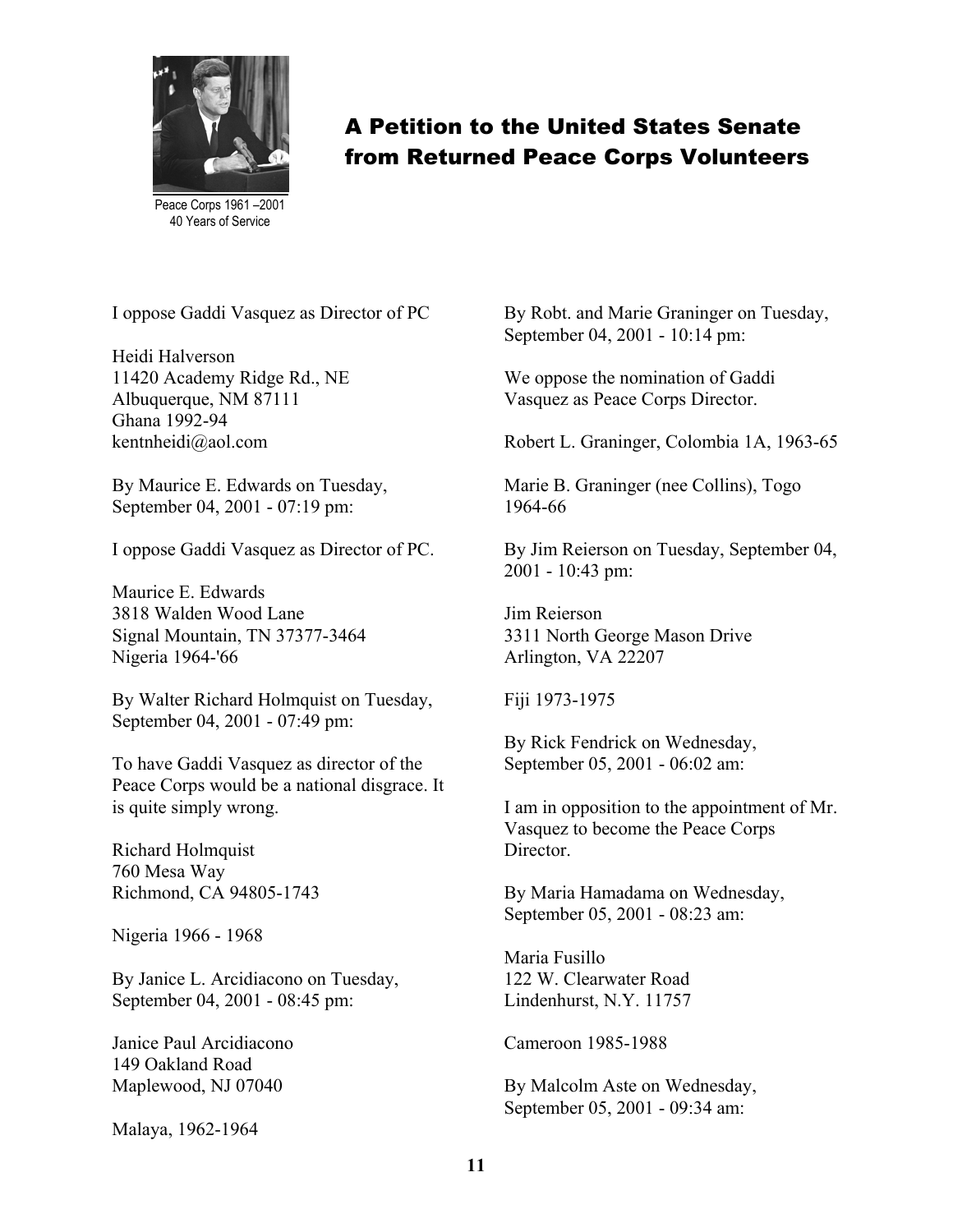

Peace Corps 1961 –2001 40 Years of Service

Malcolm Aste 1466 Carr Avenue Memphis, TN 38104 Togo, 1982-1984

By Donna Figueroa on Wednesday, September 05, 2001 - 12:11 pm:

I strongly oppose the appointment of Mr. Vasquez to become the next U.S. Peace Corps Director.

Donna Figueroa 620 Devils Foot Road North Kingstown, RI 02852 Guatemala, 1986-1989

By LAvenilla on Wednesday, September 05, 2001 - 01:14 pm:

Louis Avenilla 10796 Arabella Place Cerritos, CA. 90703 Poland 1990-1992

By Eric Bone on Wednesday, September 05, 2001 - 02:25 pm:

Eric Bone 86 Brainerd Rd, Apt 6 Allston, MA 02134 Malawi 1995-1997

By Dorothea Hertzberg on Wednesday, September 05, 2001 - 10:30 pm:

Dee Hertzberg 21 Iris Lane South Burlington, Vermont 05403

Burkina Faso 1999-2001

By william hibbitts on Wednesday, September 05, 2001 - 10:32 pm:

William Hibbitts E-16 Stonehedge Drive South Burlington, Vermont 05403 Guinea 1999-2001

By Rene Reyes on Wednesday, September 05, 2001 - 11:36 pm:

I strongly oppose the appointment of Vasquez as next Peace Corps Director.

By Erica Amato (eamato) on Wednesday, September 05, 2001 - 11:39 pm:

Erica Amato 2619 Laurel Ridge Drive Decatur, GA 30033 Malawi 1997-1999

By Cyndi Stover on Thursday, September 06, 2001 - 01:09 am:

Cynthia Stover 480 Durand Drive Atlanta, GA 30307 Cote d'Ivoire '97-99

By Kathleen Holloway on Thursday, September 06, 2001 - 10:32 am:

I am in strong opposition to the appointment of Mr. Vasquez as the Peace Corps Director.

KS Holloway 1884 Butternut Lane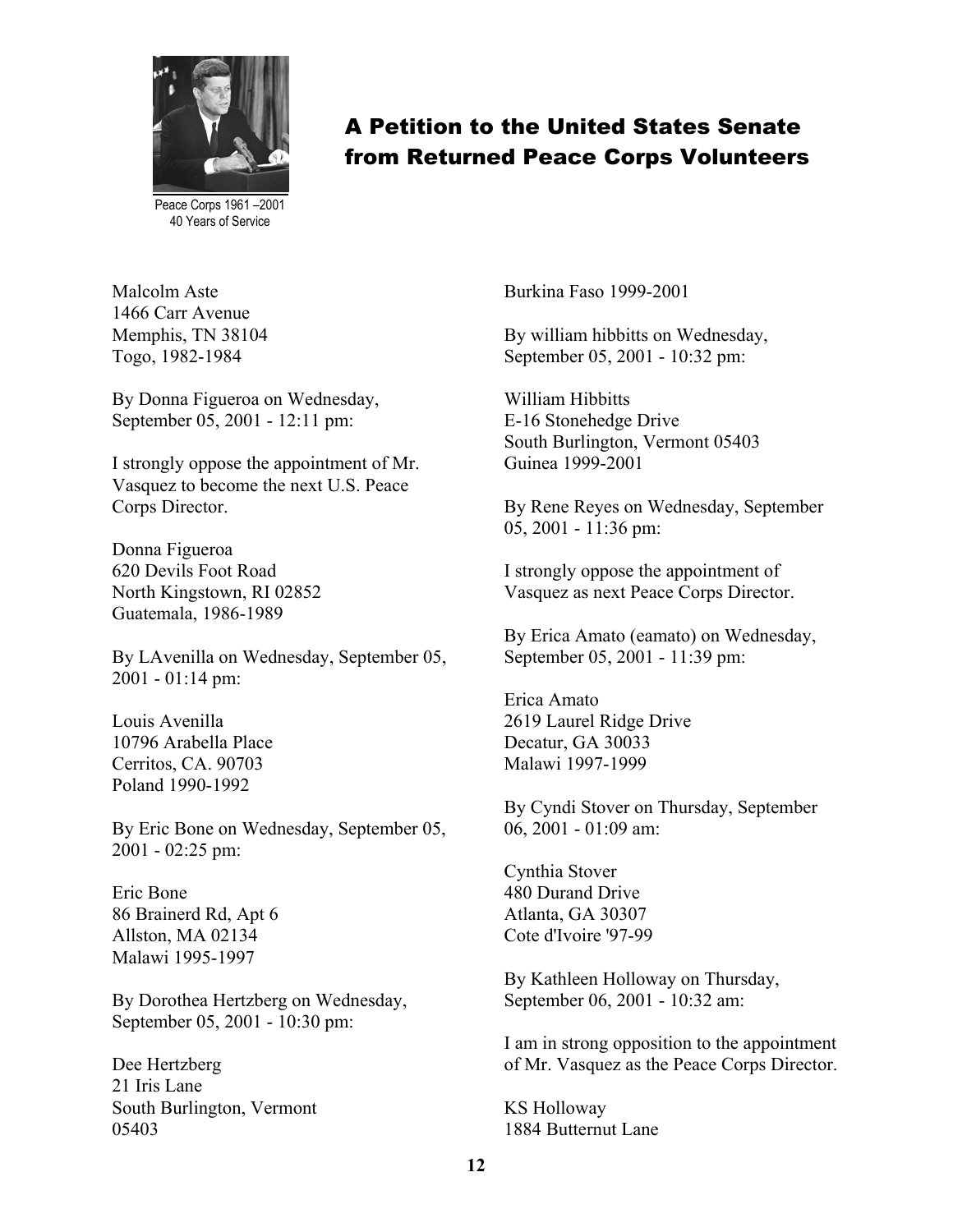

Peace Corps 1961 –2001 40 Years of Service

Northbrook, IL 60062 Botswana 89-91

By Rachel Woodruff on Thursday, September 06, 2001 - 11:13 am:

Rachel Woodruff 1447 Southland Vista Court Atlanta, GA 30329 Honduras 96-98

By Philip Downs on Thursday, September 06, 2001 - 11:18 am:

Philip Downs 963 St. Charles Ave. #2 Atlanta, GA 30306 Cote d'Ivoire 97-99

By Ellie Putnam on Thursday, September 06, 2001 - 11:57 am:

Ellie Putnam 934 24th Ave. South Seattle, WA 98144 Nigeria 63-65 Ethiopia 66-68

I oppose the appointment of Mr. Vasquez as the next Peace Corps Director

By Dave Axtell on Thursday, September 06, 2001 - 12:59 pm:

David L. Axtell 911 16th Street #10 Boulder, Colorado 80302 Nigeria 63-64

By Arabella C. Cureton on Thursday, September 06, 2001 - 02:02 pm:

Arabella C. Cureton 798 19th Avenue San Francisco, CA 94121 Sao Tome e Principe 93-95

By David Ziegenhagen (dziegen) on Thursday, September 06, 2001 - 08:49 pm:

I strongly oppose the appointment of Gaddi Vasquez as Director of the Peace Corps.

David Ziegenhagen 281 Red Mountain Drive Cloverdale, CA 95425

Philippines II 1961-63 Thailand 1963-65 Thailand Washington 1965-67 Samoa 1967-70

By Mary Parsaca on Friday, September 07,  $2001 - 10.12$  am:

I strongly oppose the nomination of Gaddi Vasquez as Peace Corps Director! Mary M. Parsaca P.O. Box 474 Velarde, NM 87582

Kenya, '69-'70

By Jim Beverwyk on Friday, September 07,  $2001 - 10.14$  am:

Gaddi Vasquez is not qualified to lead the Peace Corps. Jim Beverwyk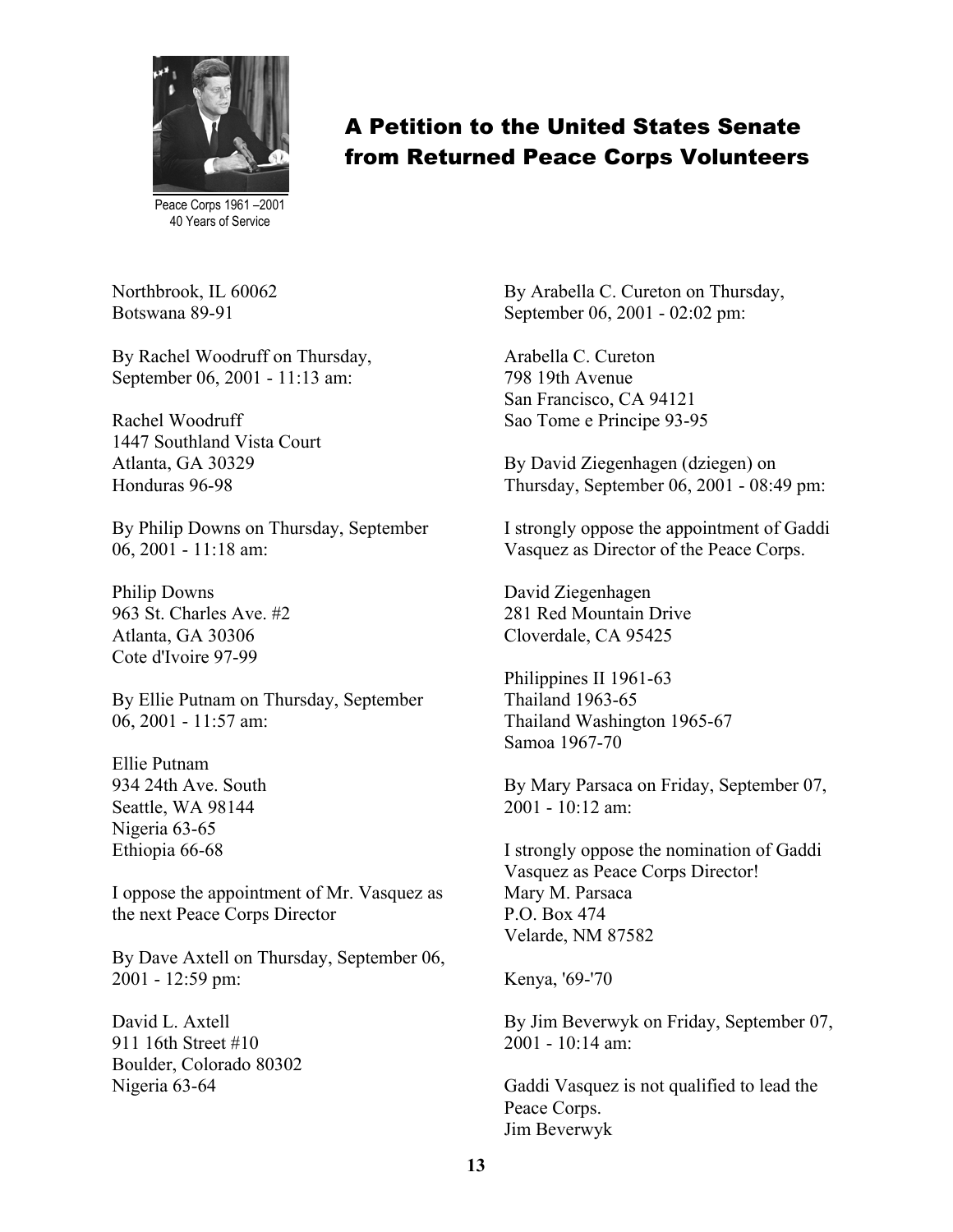

Peace Corps 1961 –2001 40 Years of Service

P.O. Box 474 Velarde, NM 87582

Kenya, '69-'70

By Andrea Terrill on Friday, September 07, 2001 - 01:24 pm:

Andrea Terrill 313 Cordell St. Houston, TX 77009 Philippines 1988-90

By Lenette Golding on Friday, September 07, 2001 - 03:06 pm:

Please add my name to the petition.

Lenette Golding RPCV- Jamaica 1997-1999

1431 Altamont Dr. Decatur, GA 30033

By Joby Taylor on Friday, September 07, 2001 - 03:31 pm:

Joby Taylor The Shriver Center 1000 Hilltop Circle Baltimore MD 21217

Gabon 1991-1993

By Admin1 (admin) on Friday, September 07, 2001 - 03:34 pm:

Please add my name to the petition which opposes Pres Bush's

nomination of Gaddi Vasquez as Peace Corps Director.

Faith Fogle, 11 Grotto Avenue Providence, RI 02906

Country & Dates of Service: Sierra Leone 1967-69

By Susan Kudert on Friday, September 07, 2001 - 03:46 pm:

Suan Kuder 45A Parker Street Watertown, MA 02472

Togo 1974 - 76

By patrick on Friday, September 07, 2001 - 04:16 pm:

Patrick Sommerville 112 St. Marks Avenue, #4B Brooklyn, NY 11217 Mongolia, 96-98

By John Heymann on Friday, September 07, 2001 - 05:32 pm:

John & Luisa Heymann 2080 Hoffman Lane Napa, CA 94558 Costa Rica 95-97

By David Wm. Hansen on Friday, September 07, 2001 - 08:45 pm:

David Wm. Hansen 4722 Cambridge court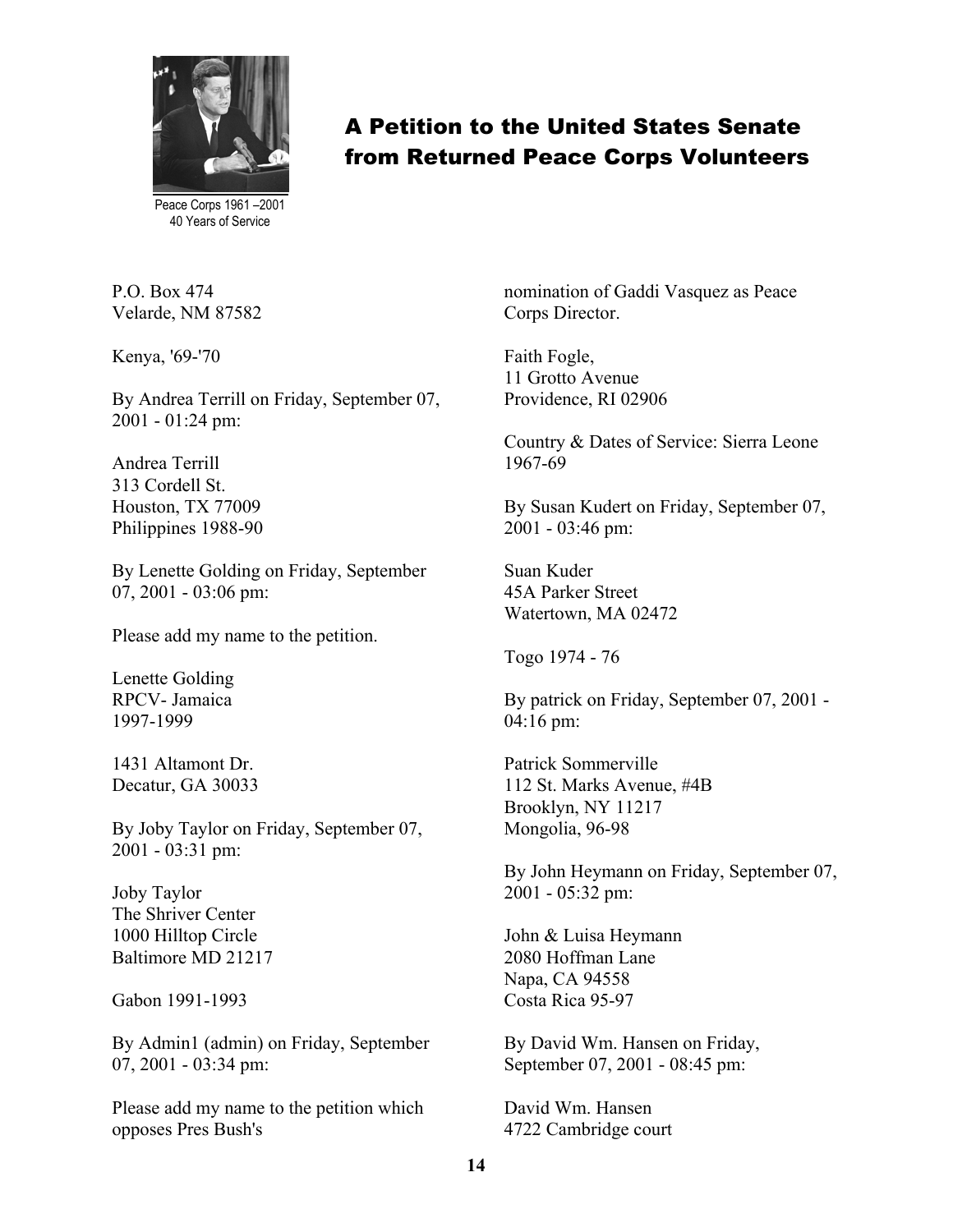

Peace Corps 1961 –2001 40 Years of Service

Santa Rosa, CA 95403 Brasil 1966-69

By James A. Carbone on Sunday, September 09, 2001 - 04:25 am:

James A. Carbone 424 Little Lake Dr. #12 Ann Arbor, MI 48103 Malawi 1997

By Tim Gardner on Sunday, September 09, 2001 - 07:41 am:

Tim Gardner Dominican Republic, 1994-98 311 S. Collins Ave.; Baltimore, MD 21229

By Philip & Juliet Drazek on Sunday, September 09, 2001 - 07:42 am:

Philip & Juliet Drazek 1074 Harrison Street Denver, CO 80206

Malawi 1995-96

By Meredith Bunny Dalebout on Sunday, September 09, 2001 - 05:11 pm:

I oppose the Vasquez nomination. Bunny Dalebout Niger 1983-85

By Debra Lambert on Sunday, September 09, 2001 - 05:55 pm:

Debra Lambert 25 South Mill St Portsmouth, NH 03801 Jamaica 97-99

By Mike Learned on Sunday, September 09, 2001 - 09:05 pm:

Mike Learned 2306 Great Highway San Francisco, CA 94116 Malawi 63-65

By Karen Keefer (karen) on Sunday, September 09, 2001 - 10:16 pm:

These two people have asked me to sign their names, as they do not have internet:

Joan Ambre 2639 W. Elm Street Phoenix AZ 85017-3646 Jamaica 1969

Frederick L. Noland 1107 Grand Avenue Seattle WA 98122-3515 Iran 65-67

By Bruce Belknap on Monday, September 10, 2001 - 09:19 am:

I oppose the Vasquez nomination: Bruce Belknap 9A An Der Kauleck 5585 Norheim Germany Nepal 1974-77

By tom mcfarland on Monday, September 10, 2001 - 10:14 am:

I strongly oppose the Vasquez nomination: Thomas McFarland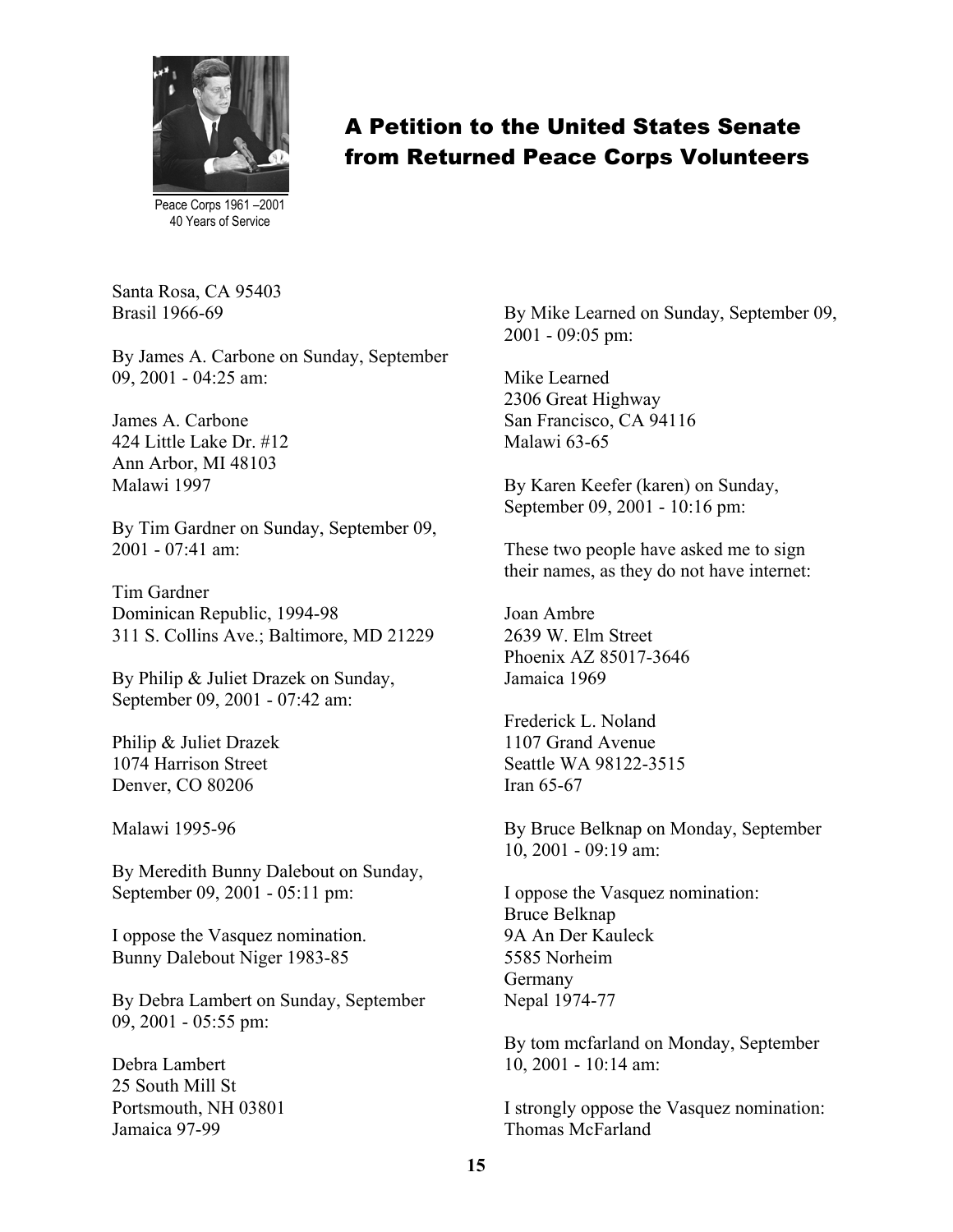

Peace Corps 1961 –2001 40 Years of Service

11 Brookside Dr. Skillman, NJ 08558 RPCV Venezuela, '64-66

By Carin Mirowitz on Monday, September 10, 2001 - 11:23 am:

I strongly oppose the Vasquez nomination. Carin Mirowitz 99 Bowery 4th Floor New York, NY 10002 Mauritania 98-00

By David McCahon on Monday, September 10, 2001 - 12:52 pm:

I strongly oppose the Vasquez nomination. David M. McCahon 15841 Sylvan Dr. Chagrin Falls, OH 44022-3975 RPCV Ethiopia 62-64

By Debbie Durham on Monday, September 10, 2001 - 12:57 pm:

I completely oppose the Vasquez nomination. Debbie Durham 1215 Carroll St. Durham, NC 27707 RPCV Senegal 73-75

By Jean Ramos on Monday, September 10, 2001 - 01:11 pm:

I strongly oppose the Vasquez nomination Jean Ramos (formerly Krajewski) 1439 N Bell St 1st Fl Chicago, Il 60622 The Gambia 1994-1996

By Leslie Limon on Monday, September 10, 2001 - 03:57 pm:

Leslie Peterson Limon 18 Southwick Street Salem MA 01970 USA Philippines 1968-70

By Thalia Nawi on Monday, September 10, 2001 - 04:54 pm:

I strongly oppose the Vasquez nomination.

Thalia Nawi 1616 N 36th St #A Seattle WA 98103

The Gambia 1998-2000

By Diane Thompson on Monday, September 10, 2001 - 04:56 pm:

Registered voter opposed to the Vasquez nomination.

2414 NW 62nd St Seattle, WA 98107 Sri Lanka 1987-89

By John Prybot on Monday, September 10, 2001 - 05:50 pm:

I want to state my personal disatisfaction with the Vasquez nomination

John Prybot 42 Haven Terrace Gloucester, MA 01930-3020 GUATEMALA, C.A.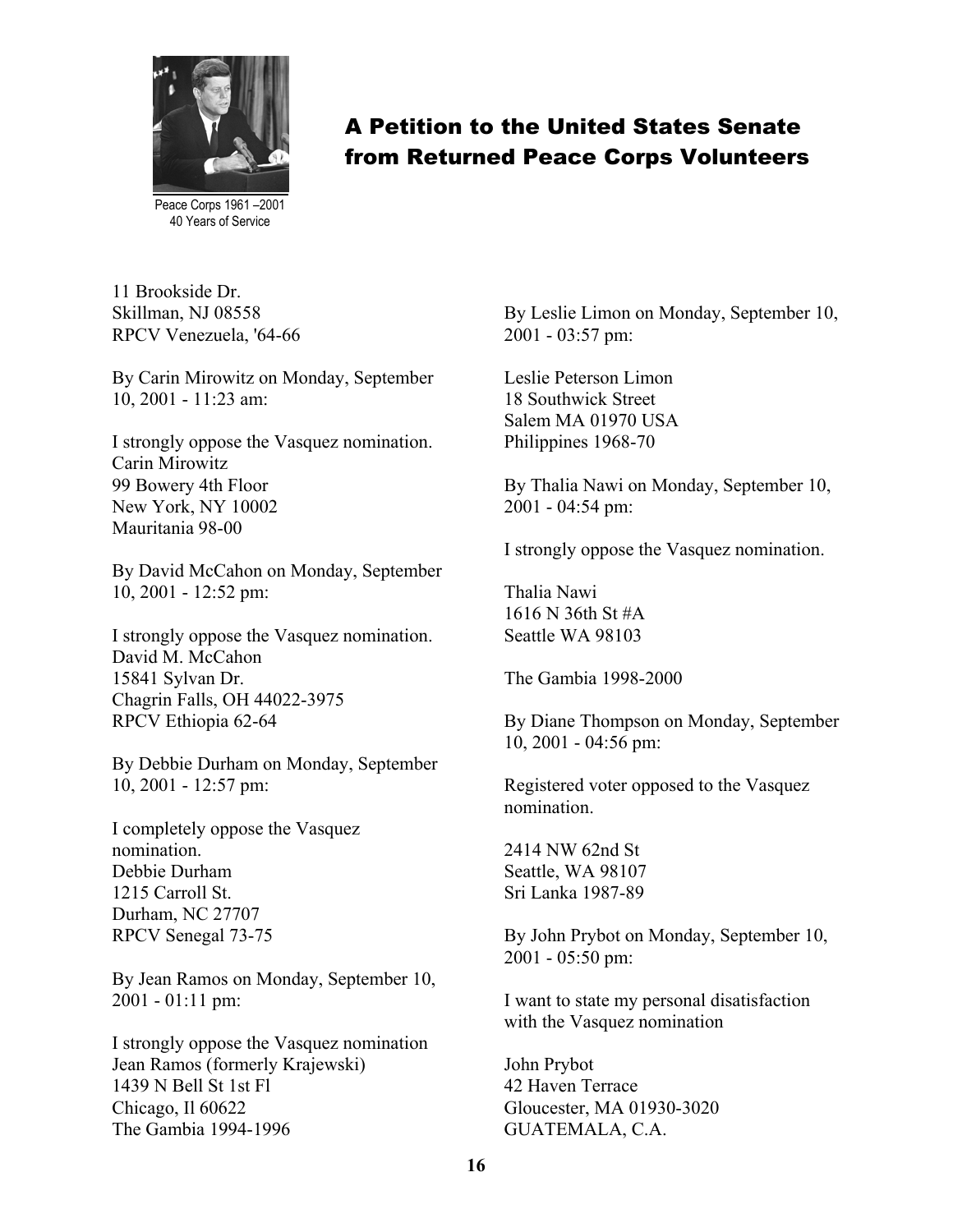

Peace Corps 1961 –2001 40 Years of Service

(San Pedro La Laguna, Depto. Solola') 1970 - 1979

By Heidi Linn on Monday, September 10, 2001 - 10:07 pm:

I oppose the Vasquez nomination for Peace Corps Director

Heidi Linn 301 E. Belvedere Ave Baltimore, MD 21212

Togo 96-98

By Mark Dorfman on Monday, September 10, 2001 - 11:02 pm:

Mark Dorfman 26 West 27th street #62 NY, NY 10001 Nepal 79-81

By Eric Studer on Tuesday, September 11, 2001 - 09:10 am:

I, too, oppose the Vasquez nomination for Peace Corps Director.

Eric Studer 37 Perry St Somerville, MA 02143

Mauritania 97-99

By Paul Sack on Wednesday, September 12, 2001 - 01:52 am:

Please add my name to the petition.

Paul Sack 3820 Washington Street San Francisco, CA 94118 Tanzania staff 1966-7

By Nanci Martin Smith on Wednesday, September 12, 2001 - 08:17 am:

I srongly oppose President Bush' nomination for PC Director

Nanci (Martin) Smith 58 Heritage Drive Portsmouth, RI 02871

Cameroon III 1964-66

By Karen Viskochil on Thursday, September 13, 2001 - 09:13 am:

Karen Viskochil 3715 Thomas Ave S Minneapolis, MN 55410 Ethiopia 69-71

By Fanny Gutierrez on Thursday, September 13, 2001 - 10:03 am:

Fanny Gutierrez 6120 Mt. Ridge Rd. Catonsville, MD 21228 Ecuador 97-00

By errinbyrd on Thursday, September 13, 2001 - 01:02 pm:

I oppose President Bush's nomination for PC Director.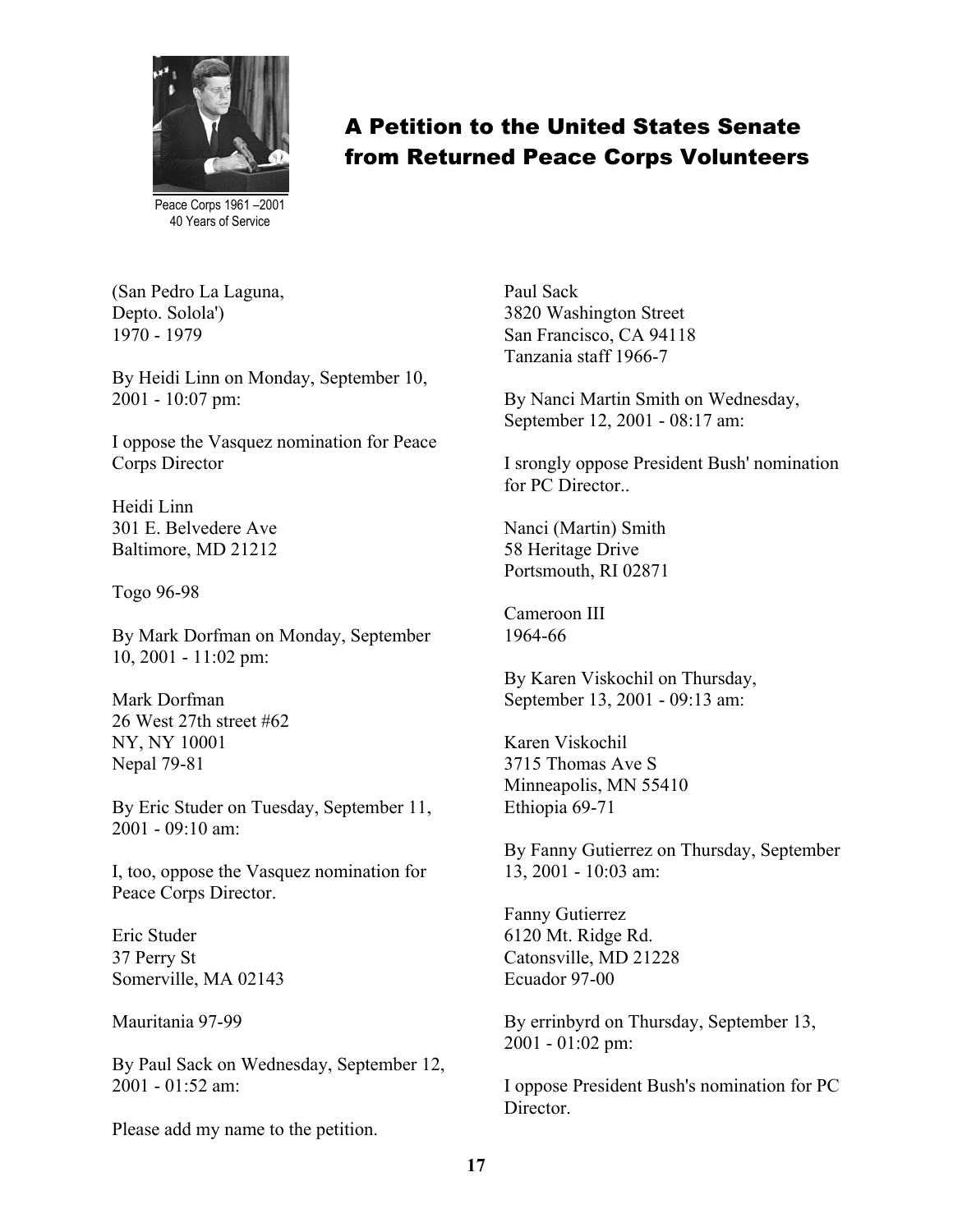

Peace Corps 1961 –2001 40 Years of Service

Errin Byrd 7426 Winona Ave N Seattle, WA 98103 Mali 97-99

By Kacy Crowley on Thursday, September 13, 2001 - 07:12 pm:

Do not let this man sully the reputation of the Peace Corps.

By Bill Lacey on Thursday, September 13, 2001 - 11:38 pm:

I strongly oppose the Vasquez nomination. Bill Lacey 1601 SE 87th Ct. Vancouver, WA 98664 Kenya 69-71

By Steve Hilburger on Friday, September 14, 2001 - 10:47 pm:

I oppose the nomination of Gaddi Vasquez as Director of the Peace Corps.

Steve Hilburger Fairfax, VA Swaziland, 1994-96

By ralph blessing on Thursday, September 20, 2001 - 03:20 pm:

Now more than ever we need a credible voice leading the Peace Corps.

Ralph Blessing 1209 Geranium St. NW Washington, DC 20012

Panama 1969-70, Ecuador 1974-78 PC/W 1979-86

By Margaret McLaughlin on Friday, September 21, 2001 - 01:10 am:

I oppose President Bush's current nomination for PC Director, Gaddi Vasquez.

By Daniel Garcia on Friday, September 21, 2001 - 04:20 pm:

I am not in agreement with President George W. Bush's choice for Peace Corps Director - Gaddi Vasquez.

Daniel Garcia 1117 SW Alder St #307 Portland, OR 97205

Nepal 1998 - 2000

By Dorien Grunbaum on Monday, September 24, 2001 - 12:44 am:

I oppose President Bush's nomination of Gaddi Vasquez for Peace Corps Director.

Dorien Grunbaum 1047 Point View St. Los Angeles, CA 90035

Turkey 1964 - 66

By karen orehowsky on Monday, September 24, 2001 - 02:32 pm:

I oppose the nomination of Gaddi Vasquez as the Peace Corps Director.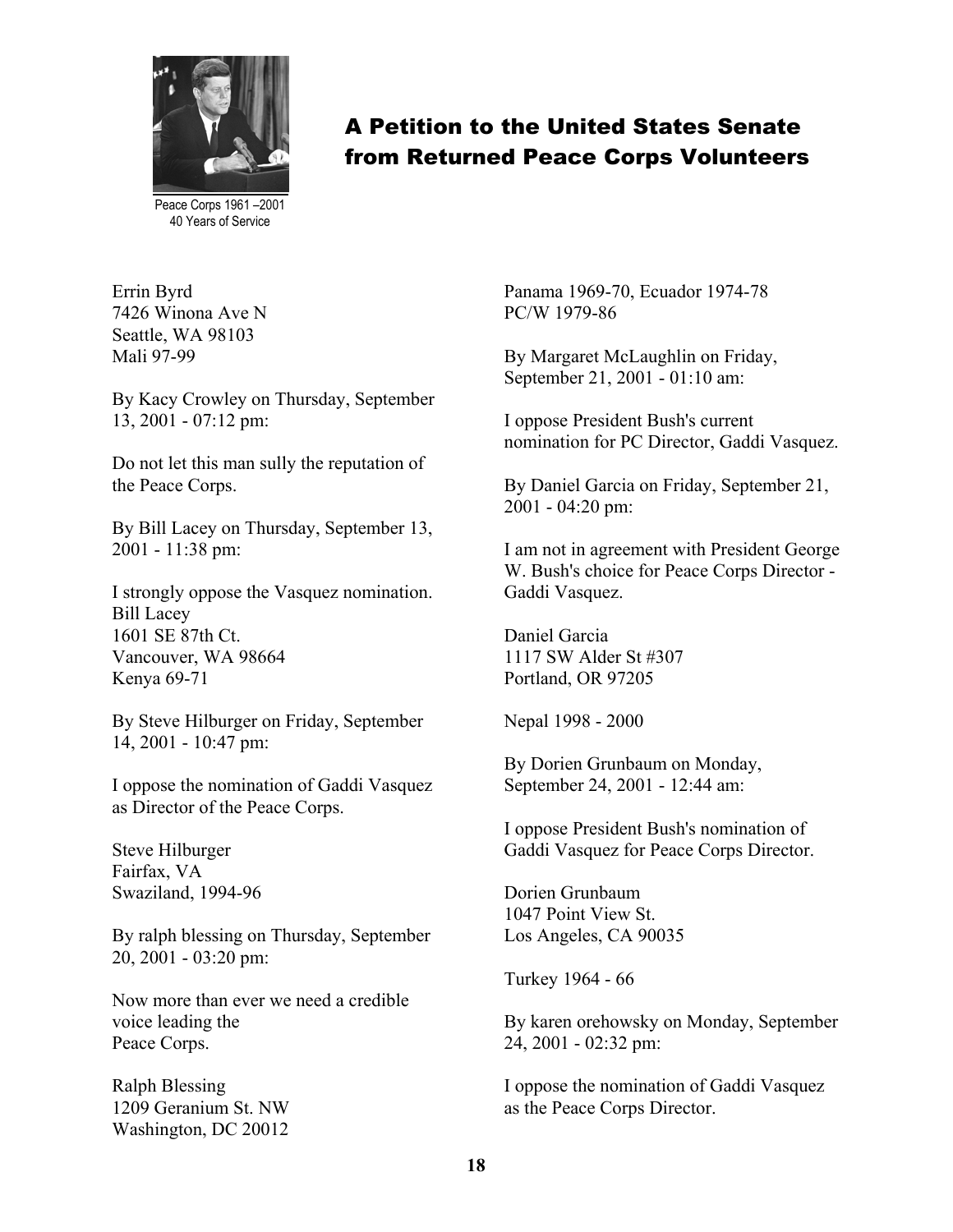

Peace Corps 1961 –2001 40 Years of Service

Karen Orehowsky 4407 Churchman Court Alexandria, VA 22310 Cameroon 86-88

By karen orehowsky on Monday, September 24, 2001 - 02:34 pm:

I oppose the nomination of Gaddi Vasquez for Director of the Peace Corps

Karen Orehowsky 4407 Churchman Court Alexandria, VA 22310 Cameroon '86-'88

By Cathy Lampshire on Monday, September 24, 2001 - 03:41 pm:

I oppose the nomination of Gaddi Vasquez as Peace Corps Director.

Cathy Lampshire 2771 E. Norm Place Anaheim, CA 92806-5040

Cameroon 92-93

By Pat Thompson on Monday, September 24, 2001 - 08:08 pm:

I oppose the nomination of Gaddi Vasquez as Peace Corps Director.

Pat Thompson 1425 Venice Blvd. #1 Venice, CA 90291 Costa Rica, Centroamerica '90-'93 By Trish on Wednesday, September 26, 2001 - 05:02 pm:

I oppose the nomination!!!

Tricia Sarvela 3401 N. Racine Appleton, WI 54911 Honduras 88-90

By Robert Crooks on Saturday, September 29, 2001 - 07:00 pm:

I oppose the nomination of Gaddi Vasquez as Peace Corps Director. Robert Crooks 10911 Brentway Dr. Houston, Texas 77070 RPVC Costa Rica 1966-68

By Anastasia on Sunday, September 30, 2001 - 02:05 pm:

I oppose the nomination and appointment of Gaddi Vasquez as Peace Corps Director, notably because of the fiscal damage he was responsible for in Orange County and his lack of appropriate experience.

Anastasia Hopkinson 462 Vallejo St. San Francisco, CA 94102 RPCV Upper Volta 1, 1967-1969

By Harry E. Cross on Sunday, September 30, 2001 - 02:39 pm:

I oppose the nomination and appointment of Gaddi Vasquez as Peace Corps Director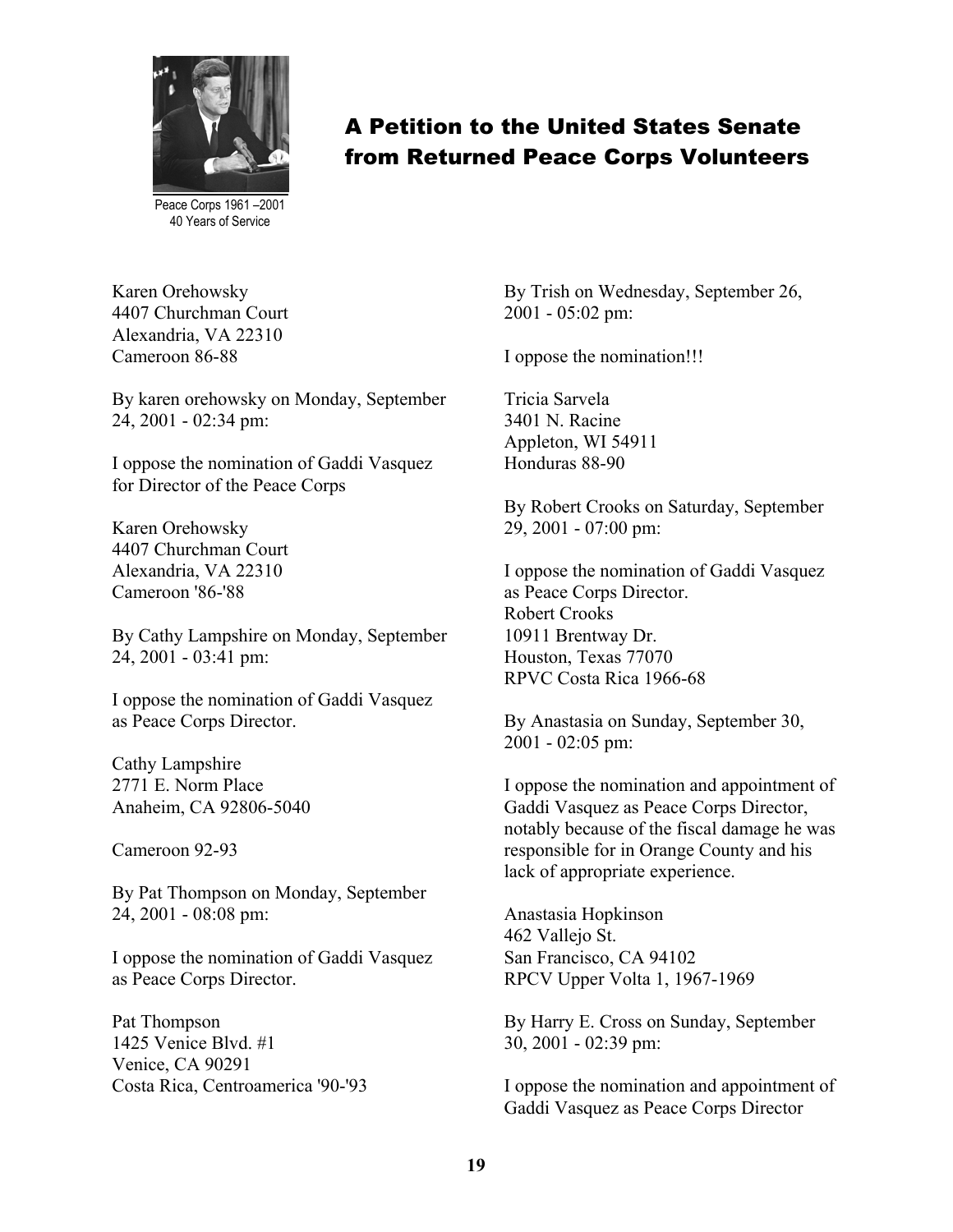

Peace Corps 1961 –2001 40 Years of Service

because of his lack of appropriate experience.

Harry Cross RPCV Colombia 14 1964-65

By Wdsworth on Monday, October 01, 2001 - 12:27 pm:

Please add my name to the petition opposing the outrageously inappropriate nomination of Gaddi Vasquez to be Peace Corps director. President Bush is insulting the Peace Corps tradition. Kathy Brandes Robert College Istanbul, Turkey Liberia 63-65

By Copeland Kapp on Monday, October 01, 2001 - 03:46 pm:

Oppose

Copeland Kapp 4941 Westfield Rd. Columbia, SC 29206 Mali '89-91

By Stephen C. Clapp on Monday, October 01, 2001 - 03:53 pm:

I oppose the nominee.

Stephen Clapp 11171 Lake Chapel Lane Reston, VA 20191 Nigeria VI, '63-64

By Angela Wang on Monday, October 01, 2001 - 04:41 pm:

we strongly oppose

Angela Wang 815 Lake St Oak Park, IL 60301

Tom Swiontek 815 Lake St Oak Park, IL 60301

By Thor Hanson on Monday, October 01, 2001 - 05:03 pm:

Thor Hanson, RPCV P.O. Box 3111 Friday Harbor, WA 98250

By david espey on Monday, October 01, 2001 - 05:33 pm:

I oppose the nominee.

David Espey RPCV 411 Bryn Mawr Avenue Bala Cynwyd, Pa. 19104

By Jessica Boie on Monday, October 01, 2001 - 05:46 pm:

Jessica Boie 6264 St. Johns Drive Eden Prairie, MN 55346

By Sherry McSweeney on Monday, October 01, 2001 - 05:50 pm: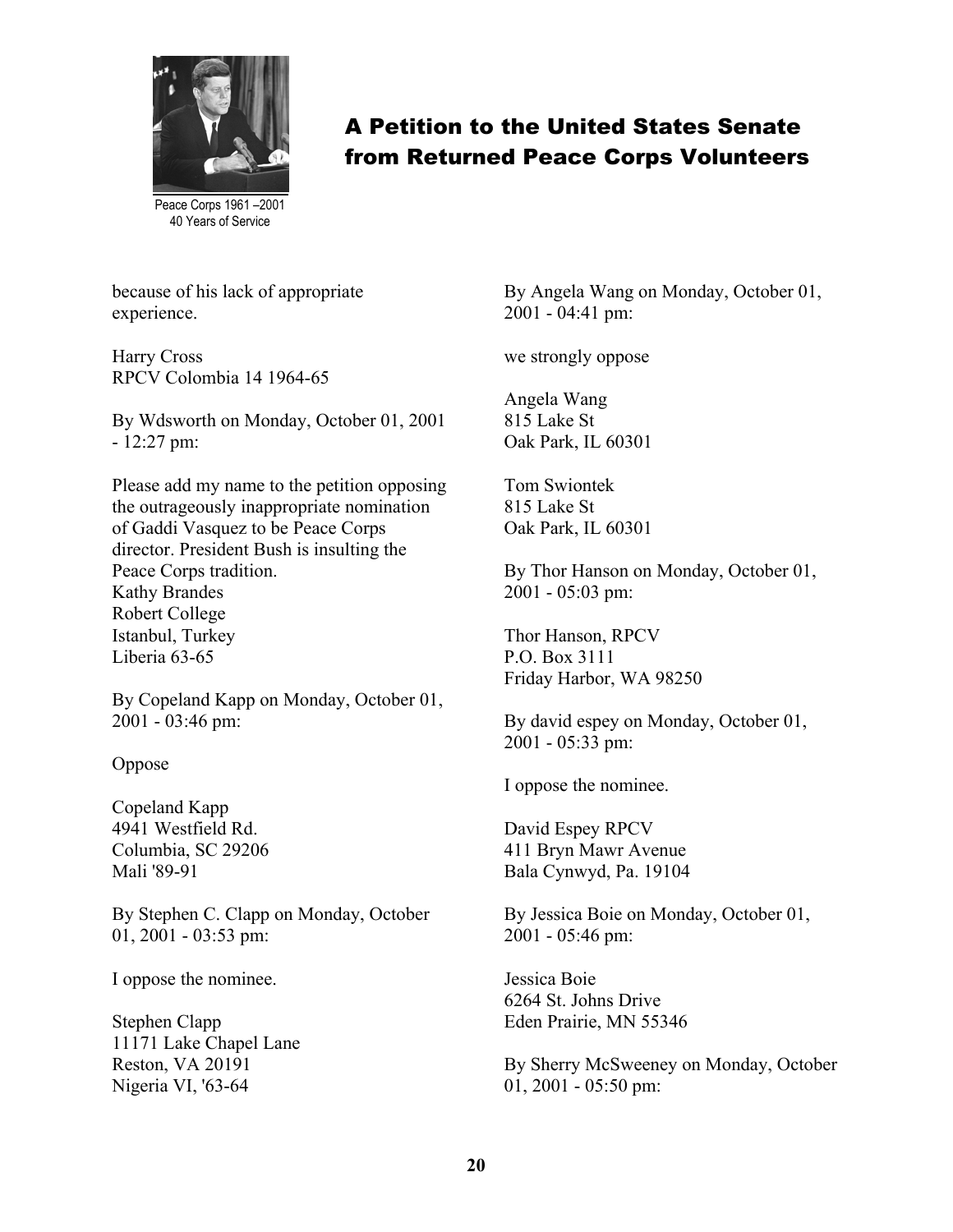

Peace Corps 1961 –2001 40 Years of Service

I oppose the nomination of Gaddi Vasquez as Peace Corps Director

By Felisa Martin on Monday, October 01, 2001 - 05:51 pm:

I oppose the nomination of Gaddi Vasquez because of his lack of experience and the way he handled the housing position as a seemingly personal attack against victims of HIV/Aids

By Amy Grotta on Monday, October 01, 2001 - 06:08 pm:

Amy Grotta RPCV 1455 NW Polk Ave. Corvallis, OR 97330

By Kathleen Henderson on Monday, October 01, 2001 - 10:11 pm:

Kathleen Henderson RPCV Peace Corps Uganda 322 Clifton Ave. Minneapolis, MN 55403

By Charles R. Larson on Monday, October 01, 2001 - 10:48 pm:

A terrible choice

By Corona Freitag on Tuesday, October 02, 2001 - 02:15 am:

I oppose the nomination and appointment of Gaddi Vasquez as Peace Corps Director.

Corona Freitag 3421 SW Luradel St. Portland, OR 97219

RPCV Guinea-Bissau '91-'94

By Tina Thuermer on Tuesday, October 02,  $2001 - 07.27$  am:

Tina Thuermer 2101 N. Scott St. #99 Arlington, VA 22209 Zaire - '73-'75

By Kerry Luisi on Tuesday, October 02, 2001 - 08:22 am:

I strongly oppose the nomination of Gaddi Vasquez as Peace Corps Director.

Kerry Luisi 85 Clifton Terrace, Apt 1 Weehawken, NJ 07087 Mauritania 97-99

By David Cohen on Tuesday, October 02,  $2001 - 08.25$  am:

I oppose the nomination of Gaddi Vasquez to be Director of the Peace Corps.

David M. Cohen 19 Franklin Ave. Bedford Hills, NY 10507 Sierra Leone: 1979-1981

Ivonne M. Cohen 19 Franklin Ave. Bedford Hills, NY 10507

By Laurette Bennhold on Tuesday, October 02, 2001 - 09:15 am: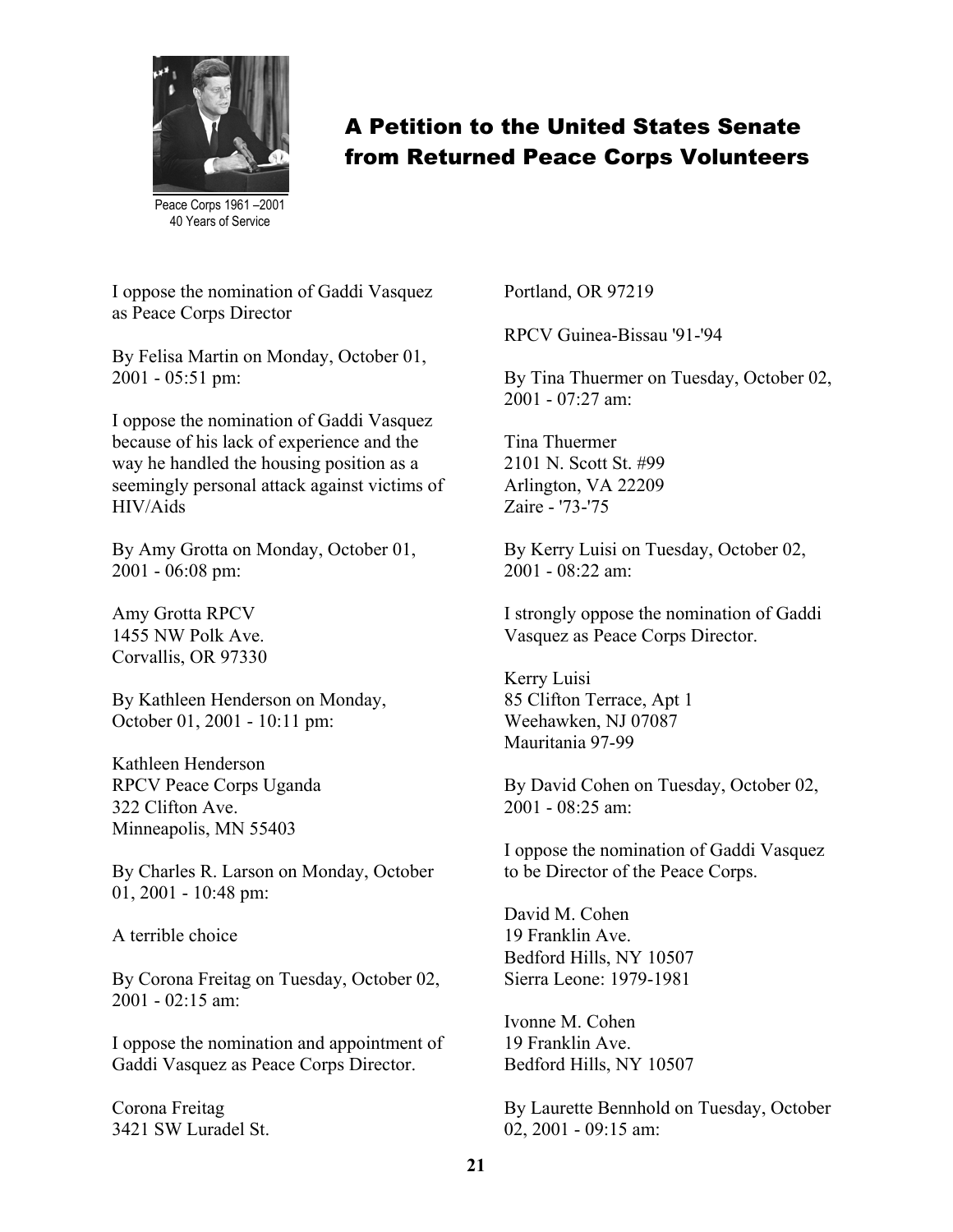

Peace Corps 1961 –2001 40 Years of Service

Mr. Vasquez has no international experience to head an international agency operating in over 80 countries!

By Terry A. Hall on Tuesday, October 02, 2001 - 09:16 am:

I to am opposed to the nomination of Gaddi Vasquez to lead the Peace Corps. America can do better!

Terry A. Hall 2001 Ervin Court Hollister, CA 95023 Tanzania 1989-1991

By Molly Daniels on Tuesday, October 02, 2001 - 09:39 am:

I oppose the nomination of Gaddi Vasquez to lead the Peace Corps. The position clearly calls for someone with international and preferably Peace Corps experience.

Molly S. Daniels 2508 Auburn Avenue, #33 Cincinnati, OH 45219

By lisasloate on Tuesday, October 02, 2001  $-09.51$  am<sup>-</sup>

I strongly oppose the appointment of Gaddi Vasquez as Director of the Peace Corps.

Lisa Sloate 34 Sunrise Ave Worcester, MA 01601 Costa Rica 1994-1996 By christagray on Tuesday, October 02,  $2001 - 11.00$  am:

Christa Gray 3479 Rockhaven Cir, NE Atlanta, GA 30324 Ukraine 1996-1998

By Mary Beth Simmons on Tuesday, October 02, 2001 - 11:37 am:

I oppose the nomination of Gaddi Vasquez.

Mary Beth Simmons 800 Lancaster Ave. Villanova University Villanova, PA 19085 (Cameroon 1989-1991)

By Greg Johnson on Tuesday, October 02, 2001 - 01:53 pm:

I oppose the nomination of Gaddi Vasquez

Greg C. Johnson 5017 Sims Road Knoxville TN 37920 (865) 577-2116 (Lesotho 1986-89)

By Jeff Carter on Tuesday, October 02, 2001 - 02:06 pm:

I oppose the nomination of Gaddi Vasquez.

By Josh Kefauver on Tuesday, October 02, 2001 - 02:33 pm: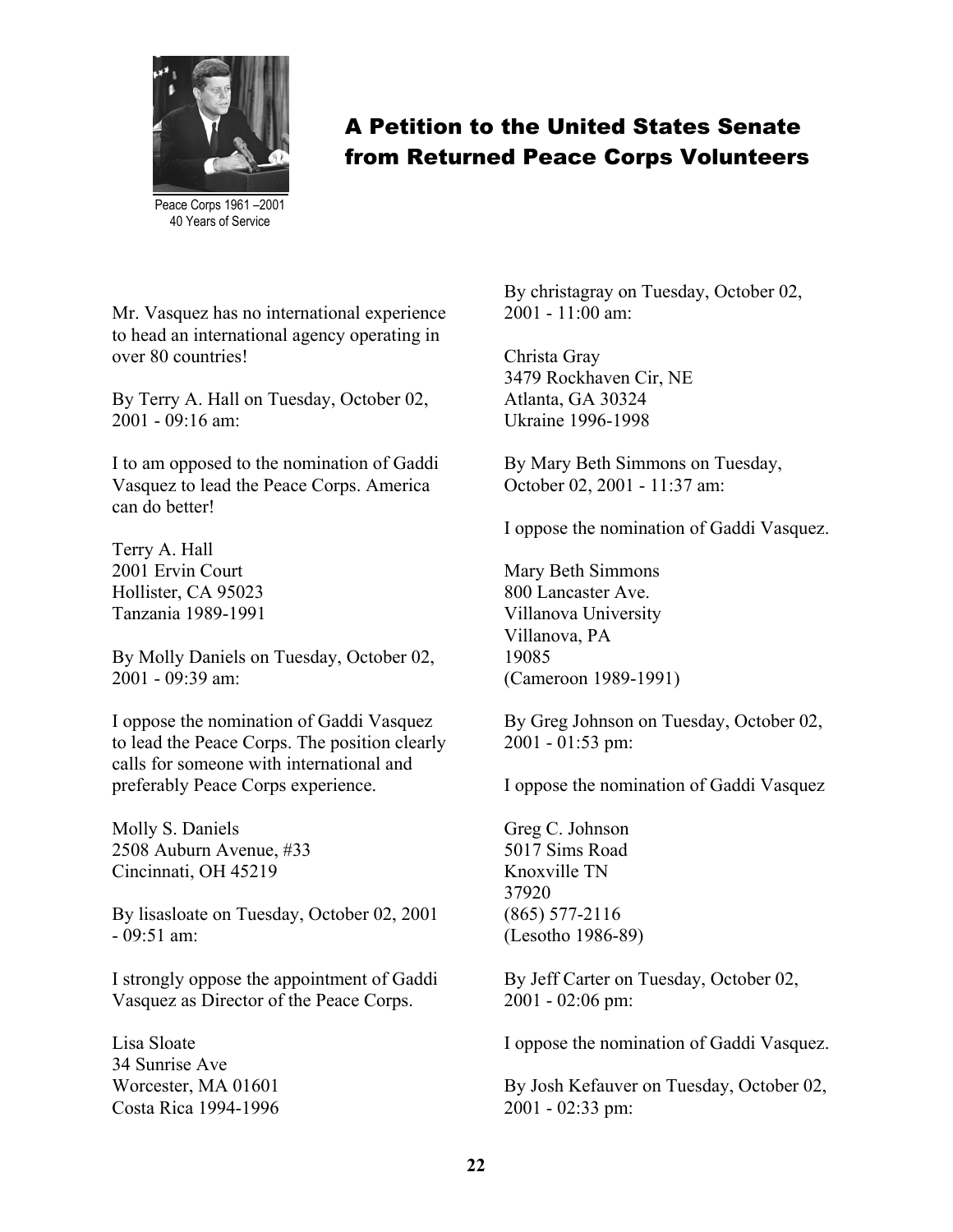

Peace Corps 1961 –2001 40 Years of Service

Josh Kefauver 1221 Hamilton St. NW Washington, DC 20011 (Ecuador 1997-1999)

By Daniel Sammon on Tuesday, October 02, 2001 - 03:47 pm:

I strongly oppose the Vasquez nomination.

Dan Sammon 15 Amelia Road Mallie, KY 41836

The Gambia 1993-1995 Ecuador 1997-1999

By Danielle Langton on Tuesday, October 02, 2001 - 04:39 pm:

Danielle Langton 924 T St, NW Washington, DC 20001

Ghana 1997-1999

By Madeleine von Laue on Tuesday, October 02, 2001 - 05:40 pm:

I oppose the Vasquez nomination Madeleine von Laue 854 SW Jefferson #5 Corvallis, OR 97333 Lithuania 98-00

By Heather Moran on Tuesday, October 02, 2001 - 08:02 pm:

Heather Moran

1304 Eutaw Place Apt 1 Baltimore, MD 21217 Ghana 1997-2000

By Stephanie Barrett Troy on Tuesday, October 02, 2001 - 09:15 pm:

I oppose the Vasquez nomination. Stephanie Barrett Troy 4140 Camino Islay San Diego, CA 92122 Ghana 1996-1998

By Rachel Bygrave on Tuesday, October 02, 2001 - 10:13 pm:

We strongly oppose the Vasquez nomination. Nominating Vasquez is akin to nominating a Secretary of Defense with no military experience.

Rachel Bygrave and Grant Van Pelt 215 East 11th Avenue B2 Denver, CO 80203

Paraguay 1995-1997 Costa Rica 1994-1996 Crisis Corps Honduras 1999-2000

By Harlan Johnson on Tuesday, October 02, 2001 - 11:07 pm:

Please submit a more appropriate nominee! Since the Atrocity, we need all the more to have the best person for the job!

By Martha Allshouse Hull on Tuesday, October 02, 2001 - 11:22 pm: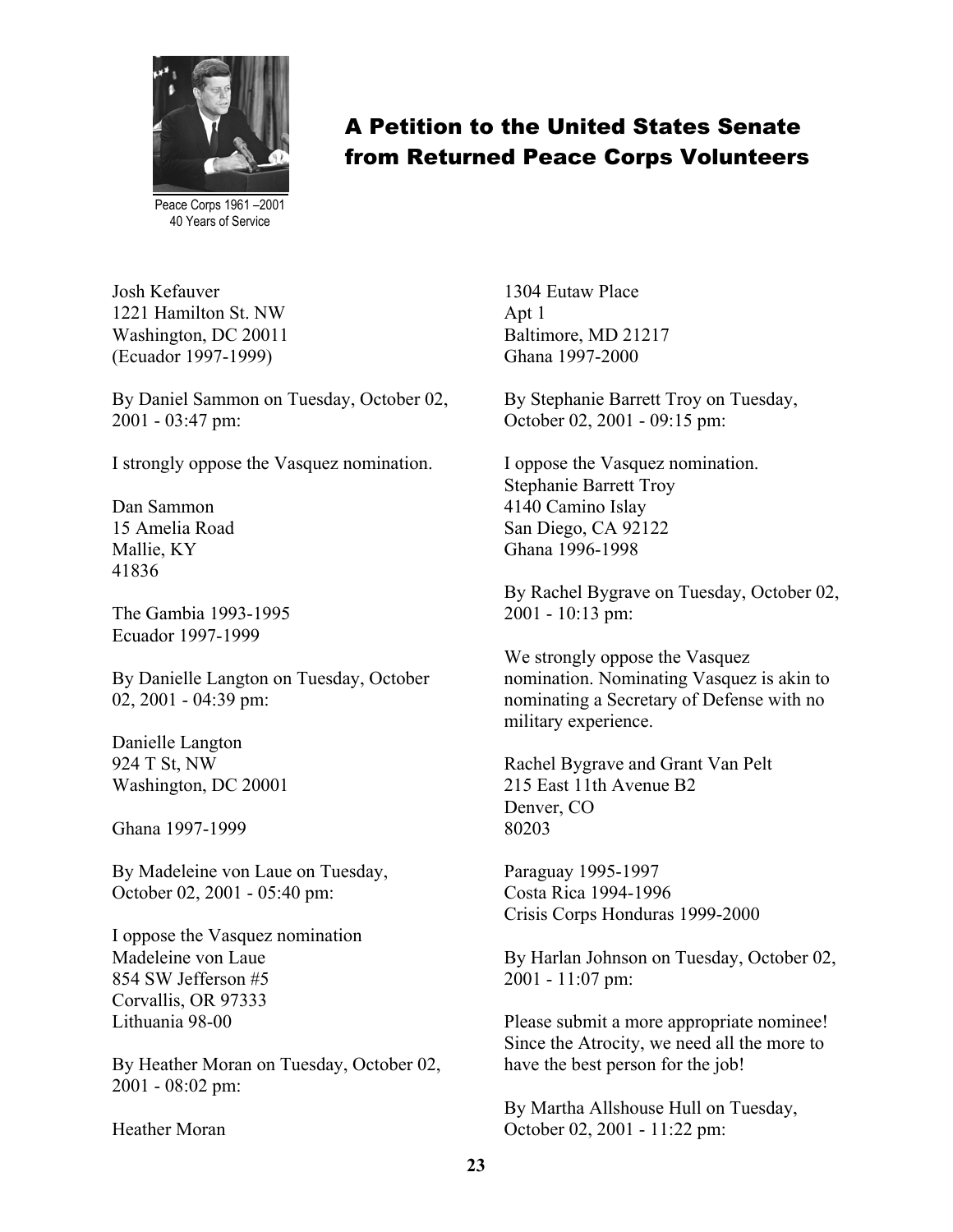

Peace Corps 1961 –2001 40 Years of Service

We need a person with more international experience as head of the Peace Corps.

Martha Allshouse Hull 3523 Gibson Ct Santa Clara CA 95051 Philippines I 1961-63

By Michael Nelson on Tuesday, October 02, 2001 - 11:42 pm:

I oppose the Vasquez nomination!

Michael Nelson 1128 Portland Ave. Apt. 6 Albany, CA 94706 RPCV Ghana '97-'99

By Jon Lorenz on Wednesday, October 03, 2001 - 12:29 am:

I oppose the nomination of Mr. Vasquez!!!Jon Lorenz 1400 W. Elizabeth Apt.114Fort Collins, CO 80523RPCV Cameroon 95-96

By Kristie Hall on Wednesday, October 03, 2001 - 03:18 am:

I oppose the nomination of Mr. Vasquez, and suggest that Josephine K. Olsen would make a better qualified candidate. Kristie Hall c/o 62 Woodberry Road New Hartford, NY 13413

By Matt Coller on Wednesday, October 03, 2001 - 11:53 am:

Find a guy or lady with foreign aid experience!

Matt Coller 6218 Quail Ave Brooklyn Center, MN 55429

By Frances Tain on Wednesday, October 03, 2001 - 12:01 pm:

Mr. Vasquez sounds like exactly the wrong person for this position. Please consider other candidates.

Frances Tain Alexandria, VA RPCV Nepal, 1993-95

By pete coursey on Wednesday, October 03, 2001 - 01:26 pm:

The Peace Corps is facing a more hazardous, but perhaps even more important role in showing the best of what America has to offer. The Agency must have leadership equal to the task, knowledgable and sensible, yet passionate and committed. This is no time for political gratuity. We need a "player" who can maneuver this most benign arm of foreign policy during what may be a long realignment of global issues and interests. P.C. (former volunteer and staff)

By pcbahati on Wednesday, October 03, 2001 - 03:21 pm:

Ghlee E. Woodworth 51 Prospect Street Newburyport, MA 01950 Comoros Islands 1991-93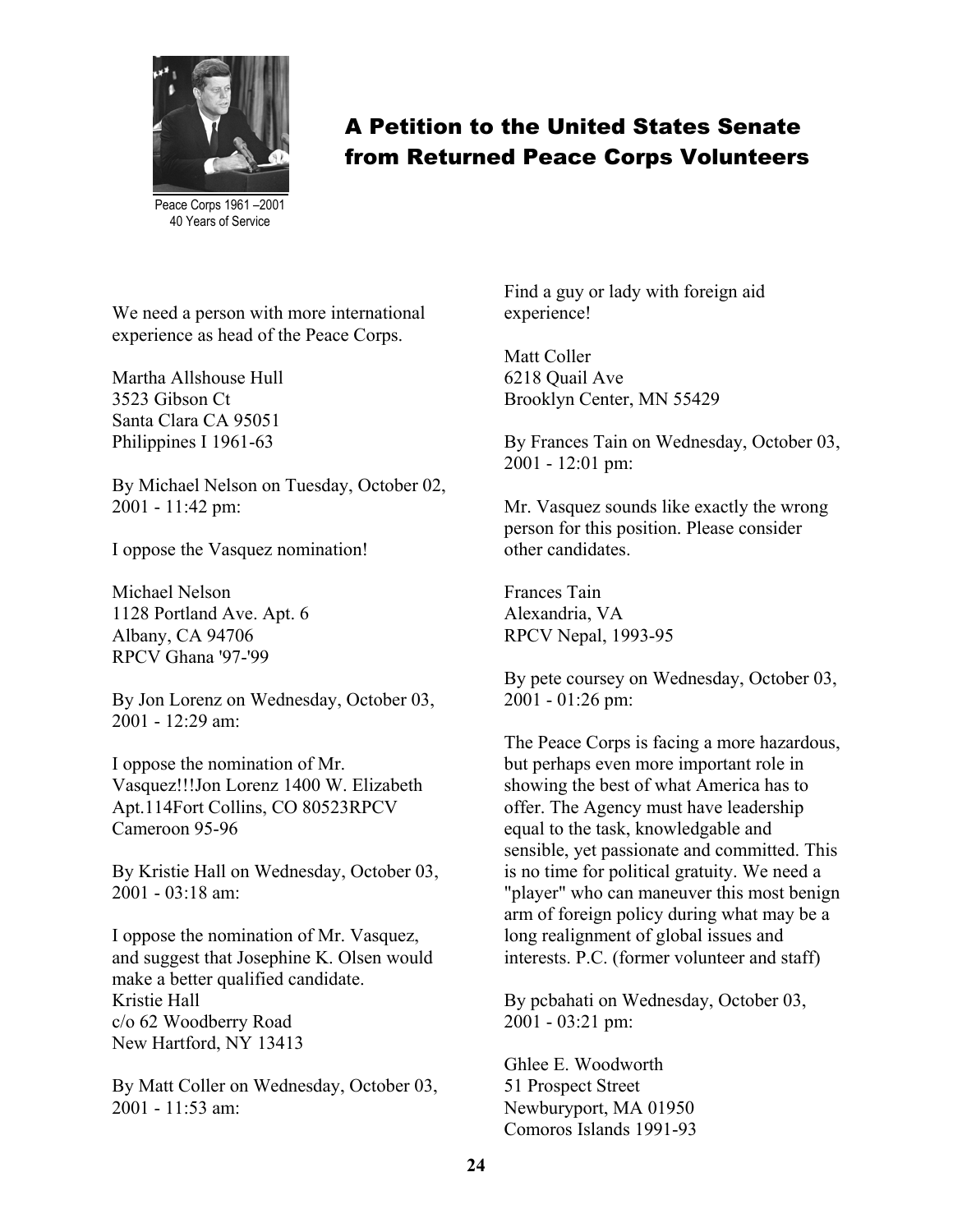

Peace Corps 1961 –2001 40 Years of Service

By Jim Schuman on Wednesday, October 03, 2001 - 03:36 pm:

2 More Names In Opposition

Jim Schuman 7806 Thor Drive Annandale, VA 22003

Karen Wake 7806 Thor Drive Annandale, VA 22003

By Michael Herrold on Wednesday, October 03, 2001 - 03:54 pm:

I oppose the Vasquez nomination.

By bruce wilson on Wednesday, October 03, 2001 - 04:28 pm:

I strongly urge the rejection of the nominee Gaddi Vasquez as head of the Peace Corps based on his lack of experience and qualifications for this important position.

At this critical time in America's relationship with the world community, we need a strong Peace Corps and a visionary Peace Corps leader.

In light of the destruction of the World Trade Center and the consequent rise in world tensions, I feel that this nomination would put the lives of US Peace Corps members around the world at risk and also detract from the mission of the Peace Corps.

I urge the rejection of this nominee.

Bruce Wilson 62 High Street Andover, Mass. 01810

By Kathleen Jackson on Wednesday, October 03, 2001 - 05:21 pm:

I strongly oppose the appointment of Gaddi Vasquez as Director of the Peace Corps.

By Kathleen Jackson on Wednesday, October 03, 2001 - 05:23 pm:

I oppose the Vasquez nomination.

By Maggie McQuaid on Wednesday, October 03, 2001 - 05:31 pm:

I oppose the nomination and/or appointment of Gaddi Vasquez as Peace Corps Director.

Maggie McQuaid 2905 W. 30th Ave. Anchorage, Alaska 99517 Honduras, 1976-1978

By Nicola A. P. Cullen on Wednesday, October 03, 2001 - 05:41 pm:

I oppose the nomination of Gaddi Vasquez to lead the Peace Corps.

Nicola A. P. Cullen 30-B Orchard St. Summit, NJ 07901 Ghana 1992-1994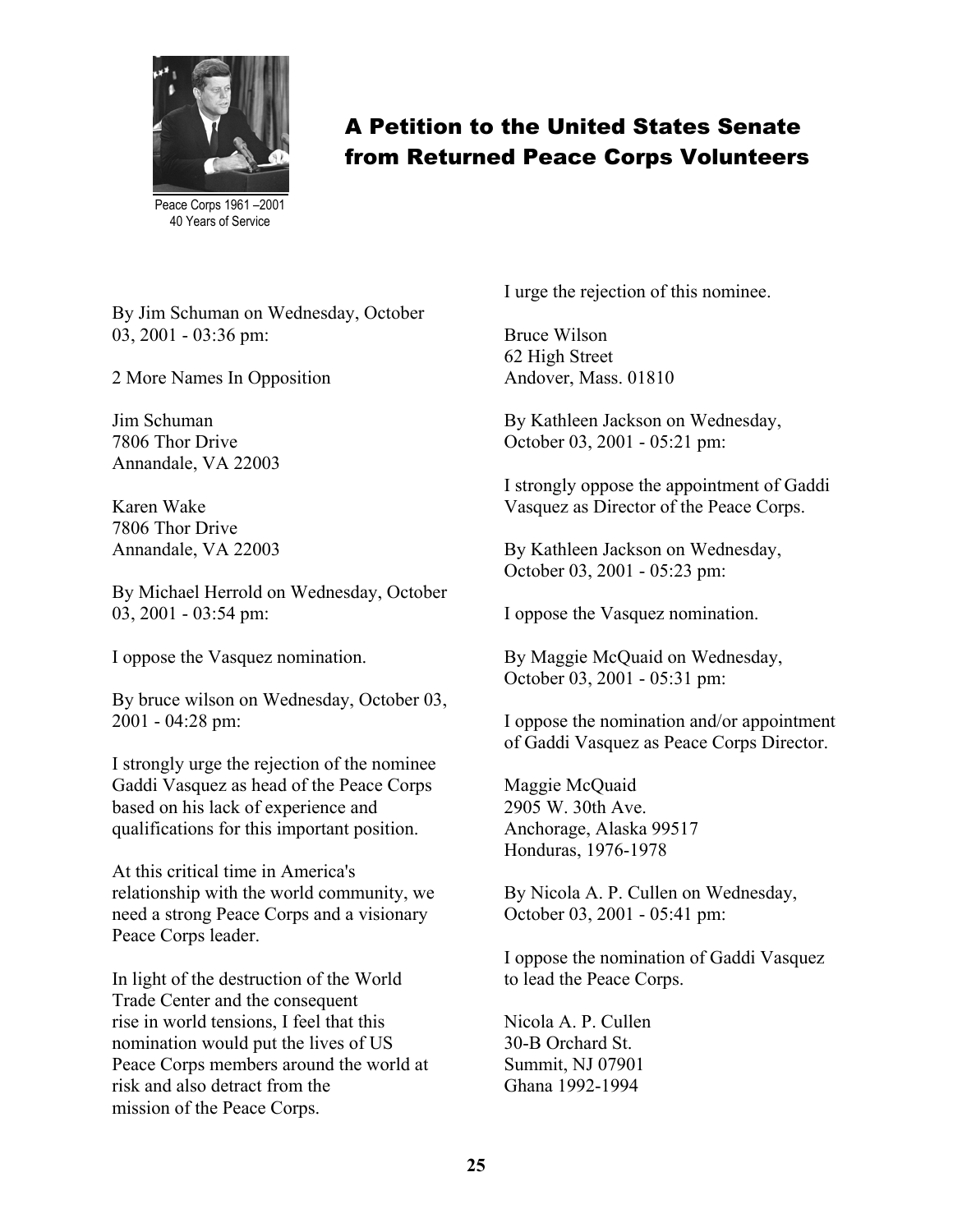

Peace Corps 1961 –2001 40 Years of Service

By Anonymous on Wednesday, October 03, 2001 - 08:18 pm:

I STRONGLY support the nomination of Gaddi H. Vasquez to spearhead the Peace Corps! He has the necessary academic credentials, experience, and leadership to lead the Peace Corps into this next millenium. BOTTOMLINE, if Gaddi were caucasian we wouldn't be getting all this flack from Peace Corps membership! Regards to the "good old boy network!" I dare you to post this!

By Phil Lopes on Wednesday, October 03, 2001 - 08:23 pm:

I oppose the Vasquez nomination Phil Lopes, 1421 North Camino de Juan, Tucson, AZ Colombia I.

By Ramey Dern on Wednesday, October 03, 2001 - 08:29 pm:

Ramey Dern 2516 Belhaven Way Sacramento, CA 95826 Bangladesh 1998-2000

By Jennifer Sexton on Wednesday, October 03, 2001 - 10:24 pm:

We oppose the Vasquez nomination!

Jennifer Sexton 319 7th Street Jacksonville, FL 32233

Brian Sexton

319 7th Street Jacksonville, FL 32233

By Ephraim F. Korman on Wednesday, October 03, 2001 - 10:31 pm:

Absurd choice! Totally unqualified. Might as well burn the \$275MM budget!

By Bob Crowley on Wednesday, October 03, 2001 - 10:46 pm:

We strongly oppose the nomination of Mr. Vasquez as Peace Corps Director. There are many other people, including RCPV's, who would be outstanding candidates for this important position.

Robert and Susan Crowley RPCV's 915 Saratoga St. Oxnard, CA 93035

By Melanie Williams on Wednesday, October 03, 2001 - 11:36 pm:

We oppose the nomination of Mr. Vasquez as Peace Corps Director.

Melanie Williams Steven Sharp PO Box 149 Phnom Penh, Cambodia Zaire '74-'77 Zaire '73-'77

By Jon P. Fryzek on Thursday, October 04, 2001 - 09:02 am: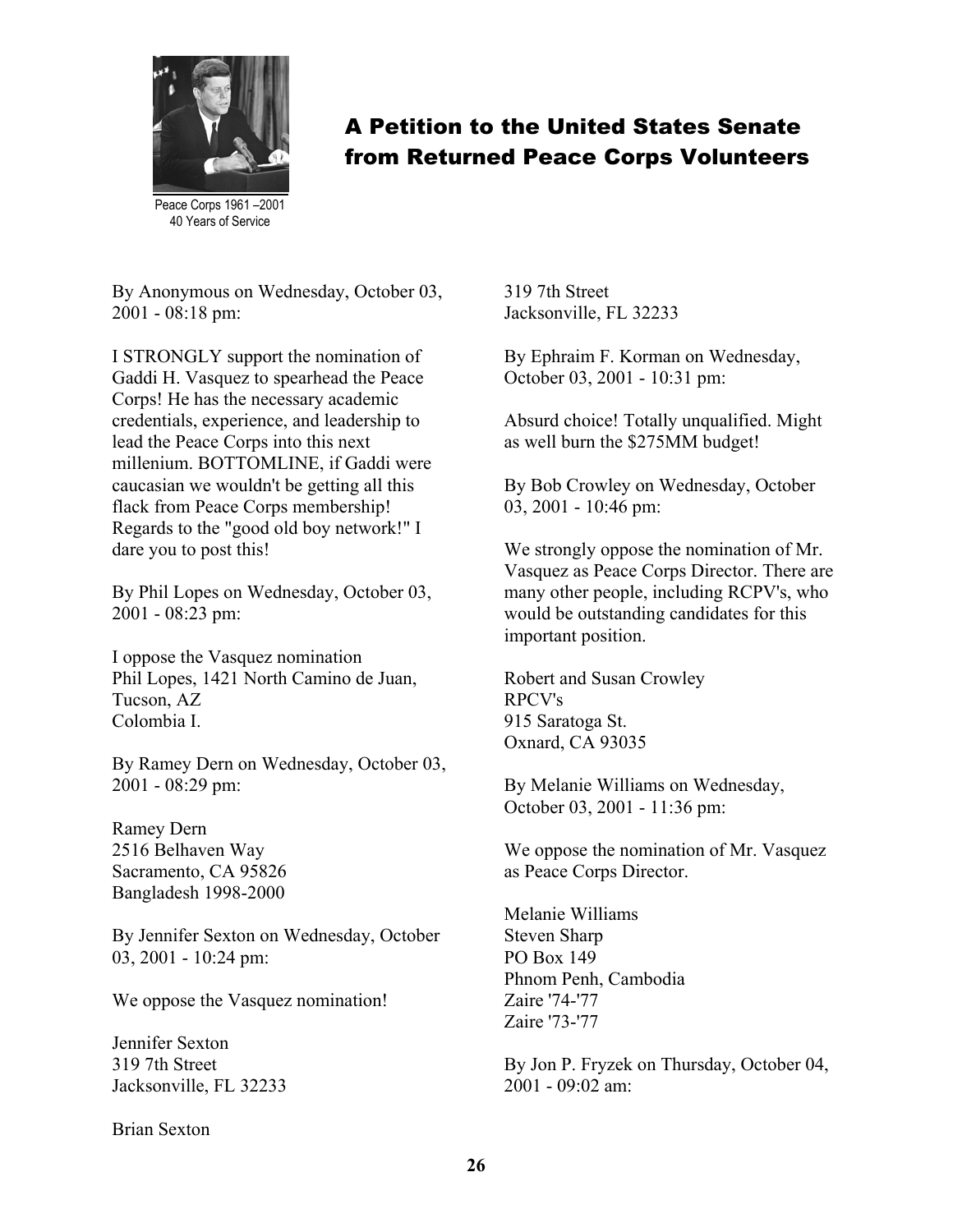

Peace Corps 1961 –2001 40 Years of Service

I oppose the nomination of Gaddi Vasquez for Peace Corps Director.

Jon P. Fryzek 12438 Galesville Dr Gaithersburg, MD 20878

Swaziland 1987-89

By Rob Horvath on Thursday, October 04, 2001 - 09:20 am:

I strongly oppose the nomination of Gaddi Vasquez for Peace Corps Director

Rob Horvath 7321 Elgar Street North Springfield, VA 22151

Thailand 1988-90

By JanisSabetta on Thursday, October 04, 2001 - 09:21 am:

Please find a suitable candidate - We oppose Gaddi Vasquez for U.S. Peace Corps **Director** 

Janis Sabetta 89 Yacht Basin Road Ocean View, DE 19970 Lesotho 77-79 PC Staff Lesotho, Botswana and Kenya 82- 87

By Laura Baker on Thursday, October 04,  $2001 - 09.37$  am

I would like to see a director with a strong background in volunteer and international work leading the Peace Corps.

Laura Smith Baker 5668 Old Walkertown Rd Walkertown, NC 27051 Fiji 1993-1995

By Natalia Rogers on Thursday, October 04, 2001 - 10:24 am:

Natalia Rogers 106 1/2 N Lamborn St Helena, MT 59601 Paraguay 1995-1997

By Yolanda Lopez on Thursday, October 04, 2001 - 11:56 am:

I strongly oppose the nomination of Gaddi Vasquez for Peace Corps **Director** 

By Debra Owen on Thursday, October 04, 2001 - 12:09 pm:

I strongly oppose the nomination of Gaddi Vasquez for Peace Corps Director

By alferraro on Thursday, October 04, 2001 - 12:10 pm:

I oppose the nomination of Gaddi Vasquez for Peace Corps Director. Albert N. Ferraro RPCV Colombia 1. 1961-1963

By Rick Neal on Thursday, October 04, 2001 - 01:41 pm: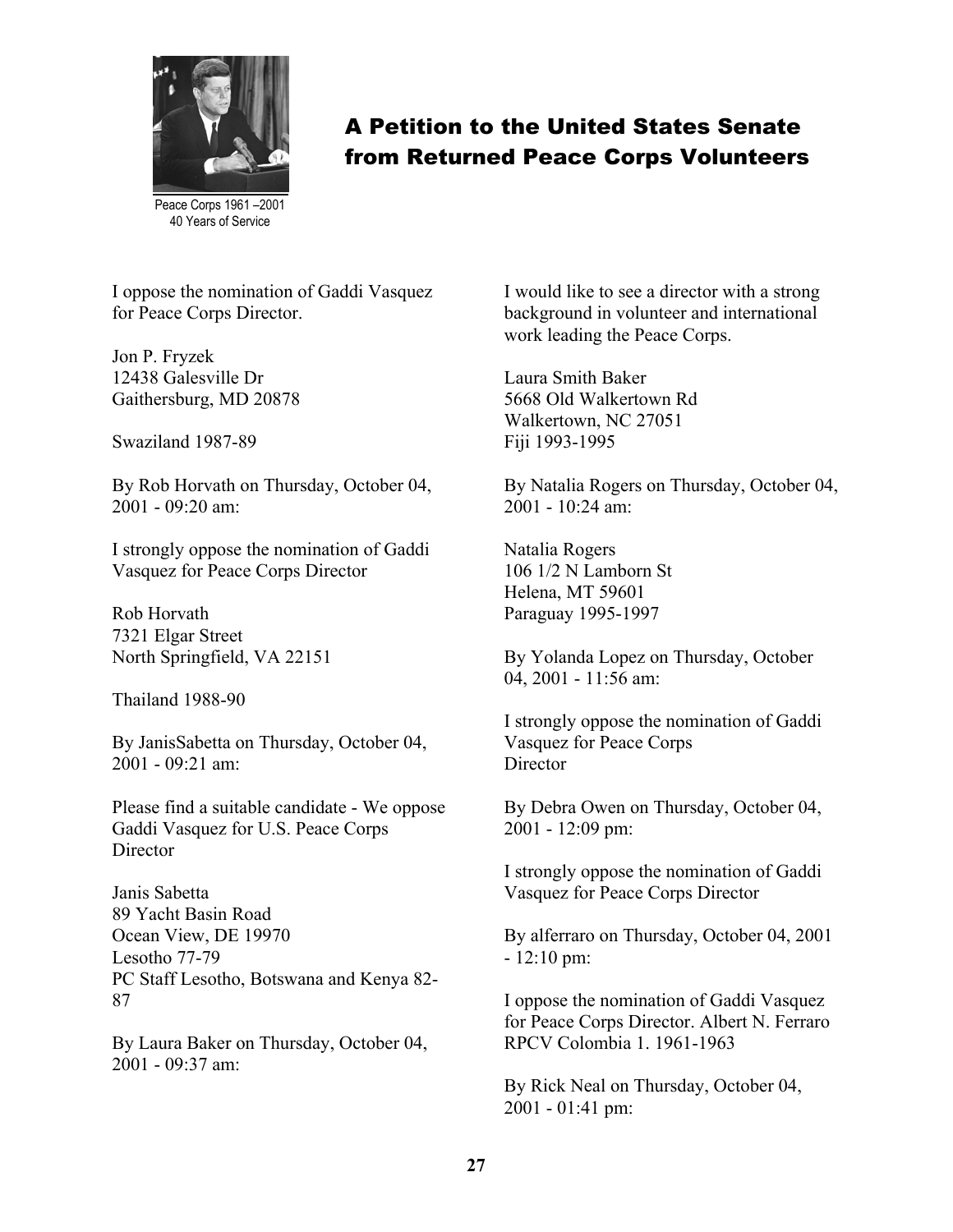

Peace Corps 1961 –2001 40 Years of Service

I oppose the nomination of Gaddi Vasquez for Peace Corps Director.

Rick Neal 161 Garden Gate Drive Ponte Vedra Beach, FL 32082 Morocco 88-93

By Alan Frishman on Thursday, October 04, 2001 - 02:36 pm:

The Peace Corps always needs a thoughtful, sensitive, moral, apolitical and experienced leader but that is especially true after September 11th. It is quite apparent that Gaddi Vasquez is not that person. The US should continually show the world that Americans are willing to help others and learn from them---excellent leadership is an important part of achieving that goal. President Bush should nominate someone of excellence! RPCV--Nigeria 22 1966-1969

By Charlotte Utting on Thursday, October 04, 2001 - 03:23 pm:

The Vasquez nomination is a disgrace to the spirit of our Peace Corps and must not be allowed to proceed.

Charlotte Utting Senegal 80-82; Cameroon 89-90 Staff 93-98

By Kristin Mitchell on Thursday, October 04, 2001 - 03:35 pm:

I strongly oppose the nomination of Gaddi Vasquez for Peace Corps Director.

Kristin Mitchell Pittsburgh, PA Philippines 97-99

By lindahudgins on Thursday, October 04, 2001 - 03:36 pm:

opposed to Gaddi nomination

Linda Hudgins Botswana 91-94

By Mike Herrold on Thursday, October 04, 2001 - 04:27 pm:

I oppose the Vasquez nomination.

By Wendy Rich-Orloff on Thursday, October 04, 2001 - 04:35 pm:

I oppose Gaddi Vasquez's nomination as Director of Peace Corps; we need as director someone who has the experience of being a volunteer him/herself. This post is too important, both developmentally and internationally, to be bought with political contributions.

Wendy Rich-Orloff 17024 Downing St. #101 Gaithersburg, MD 20877

Samoa 1997-2000

By Cindy Phoel on Thursday, October 04, 2001 - 04:55 pm:

I oppose the Vasquez nomination.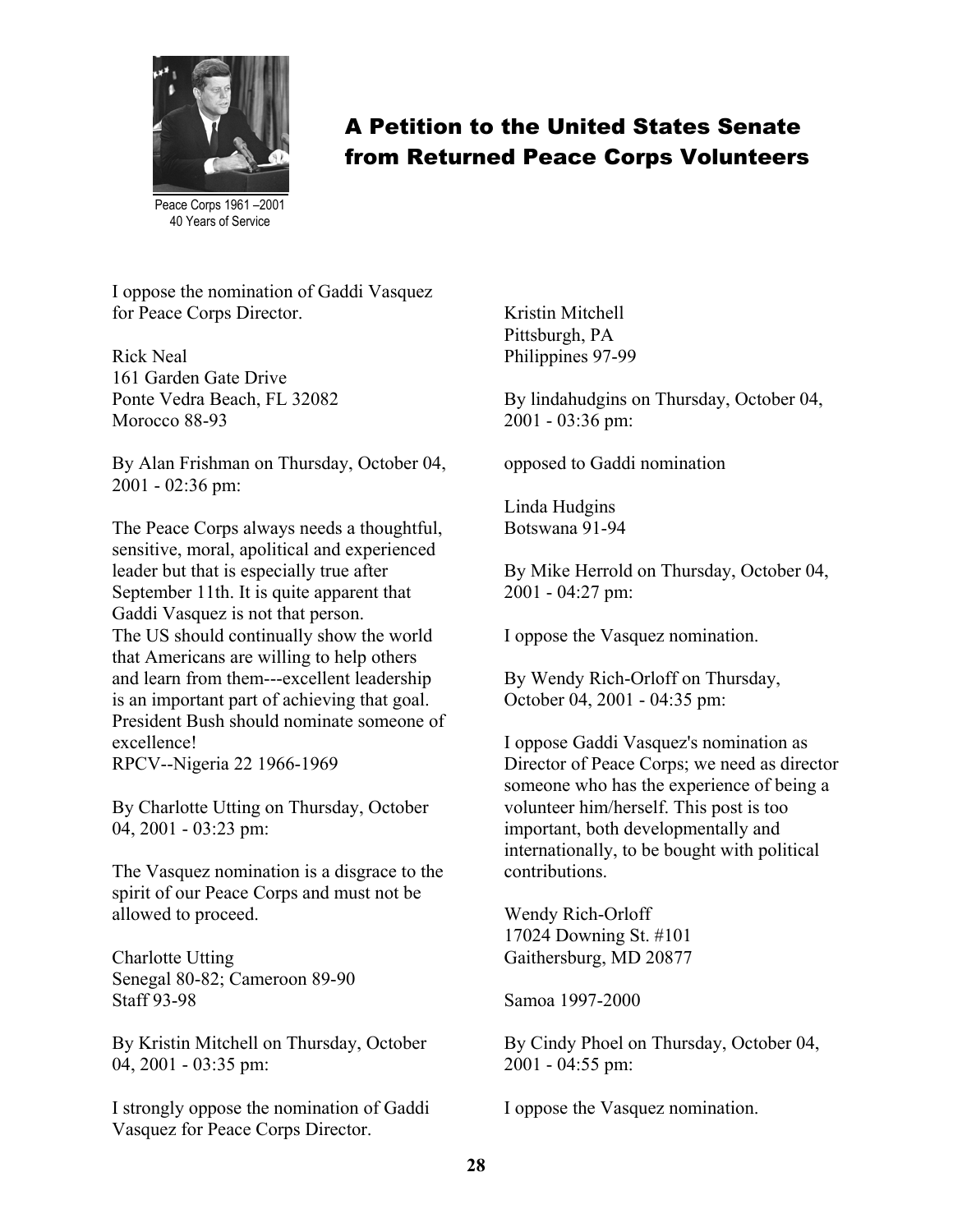

Peace Corps 1961 –2001 40 Years of Service

Cynthia Morrison Phoel Bulgaria 94-96

By Lisa Chick on Thursday, October 04, 2001 - 05:12 pm:

Lisa Chick 4018 Jefferson St Hyattsville, MD 20781 Kenya 82-84, Mali 86-88

Terry Brill 4018 Jefferson St Hyattsville, MD 20781 Senegal 86-90

By Richard L. Wagner on Thursday, October 04, 2001 - 09:45 pm:

I oppose the nomination of Gaddi Vasquez for Peace Corps Director.

Rick Wagner 5451 Thunder Hill Rd. Columbia, MD 21045 Togo 76-78

By Renae Howard Klee on Friday, October 05, 2001 - 12:36 am:

I strongly oppose the nomination of Gaddi Vasquez for Peace Corps Director.

Renae Howard Klee 4713 Orono Court Fair Oaks, CA 95628 Senegal 81-83 Staff 84-87

By Lisa J. Main on Friday, October 05, 2001  $-12.43$  am<sup>-</sup>

Dear President Bush,

As a recently returned volunteer, I am going though a difficult part of readjustment where I'm considerably less than enamored with Peace Corps, but I would never want to see it run by someone as completely incompetent as Mr. Vasquez. Please don't be blinded by campaign contributions, and select an appropriate candidate someone with international experience. Not to mention someone who hasn't had to step down from office because he was incompetent and clueless. Also, find someone who is actually informed about the HIV/AIDS virus, one of Peace Corps most important programs is educating people about this disease. Mr. Vasquez has denied housing to those afflicted with this disease in the U.S., what makes you think his attitude will change when it comes to people in other countries where the infection rates have reached the PANDEMIC levels.

It would be admirable if a president saw beyond party lines and extended his search outside of his immediate political realm, and just maybe take a look at the current actingdirector's resume and consider him for the job.

Sincerely, Lisa J. Main Poland 1999-2001

By Lisa J. Main on Friday, October 05, 2001 - 12:45 am: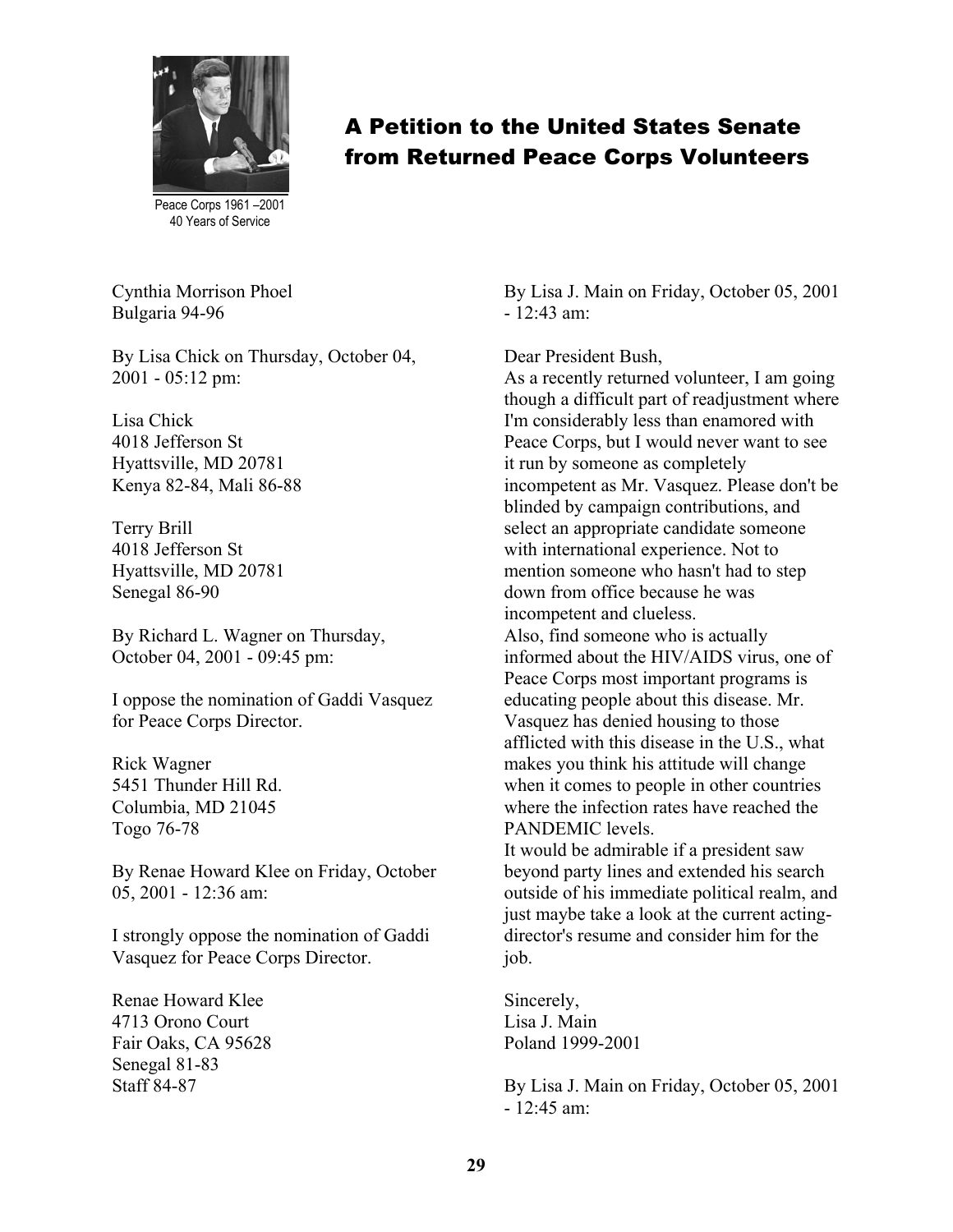

A Petition to the United States Senate from Returned Peace Corps Volunteers

Peace Corps 1961 –2001 40 Years of Service

Lisa J. Main 1675 SW 49th St #140 Corvallis, Or 97333 Poland 1999-2001

By Annette Chan on Friday, October 05, 2001 - 01:29 am:

I strongly oppose the nomination of Gaddi Vasquez for Peace Corps Director.

Annette Chan 1852 24th Ave. S. F., CA 94122 Ghana '97 - '99

By Sean Edwards on Friday, October 05, 2001 - 02:07 am:

The nomination of Gaddi Vasquez fails to demonstrate support for -- or understanding of -- the mission of the Peace Corps, which contributes significantly to the task of building a global civil society. I have informed many of my family and friends about this disgraceful nomination and I intend to write a letter to theor of my local newspaper.

Sean Edwards, PC/Nepal '92-'94 3007 Federal Ave., Apt. 2 Everett, WA 98201

By Matthew Zimmerman on Friday, October 05, 2001 - 07:01 am:

I strongly oppose the nomination of Gaddi Vasquez for Peace Corps Director.

Matt Zimmerman

Jl. Tebet Dalam IV D., No.5A Jakarta Selatan 12810 Indonesia

By Kristin White on Friday, October 05,  $2001 - 09.05$  am:

I am strongly opposed to the nomination of Vasquez as Peace Corps director. Particularly in times like these the Peace Corps needs effective leadership and extensive international expertise - things the current nominee does not possess. To allow someone that eminently underqualified to take over such an important post is to invite catastrophe. Haven't we learned our lesson yet?

By Kristin White on Friday, October 05,  $2001 - 09.11$  am<sup>-</sup>

Kristin Joanna White 417 East 12th Street New York, NY 10009

By Beth Weis on Friday, October 05, 2001 -  $10.15$  am<sup>-</sup>

Beth Weis 377 Indianwood Blvd. Park Forest, IL 60466 Paraguay '91-'93

By Jamie Dickinson on Friday, October 05,  $2001 - 11.15$  am:

Jamie Dickinson 58 Quarry Ridge Road New Preston, CT 06777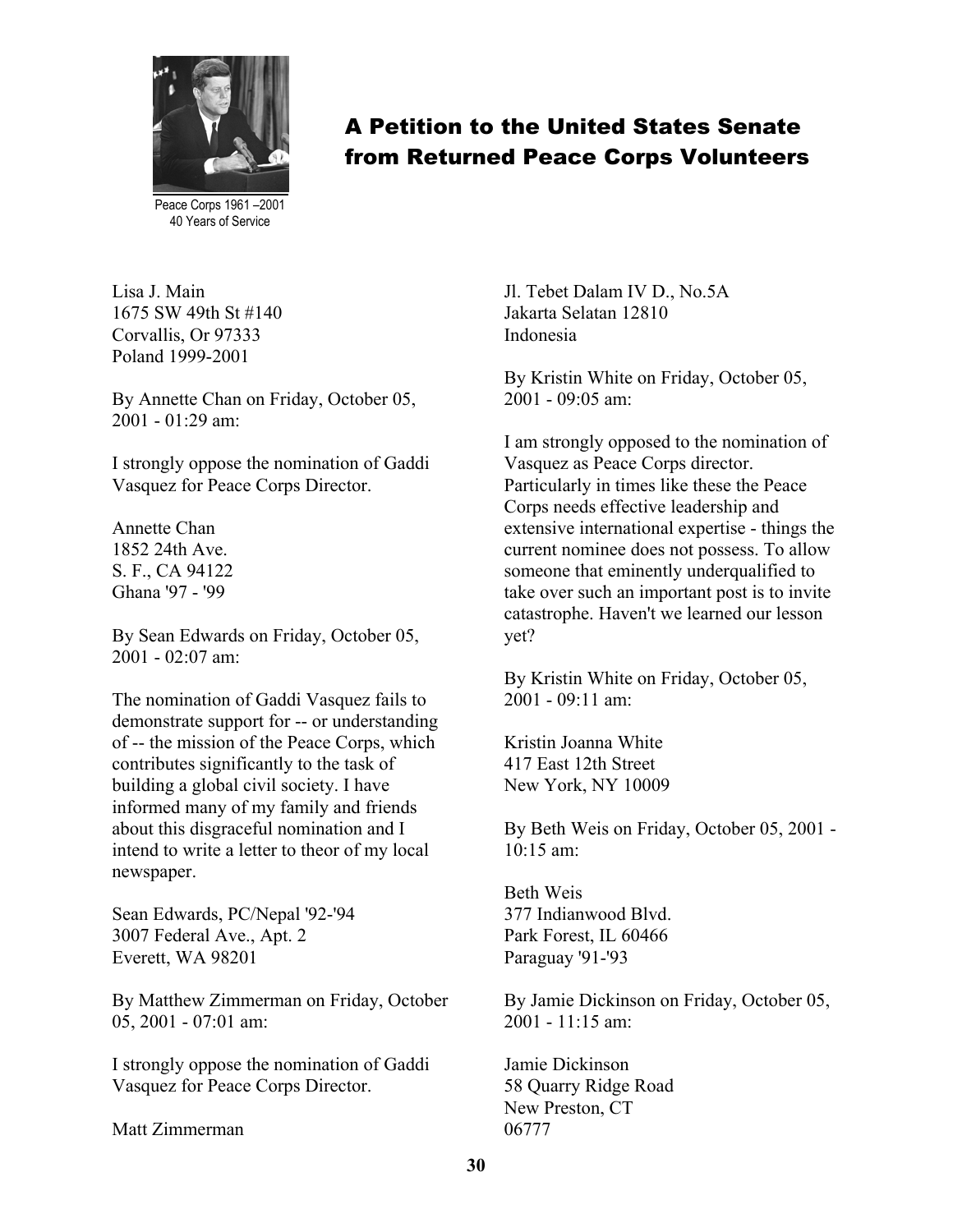

A Petition to the United States Senate from Returned Peace Corps Volunteers

Peace Corps 1961 –2001 40 Years of Service

Panama 91-97

By Cindy Fletcher on Friday, October 05, 2001 - 11:40 am:

I strongly oppose the nomination of Gaddi Vasquez for Peace Corps Director.

Cindy Fletcher 1622 SE Elliott Ave Portland, OR 97201 Russia Far East 97-2000

By Margaret M. Bau on Friday, October 05, 2001 - 12:51 pm:

In light of the events of September 11, Peace Corps is needed now more than ever to build international understanding. Peace Corps needs a director with foreign service experience and a sound financial management track record. Mr. Vasquez is clearly not up to the call.

Margaret M. Bau 1301 Sixth Avenue #15 Stevens Point, WI 54481 Costa Rica 1988-1992

By Allison Jean Lees on Friday, October 05, 2001 - 02:30 pm:

Allison Lees Clark 3353 Alma St. #243 Palo Alto, CA 94306 Mali '85-'87

By Jackie Roberto on Friday, October 05, 2001 - 02:41 pm:

I oppose the nomination of Gaddi Vasquez as Peace Corps Director.

Jackie Roberto 1119Meridian Avenue South Pasadena, CA 91030 Colombia 1962-1964

By Briton Bieze on Friday, October 05, 2001 - 04:45 pm:

I strongly oppose the nomination of Gaddi Vasquez for Peace Corps Director

By Yamilee Bastien on Friday, October 05, 2001 - 05:48 pm:

I strongly oppose the nomination of Gaddi Vasquez for Peace Corps Director.

By Michael Norman on Friday, October 05, 2001 - 07:21 pm:

I strongly oppose the nomination of Gaddi Vasquez for Peace Corps Director.

Michael Norman New York University Dept. Of Journalism 10 Washington Place NY, NY 10003

By Lambros Paraschos on Friday, October 05, 2001 - 08:09 pm:

I oppose the nomination of Gaddi Vasquez for Peace Corps Director. Lambros Paraschos 1318 Thais Lane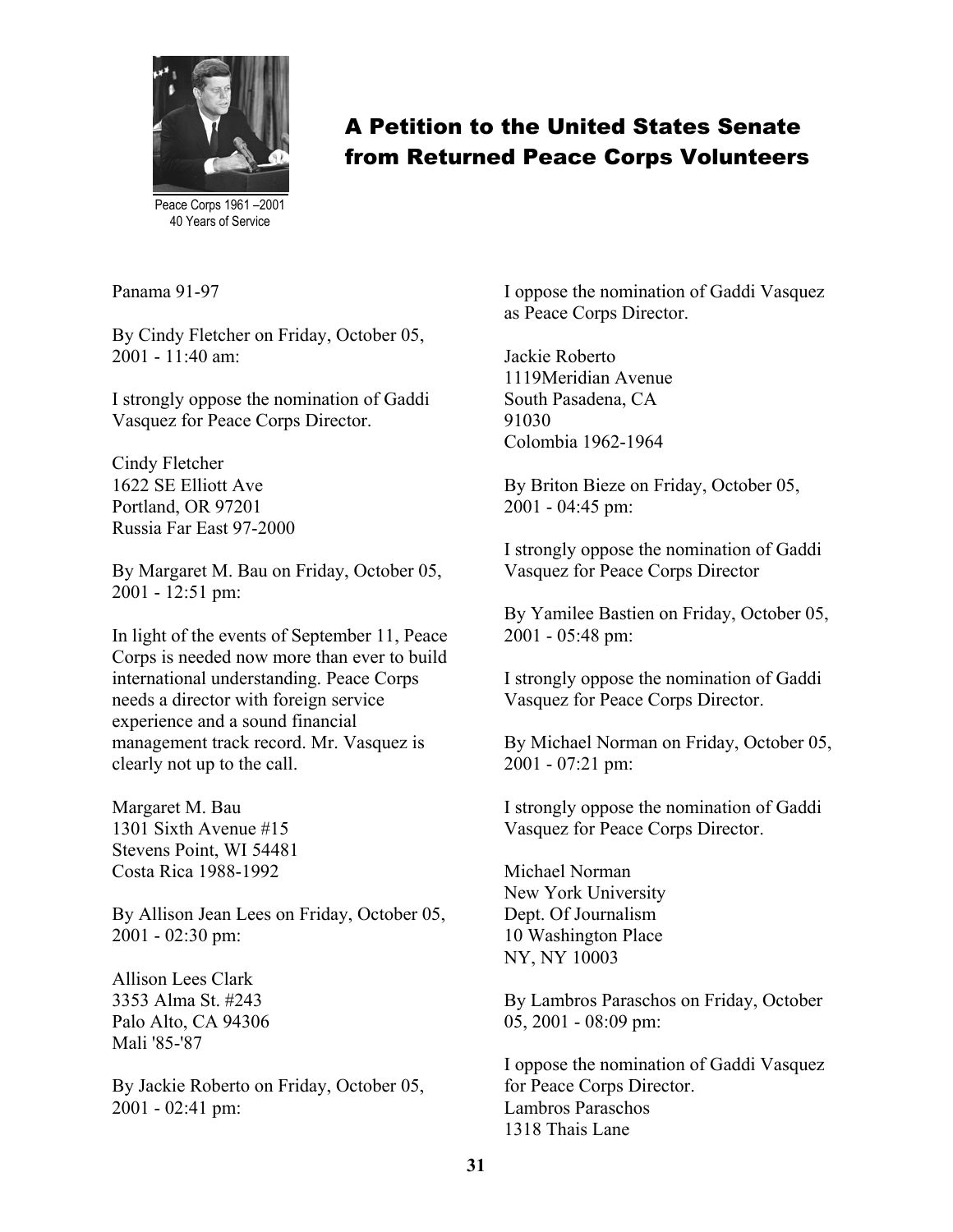

Peace Corps 1961 –2001 40 Years of Service

Hayward, CA 94544 Zaire 73-75

By Josh D. Peters on Friday, October 05, 2001 - 08:41 pm:

I oppose the nomination of Gaddi Vasquez to head the Peace Corps.

Josh D. Peters RPCV Honduras '93-'95 Port Townsend, Washington

By Janet Newton on Friday, October 05, 2001 - 09:26 pm:

Gaddi Vasquez is bad news for all concerned. Please add my name to the petition against his nomination! Janet Newton Teacher/NYC RPCV-TOGO, W. AFRICA

By Robert Deutsch on Friday, October 05, 2001 - 10:24 pm:

Robert Deutsch Box 2015 Phnom Penh 3 CAMBODIA RPCV - TOGO 84-87

By Gael Murphy on Saturday, October 06, 2001 - 06:55 am:

We need someone with international experience. This is not Gaddi Vasquez. I strongly oppose the nomination of Gaddi Vasquez for Peace Corps Director.

Gael Murphy 1405 Emerson Street, NW Washington, DC 20011 RPCV - Upper Volta 75-77

By adwoamansah on Saturday, October 06, 2001 - 06:58 am:

Aimee Fregeau C/O Peace Corps Ghana P.O. Box 5796 Accra-North Ghana

By Craig Smith on Saturday, October 06,  $2001 - 09.00$  am:

Craig Smith 1127 Magnolia Ave Saint Paul, MN 55106 RPCV - Uganda 94-96

By franklin kavaler on Saturday, October 06, 2001 - 10:44 am:

We are opposed to the nomination of Vasquez as director of the Peace Corps. At this critical time in our relationship with other peoples, the last thing we need is a purely political appointee.

Franklin and Marylou Kavaler 360 West 36 Street New York, NY 10018 Fiji '90-'91

By Sarah Simon on Saturday, October 06, 2001 - 11:01 am: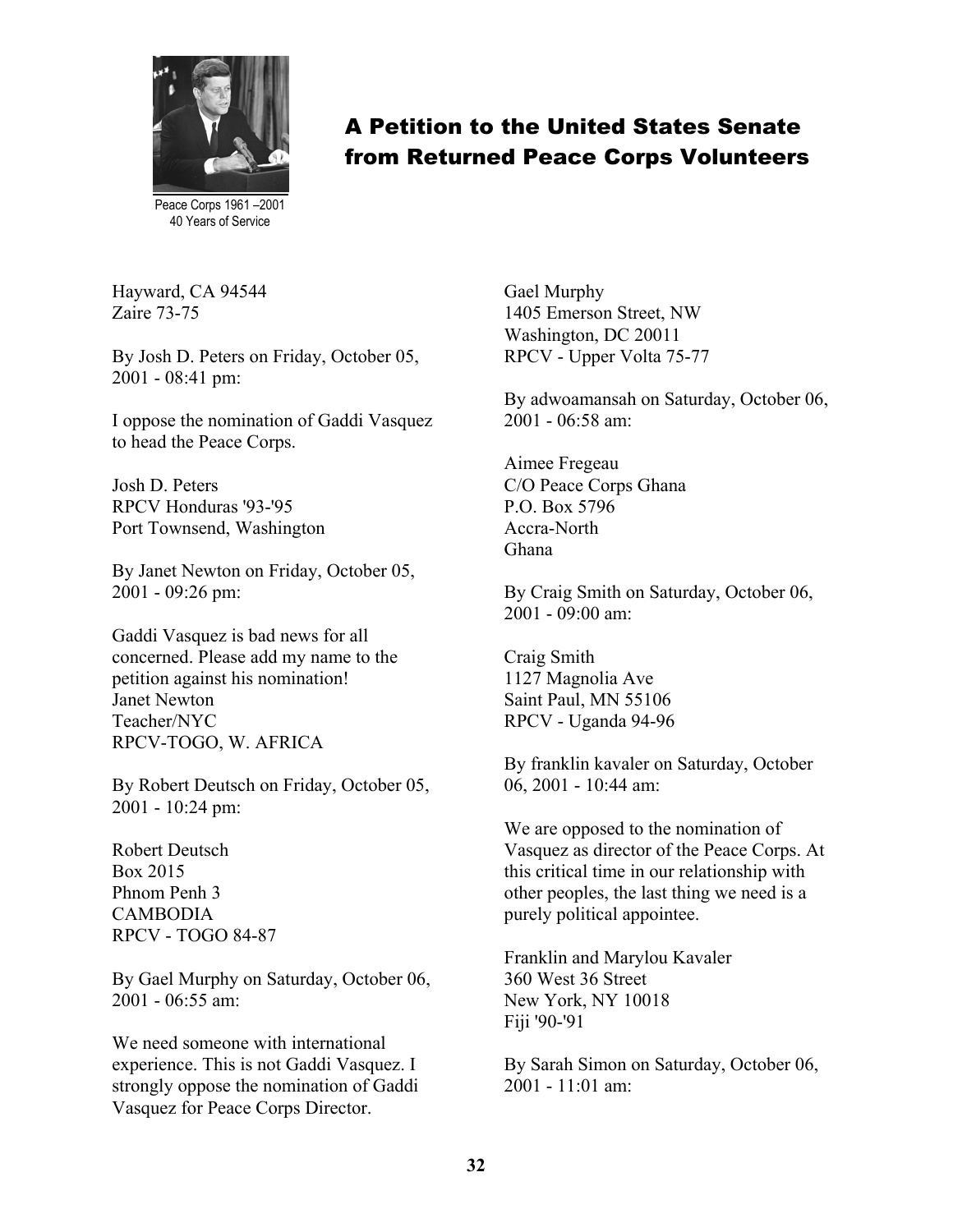

Peace Corps 1961 –2001 40 Years of Service

I oppose the nomination and appointment of Gaddi Vasquez as Director of the Peace Corps.

Sarah Simon P.O. Box 43864 Nairobi, Kenya Togo 1980 - 1983

By BobJordan on Saturday, October 06, 2001 - 12:00 pm:

Here in California, we KNOW about Gaddi Vazquez, and he is absolutely inappropriate as the Peace Corps Director. I oppose his appointment!

Bob Jordan 215 Vista View Drive Cloverdale, CA 95425

Colombia 68-70

By Amy Macklin on Saturday, October 06, 2001 - 12:44 pm:

Amy Macklin Atlanta, Georgia Lesotho, 1989-91

By paul arfin on Saturday, October 06, 2001 - 01:27 pm:

with so many more qualified people available with international experience, i oppose gaddi vasquez' nomination. paul arfin hauppauge ny colombia 1963-1965

By Dorothy Holland on Saturday, October 06, 2001 - 01:39 pm:

I strongly oppose the nomination of Gaddi Vasquez for Peace Corps Director.

Dorothy Holland Lesotho 1976-78 Santa Fe, NM

By Maria Bowen Savage , Uganda,68-70 on Saturday, October 06, 2001 - 03:20 pm:

Now, more than ever, we need the Peace Corps. Vision and intellect, not campaign contributions should determine who is chosen to lead it. I oppose the nomination of Mr Vasquez for its Director.

By Rev. James D. Mitchell, Pbro. on Saturday, October 06, 2001 - 03:22 pm:

I strongly oppose the nomination of Gaddi Vasquez and suggest that consideration be given to so many knowledgeable and able individuals including a multitude of returned volunteers.

By Susan D Badger on Saturday, October 06, 2001 - 04:08 pm:

I oppose the nomination of Gaddi Vasquez to beDirector of the Peace Corps Susan Donahue Badger 11775 N. Shore Drive Reston, Va 20190 Colombia XI '63-'65

By John Granville on Saturday, October 06, 2001 - 10:05 pm: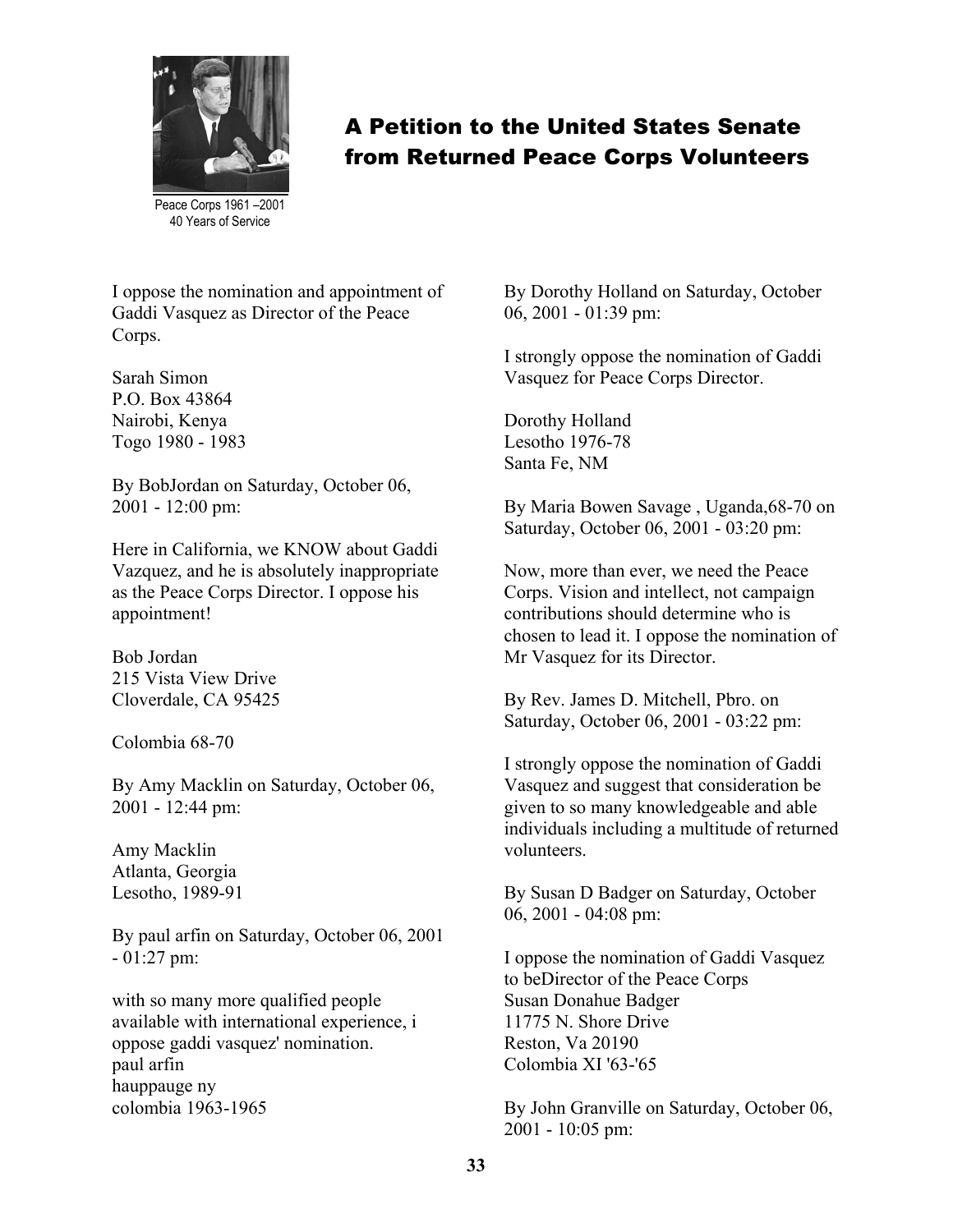

Peace Corps 1961 –2001 40 Years of Service

I oppose the Vasquez nomination. John Graville 8 Agawam St. Apt 3 Worcester, MA 01603 Cameroon 97-99

By robert thompaon on Sunday, October 07,  $2001 - 11.58$  am:

We have already e-mailed our Senators expressing our objections to this horrible nomination. We hope everone has also emailed their Senators. Mr. Vasquez is not qualified to be the Peace Corps Director.

Bob and Della Thompson St Lucia 1987-1989

By Jean B. Lanz on Sunday, October 07, 2001 - 12:06 pm:

I strongly oppose the nomination of Gaddi Vasquez.

Jean B. Lanz Seattle, WA Sierra Leone 1966-69

By Tiffany Tuttle on Sunday, October 07, 2001 - 01:35 pm:

I strongly oppose the nomination of Gaddi Vasquez.

Tiffany Tuttle Arcata, CA Kyrgyzstan 1998-2000

By Julie Schollenberger on Sunday, October 07, 2001 - 06:22 pm:

I am strongly opposed to the nomination and appointment of Gaddi Vasquez as Director of the Peace Corps. His nomination is clearly a highly inappropriate political payback for his \$100,000 contribution to the Bush presidential campaign, as he clearly lacks the experience and integrity essential to the position. The Peace Corps serves people in countries in which AIDS has reached pandemic levels; Mr. Vasquez has denied housing rights and job protection to those afflicted with this disease in the U.S. This fact alone should eliminate him from consideration for the position of Director of the Peace Corps. Add to this the fact that he resigned his position as an Orange County Supervisor in disgrace when Orange County was bankrupted, and it is evident that he should not be managing a humanitarian agency with a budget of \$275 million.

Julie Schollenberger 813 1/2 N. Harper Ave. Los Angeles, CA 90046

By Larry Cox on Sunday, October 07, 2001 - 07:36 pm:

I also oppose the nomination of Gaddi Vasquez.

Larry Cox 815 N. Harper Ave. Los Angeles, CA 90046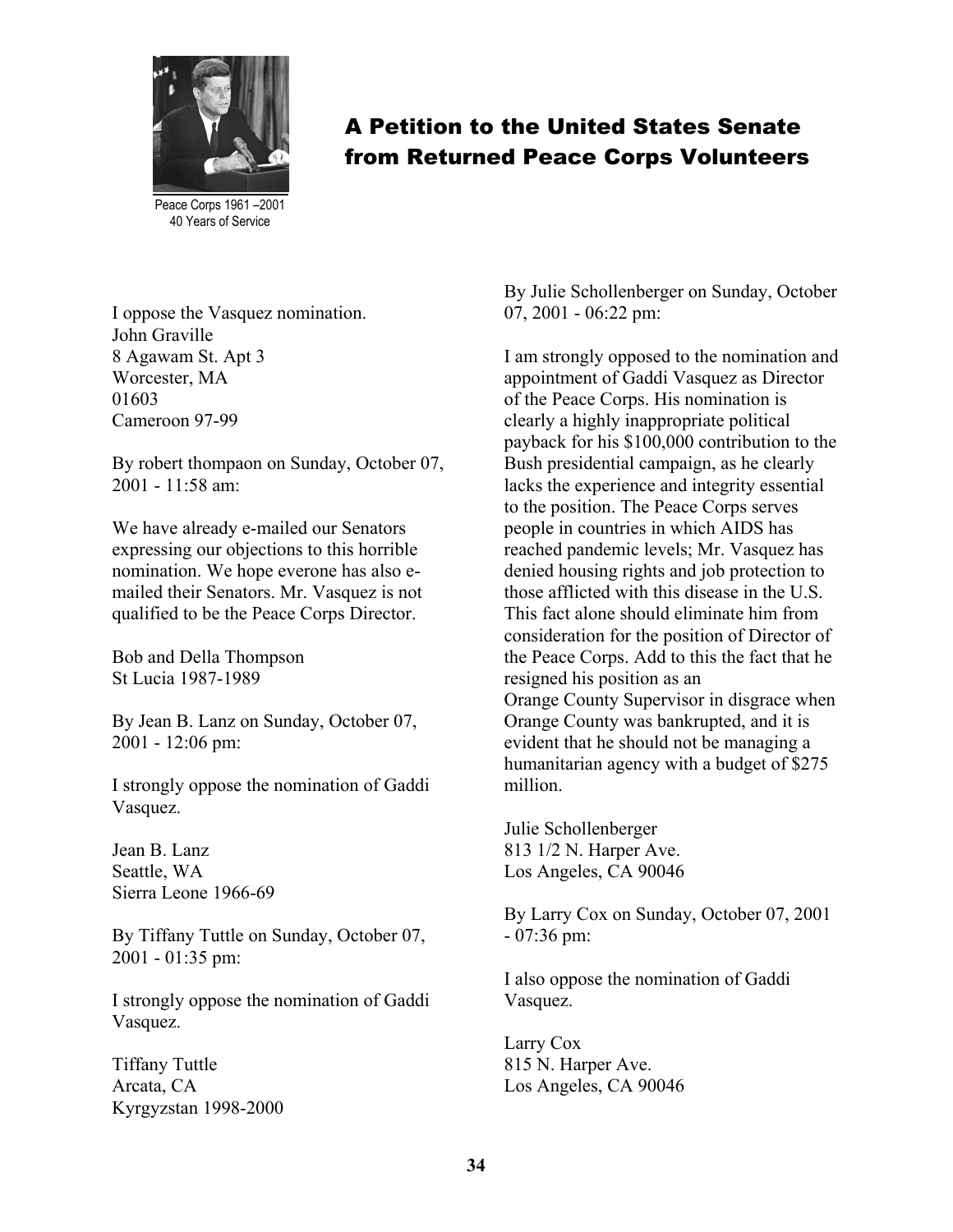

Peace Corps 1961 –2001 40 Years of Service

By Crysta Krames on Sunday, October 07, 2001 - 07:37 pm:

Those who have experienced hardships and struggles on behalf of the growth and development of the third world need respected leadership in a way that Orange County can not offer up. Opposed to Vasquez!

By Caitlin McClow on Monday, October 08, 2001 - 03:47 am:

I also oppose the Vasquez nomination.

Caitlin McClow Primary Education Office Amphur Li Lamphun 51110 THAILAND

By Mary Wasserman on Monday, October 08, 2001 - 05:09 am:

I am opposed to President Bush's nomination of Gaddi Vasquez as Peace Corps Director

Mary Wasserman Zimbabwe 96-99

By Joan Marx on Monday, October 08, 2001  $-08.16$  am:

I am opposed to nomination of Gaddi Vasquez as he has had no peace corps nor job related experience and is not qualified for a sensitive job such as ths at such a sensitive time in history.

By Richard Good on Monday, October 08,  $2001 - 10.47$  am:

Richard Good Calle 9 No. 3-11 Bogota, Colombia Tel. 571 283 2913 Colombia, UCD 68-70

By Kristina Boylan on Monday, October 08, 2001 - 12:01 pm:

I oppose the naming of an unqualified candidate such as Gaddi Vasquez to direct the Peace Corps and urge President George W. Bush to select an experienced, qualified candidate.

Kristina A. Boylan 3105 17th St, NW Washington, DC 20010

By William P. Siemers on Monday, October 08, 2001 - 02:19 pm:

I oppose the naming of an unqualified candidate such as Gaddi Vasquez to direct the Peace Corps and urge President George W. Bush to select an experienced, qualified candidate. The long proud tradition dating back nearly half a century demands a level of excellence at the helm. W.P. Siemers 2417 SW High Topeka, Kansas 66611 Gabon 1964-65

By Arlene McBride on Monday, October 08, 2001 - 02:48 pm: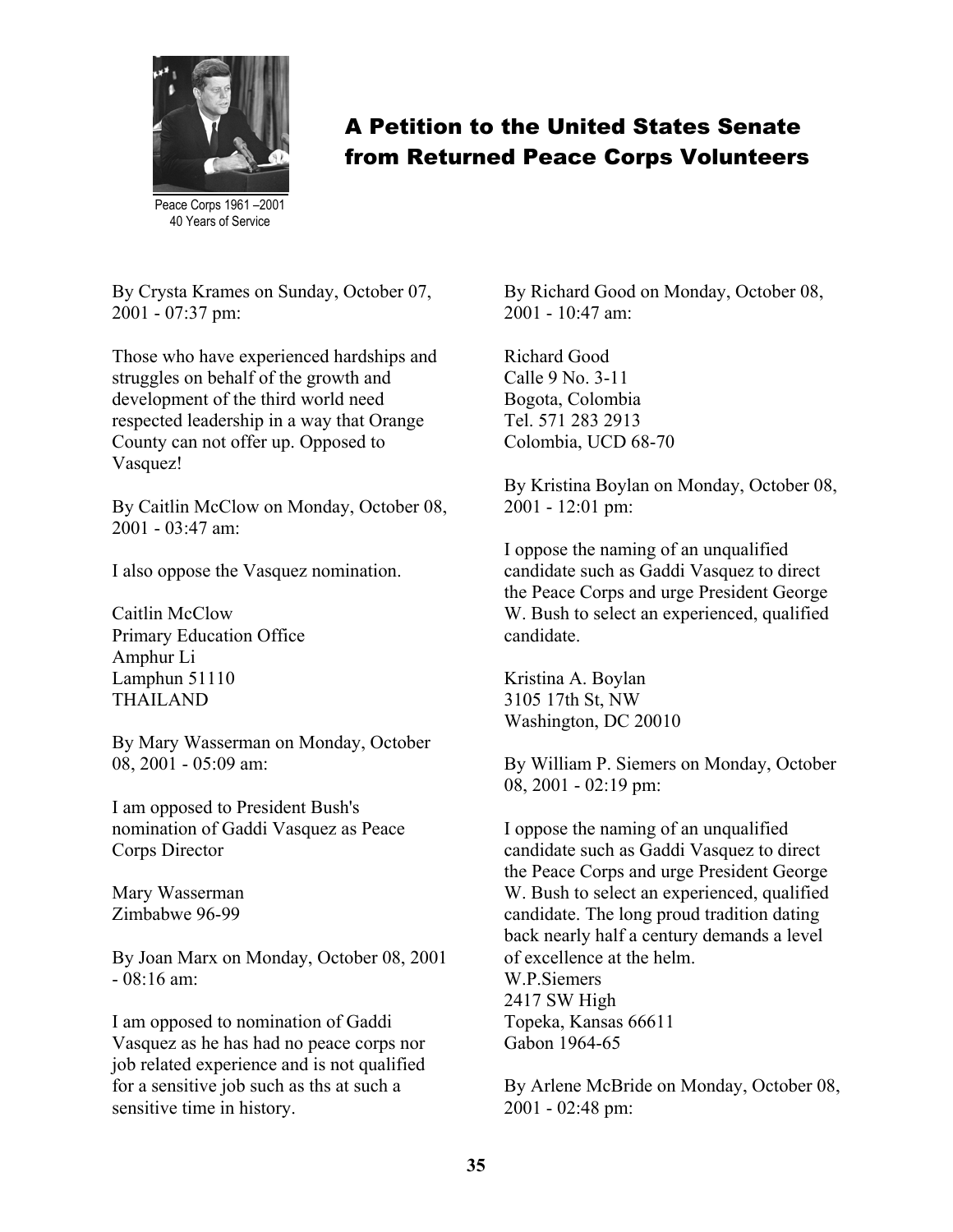

Peace Corps 1961 –2001 40 Years of Service

I strongly oppose the naming of an unqualified candidate such as Gaddi Vasquez to direct the Peace Corps and urge President George W. Bush to select an experienced, qualified candidate.

Arlene McBride Seattle WA 98122 The Gambia '93-'95

By Barbara York on Monday, October 08, 2001 - 03:46 pm:

I am opposed to President Bush's nomination of Gaddi Vasquez as Peace Corps Director. This position calls for leadership abilities, in depth knowledge of this organization and empathy to all humanity. This is not the time to provide onjob training.

Barbara York Duncanville, TX

By Gita Tanna on Monday, October 08, 2001 - 10:58 pm:

2 more in opposition: Gita and Charles Howard Portland, OR, RPCVs Ecuador '90- '92

By Andrew Godley on Monday, October 08, 2001 - 11:24 pm:

We oppose the nomination by President Bush of Gaddi Vasquez as the Director of the Peace Corps.

Jenny Moon, Panama 1998-2000 Andrew Godley, Panama 1999-2001 By Sloan Mahone on Tuesday, October 09,  $2001 - 05.35$  am:

I strongly oppose the nomination of Gaddi Vasquez.

Sloan Mahone Lady Margaret Hall University of Oxford Oxford, OX2 6QA, U.K. Zaire 1988-1990

By Patricia Mott on Tuesday, October 09, 2001 - 08:37 am:

I am opposed to Mr. Vasquez' nomination to serve as Peace Corps Director.

Patricia Mott, RPCV - Dominican Republic 4300 Roland Avenue, Apt. 302 Baltimore, MD 21210

By Sally P. Magee on Tuesday, October 09,  $2001 - 10.47$  am:

I am a Friend of the Peace Corps, not (yet) a Returned Peace Corps Volunteer. I also strongly oppose the nomination of Mr. Vasquez to serve as the new Director for the Peace Corps.

Sally P. Magee 1330 New Hampshire Avenue, NW Washington, DC 20036

Honduras, 2002-2004

By Steve Claborne on Tuesday, October 09, 2001 - 09:03 pm: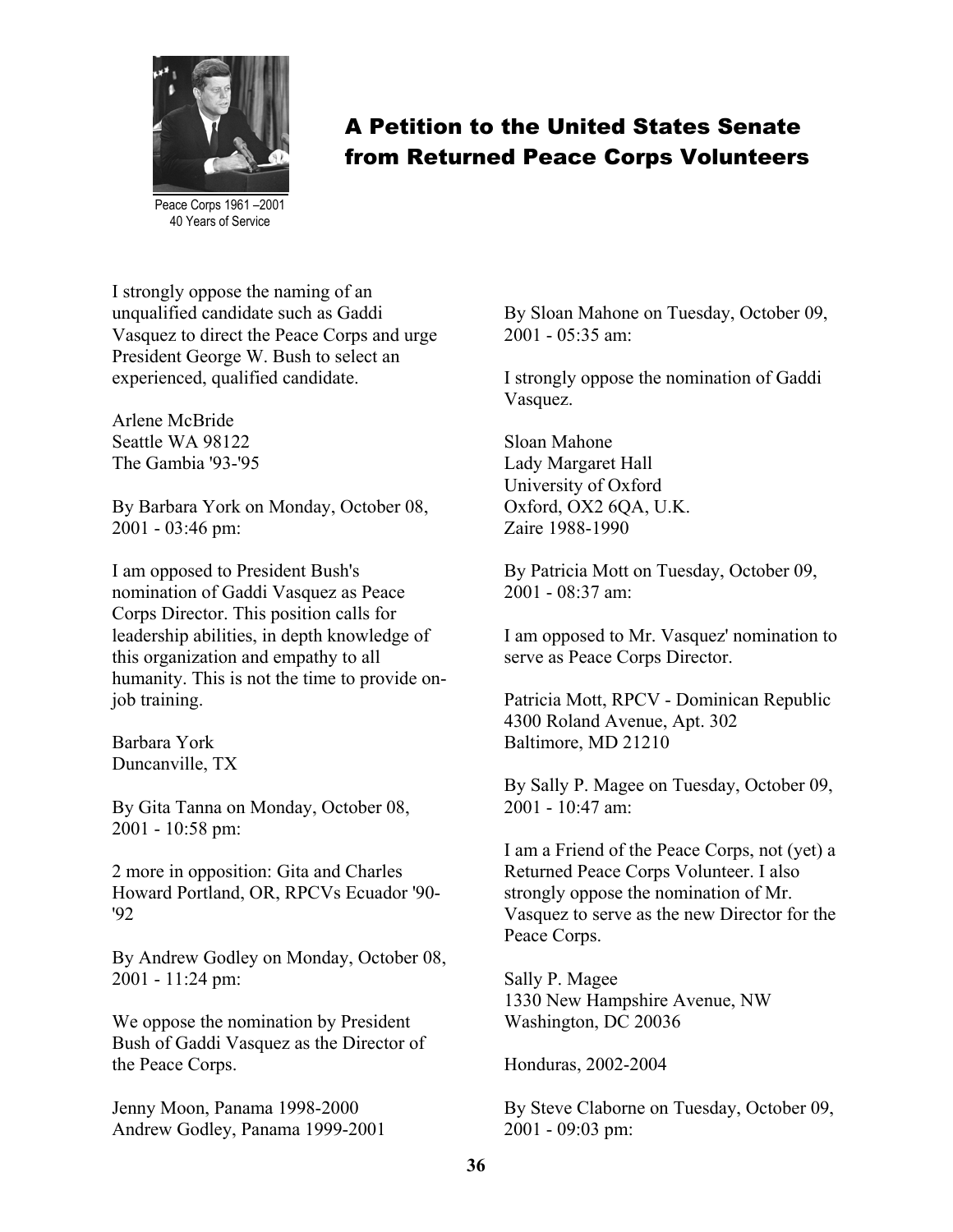

Peace Corps 1961 –2001 40 Years of Service

Gaddi Vasques is unqualified for such an important position in WDC. His nomination must be denied.

By Jun Sunseri on Wednesday, October 10, 2001 - 12:24 am:

I'm a Californian and believe me, this would be a bad idea. No Gaddi!

Jun Sunseri Santa Cruz, CA South Africa 1998-2000

By TinaIozzo on Wednesday, October 10, 2001 - 05:59 am:

I oppose the nomination of Mr. Vasquez to serve as the new Director of the Peace Corps.

Tina Iozzo Pretoria, RSA RPCV Congo-B/ville 91-93

By Joanne Schar on Wednesday, October 10, 2001 - 09:27 am:

I oppose the nomination of Mr. Vasquez to serve as new director of the Peace Corps!

Joanne Schar 824 East 4th St. Spencer, Iowa RPCV Congo Kinshasa 74-76

By Janice Ttuen on Wednesday, October 10, 2001 - 11:38 am:

I oppose the nomination of Mr. Vasquez to lead the Peace Corps.

Janice Tuten 1940 Biltmore St. NW #54 Washington DC 20009 RPCV Cameroon 78-80

By Jennifer Weisent on Wednesday, October 10, 2001 - 12:27 pm:

I oppose the nomination of Mr. Vasquez to lead the Peace Corps.

Jennifer Weisent 1835 Naugles Dr. Mattituck, NY 11952 RPCV Ecuador 96-98

By Helene Starks on Wednesday, October 10, 2001 - 03:21 pm:

I too oppose the nomination of Gaddi Vasquez as Director of Peace Corps. Particularly at this time, we need leadership who has direct experience with living in less developed parts of the world to appreciate the cultural complexities of international relations. There is no evidence that Mr. Vasquez has any of the necessary qualifications for this office.

Helene Starks 2219 N. 37th St. Seattle, WA 98103 RPCV Mali 1984-87

By Iris Winter on Wednesday, October 10, 2001 - 04:03 pm: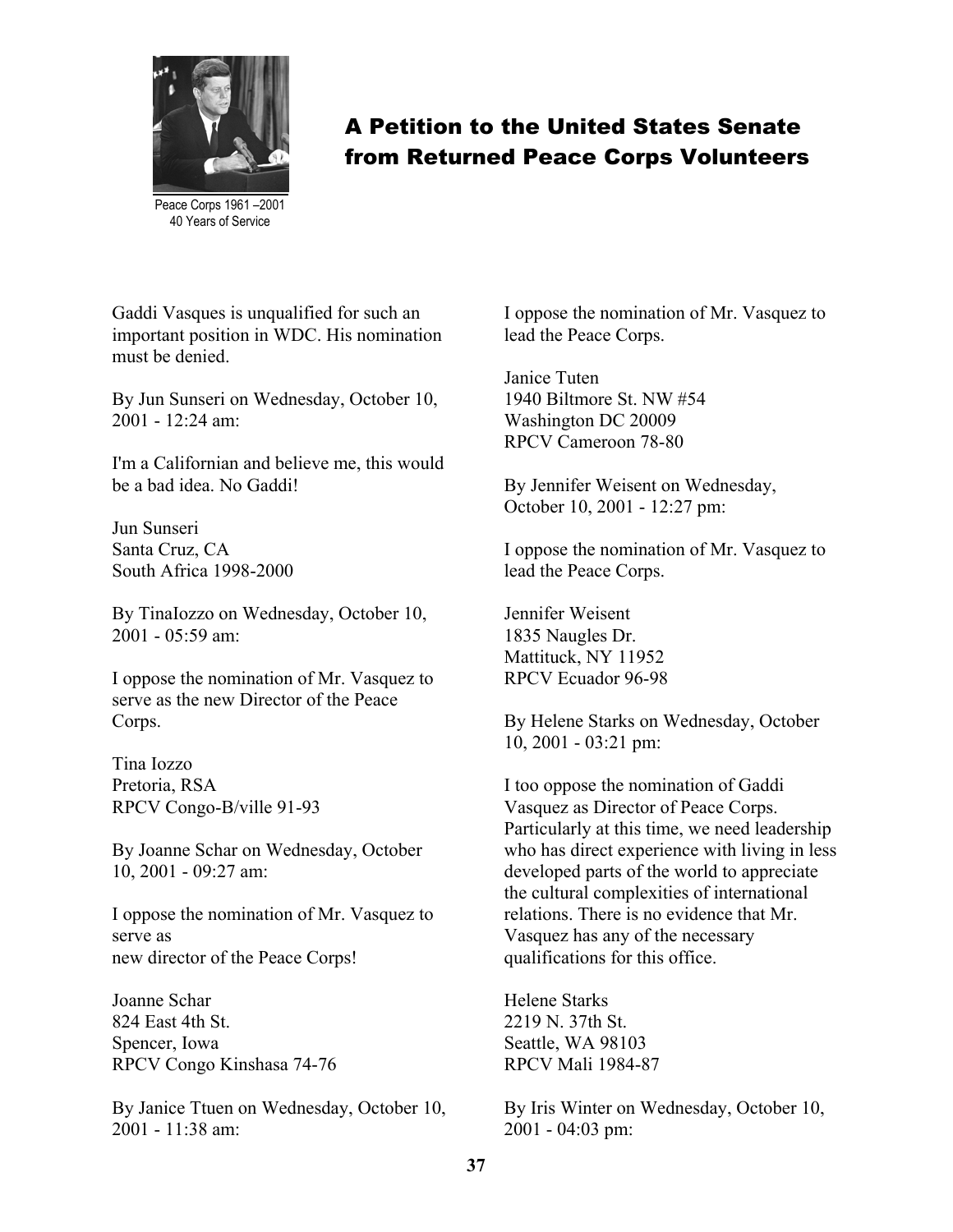

A Petition to the United States Senate from Returned Peace Corps Volunteers

Peace Corps 1961 –2001 40 Years of Service

I am opposed to the nomination of Gaddi Vasquez. The US Peace Corps is not for sale!

Iris Winter Pittsburgh, PA RPCV South Africa 1998-2000

By Manuel Zuniga, Jr. on Wednesday, October 10, 2001 - 05:19 pm:

Peace Corps needs demonstrated leadership in international development. I oppose the nomination of G. Vasquez.

Manuel B. Zuniga, Jr. Pittsburgh, PA RPCV South Africa 1998-2000

By Chris Cassell on Wednesday, October 10, 2001 - 08:11 pm:

Part of the solution to this escalation is ensuring that organizations like the Peace Corps are well cared for. 1,894 Peace Corps volunteers served in Afghanistan until the program was suspended in 1979; thereafter we began training the Taliban to fight the USSR.

Its all very confusing. But one thing is clear. Our country's incredibly sophisticated military hardware and intelligence requires a sophisticated Peace Corps and visionary leadership. Bush's nominee Vasquez has neither the credentials nor track record for this post. Peace Corps' presence in the Islamic countries is now a delicate issue (programs in Uzbekistan,

Turkmenistan and the Krygyz Republic are all suspened now.) To keep Kennedy's organization vital in the coming years, a statesmen is needed and clearly that is not the choice at hand.

How is that we are the #1 exporter of arms and munitions in the world, and yet Peace Corps' annual budget (\$248 million for 73 countries) costs less than one plane ! The war we fight has been well-seeded. Some argue that we're now weeping that which we have sown. Regardless of your position in that debate, please call your representative to oppose this nomination. We need leadership in the Peace Corps that makes us proud to be Americans.

Chris Cassell Former Soviet Union Armenia '97-'99

By Colleen Clark on Thursday, October 11, 2001 - 12:01 pm:

Gaddi Vasquez has no relevant qualifications for directing the Peace Corps. Furthermore, he was involved in scandalous, if not actually criminal, fiscal malfeasance in Orange County, CA. With such a resume he's hardly qualified for any public office. The US and the world deserve a serious candidate for this job.

Colleen Clark 21 William St. Cambridge, MA 02139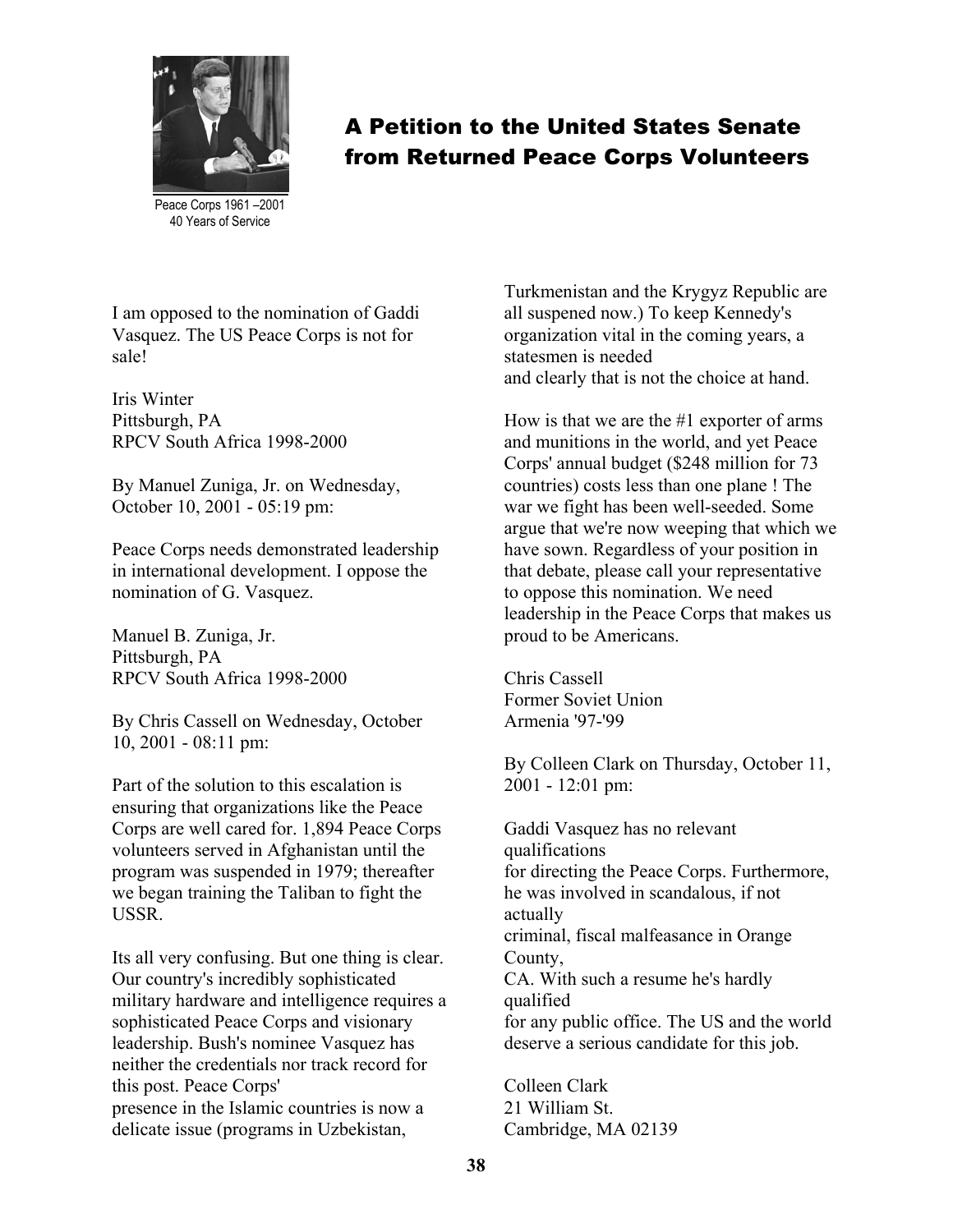

Peace Corps 1961 –2001 40 Years of Service

Turkey 1964-66

By Dick Haag on Thursday, October 11, 2001 - 12:50 pm:

We strongly oppose the nomination of Mr. Vasquez to be head of the U.S. Peace Corps. Now, of all times, it is simply unacceptable that someone with his appalling public record, lack of qualifications and international experience be made director.

Dr. and Mrs. Richard A. Haag 331 West Colonial Highway Hamilton, VA 20158 Fiji staff 1972-74 & Afghanistan staff 1974- 76

By Vivian E. Morgan-Mendez on Thursday, October 11, 2001 - 02:30 pm:

I strongly oppose the nomination of Gaddi Vasquez for Peace Corps Director.

Vivian E. Morgan-Mendez 2854 Kelly Square Vienna, VA 22181 Brazil 1967-1970

By Emmanuelle Rapicavoli on Thursday, October 11, 2001 - 09:47 pm:

I strongly oppose the nomitation of Gaddi Vasquez for Peace Corps Director.

Emmanuelle Rapicavoli 801 1/2 Cortland Ave San Francisco, Ca 94110 Nicaragua '98-'00

By Gail Joseph on Friday, October 12, 2001  $-01.02$  am<sup>-</sup>

I oppose the Vasquez nomination. Gail Joseph PO Box 860 Corrales NM 87048 Turkey 9 1965-1967

By stormy724 on Friday, October 12, 2001 - 09:50 am:

I oppose the Vasquez nomination as Peace Corps Director. Carol J. Peiffer Evans City, PA 16033

Brazil 1967-69

By Laura Tesler on Friday, October 12, 2001 - 06:57 pm:

I oppose the Vasquez nomination as Peace Corps Director. Laura Tesler 2559 N. Tucson Blvd. #1205 Tucson, AZ 85716 Nicaragua 1994-1996

By Matthew McClure on Friday, October 12, 2001 - 09:26 pm:

I have not served in the Peace Corps, but I believe a Peace Corps Director should have experience leading an aid or humanitarian agency. Mr. Vasquez does not.

Matthew McClure San Francisco, CA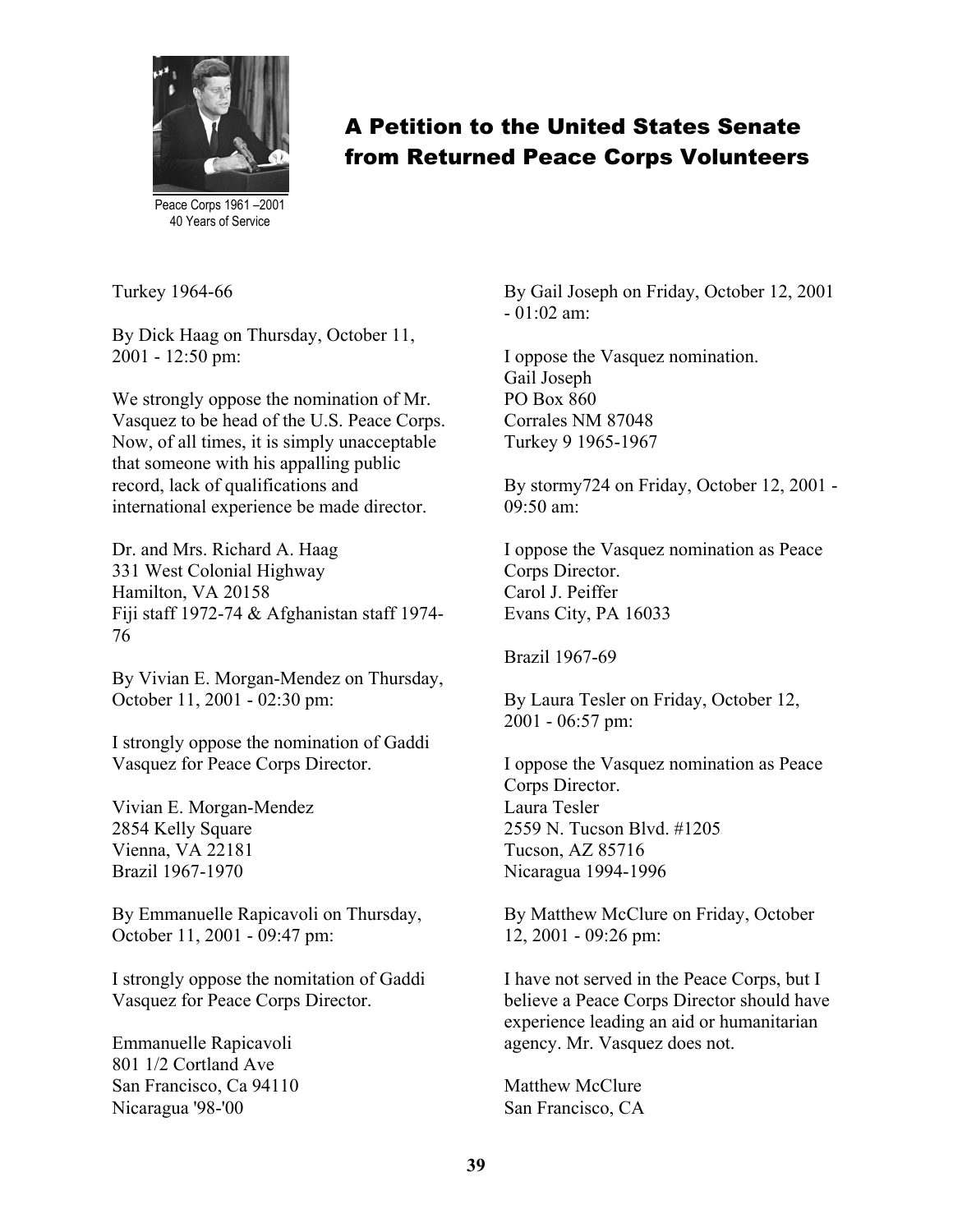

A Petition to the United States Senate from Returned Peace Corps Volunteers

Peace Corps 1961 –2001 40 Years of Service

By Natasha Mayers on Friday, October 12, 2001 - 09:34 pm:

I oppose the confirmation of Vasquez.

By jtorbert on Friday, October 12, 2001 - 10:49 pm:

As a Returned Peace Corps Volunteer (Nicaragua 1, 1968-71), I am dismayed, disgusted, and distressed by the selection of Mr. Vásquez as the current administration's candidate for Director of an organization which has never been more important than it is today.

There must be 200,000 Returned Peace Corps Volunteers in this country, among whom, I'm sure, there are numerous Republicans with solid experience running international organizations. Surely, 0ne of them could be recruited. This administration's selection of Mr. Vásquez, with his very dubious background, is simply a grandiose stupidity, both domestically and internationally.

Jim Torbert Whitefield, Maine

By Eric Reeder on Saturday, October 13, 2001 - 03:06 pm:

As a RPCV from Panama, I oppose the confirmation of Vasquez.

By Dale Derouin on Sunday, October 14,  $2001 - 12.17$  am:

As a RPCV from Sierra Leone (65-67)I am insulted by the nomination of someone as lacking in qualifications as Gaddi could be nominated to direct the Paace Corps. We need someone who knows aboutthe world first hand.

By RODERICK JONES on Sunday, October 14, 2001 - 10:31 am:

I oppose the Vasquez nomination.

By andresm on Monday, October 15, 2001 - 09:12 am:

I strongly oppose the Vasquez nomination. We don't need another incompetent Bush man, we already have one in the UN...

By Michael Maffie on Monday, October 15, 2001 - 12:09 pm:

I oppose the nomination of Mr. Vásquez.

Michael Maffie 67 Avon Street Somerville, MA 02143

By Martha Rodriguez on Monday, October 15, 2001 - 01:02 pm:

I oppose the nomination of Gaddi Vasquez.

By Jacob A. Dyer III on Monday, October 15, 2001 - 04:25 pm:

I'm looking for the pro-Gaddi Vasquez contingent, and having a damn hard time finding it. I oppose his nomination.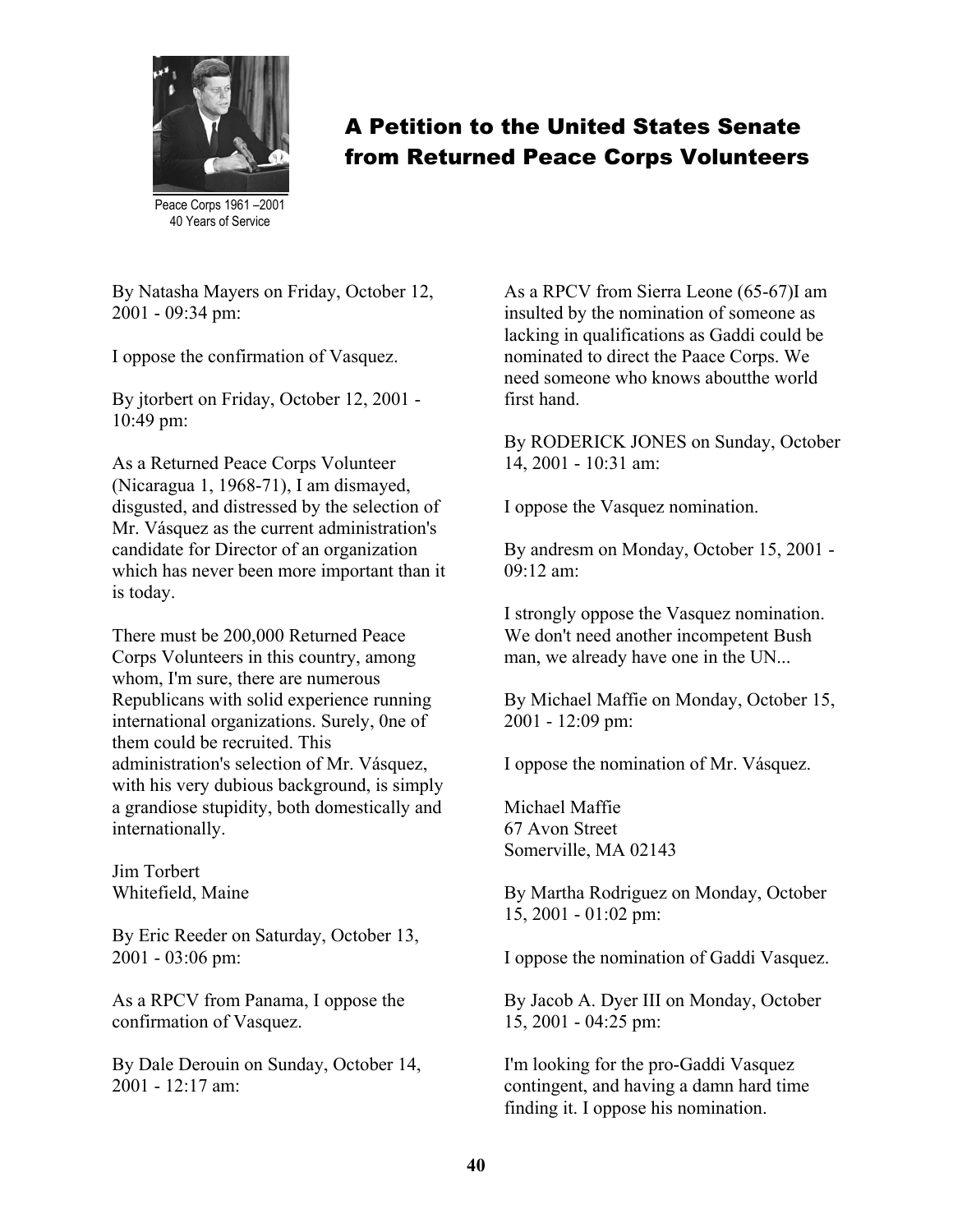

Peace Corps 1961 –2001 40 Years of Service

Jacob Dyer The Gambia 1996-1999 Croton-on-Hudson, New York

By Desiree on Monday, October 15, 2001 - 08:32 pm:

As a future Peace Corps applicant, I oppose the Vasquez nomination.

By Kirsten Pike on Tuesday, October 16, 2001 - 11:36 am: Edit

As a Peace Corps volunteer leaving for service in January 2002, I strongly oppose the nomination of Gaddi Vasquez for Peace Corps Director. Look harder. There are individuals better qualified for the job.

Kirsten Pike Ithaca, NY

By Robert Kirk on Tuesday, October 16, 2001 - 10:07 pm: Edit

I strongly oppose the Vasquez nomination.

Robert Kirk 4004 Cherrywood Rd Austin TX 78722 RPCV, The Gambia 1989-1991

By Jason Forauer on Wednesday, October 17, 2001 - 08:40 am: Edit

I also oppose the Vasquez nomination.

Jason Forauer

Worcester, MA 01610-1477 Clark University 950 Main St.

By Jason Forauer on Wednesday, October 17, 2001 - 08:42 am: Edit

Oops. I was a Peace Corps volunteer in Senegal from 1997-99

Jason Forauer

By aarongage on Wednesday, October 17, 2001 - 08:46 am: Edit

I oppose the Vasquez nomination.

Aaron M. Gage 1525 Liberty Lane Roswell, GA 30075 RPCV Latvia 99-01

By Mette Karlsen on Wednesday, October 17, 2001 - 09:23 am: Edit

I oppose the Vasques nomination.

Mette Karlsen 1002 Rhode Island Avenue, Nw, #400 Washington, DC, 20001 RPCV Latvia 1997-2000

By Debra Matisoff on Wednesday, October 17, 2001 - 09:31 am: Edit

I oppose the Vasques nomination.

Debra Matisoff 2208 40th Street, NW #2 Washington, DC 2007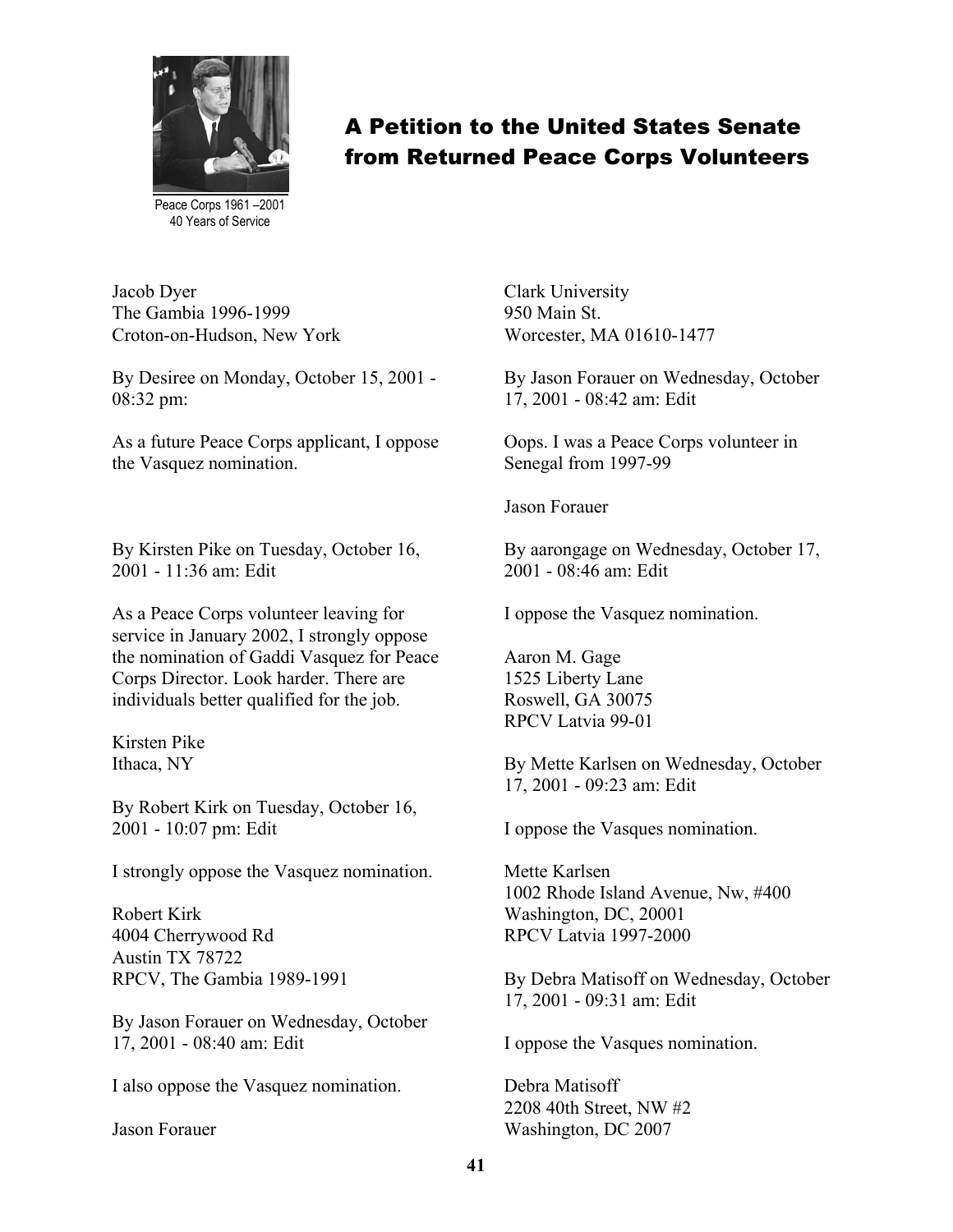

Peace Corps 1961 –2001 40 Years of Service

RPCV Lithuania 1997-1999

By Bruce Wilson on Wednesday, October 17, 2001 - 10:49 am: Edit

TWO HUNDRED AND EIGHT MORE SIGNATURES

When I first heard of the Vasquez nomination, I looked for this petition, and could not find it on this site (it has since been place more prominently). I was so appalled by the Vasuez nomination that I started a petition - opposing the nomination - of my own. It now has 208 signatures, many of them current and former Peace Corps members. There may be some overlap with the PeaceCorpsOnline.org petition.

My petition can be viewed at

http://www.PetitionOnline.com/novasque/pe tition.html

By Jennifer Ward on Wednesday, October 17, 2001 - 11:54 am: Edit

I oppose the Vasquez nomination.

Jennifer Ward 8804 Admiral Dr. Laurel, MD 20708

Namibia 1993-95

By Katherine Aylward on Wednesday, October 17, 2001 - 01:13 pm: Edit

I oppose the Vasquez nomination.

Katherine Aylward Portland, OR 97229

Latvia 1999-2001

By swerth on Wednesday, October 17, 2001 - 01:23 pm: Edit

I oppose the Vasquez nomination

Sara Werth Washington, DC

Lithuania 1997-1999

By Robert J. Morris on Wednesday, October 17, 2001 - 07:55 pm: Edit

I oppose the Vasquez nomination.

By Gail Souare on Thursday, October 18, 2001 - 02:28 pm: Edit

I oppose the Vasquez nomination

Gail Souare San Diego, CA

Mali 1991-1993

By Admin1 (admin) on Thursday, October 18, 2001 - 02:37 pm: Edit

Her are more names that have come in the mail:

Heather Dolphin c/o Proyecto Minnesota Apartado Postal #302 Leon, Nicarague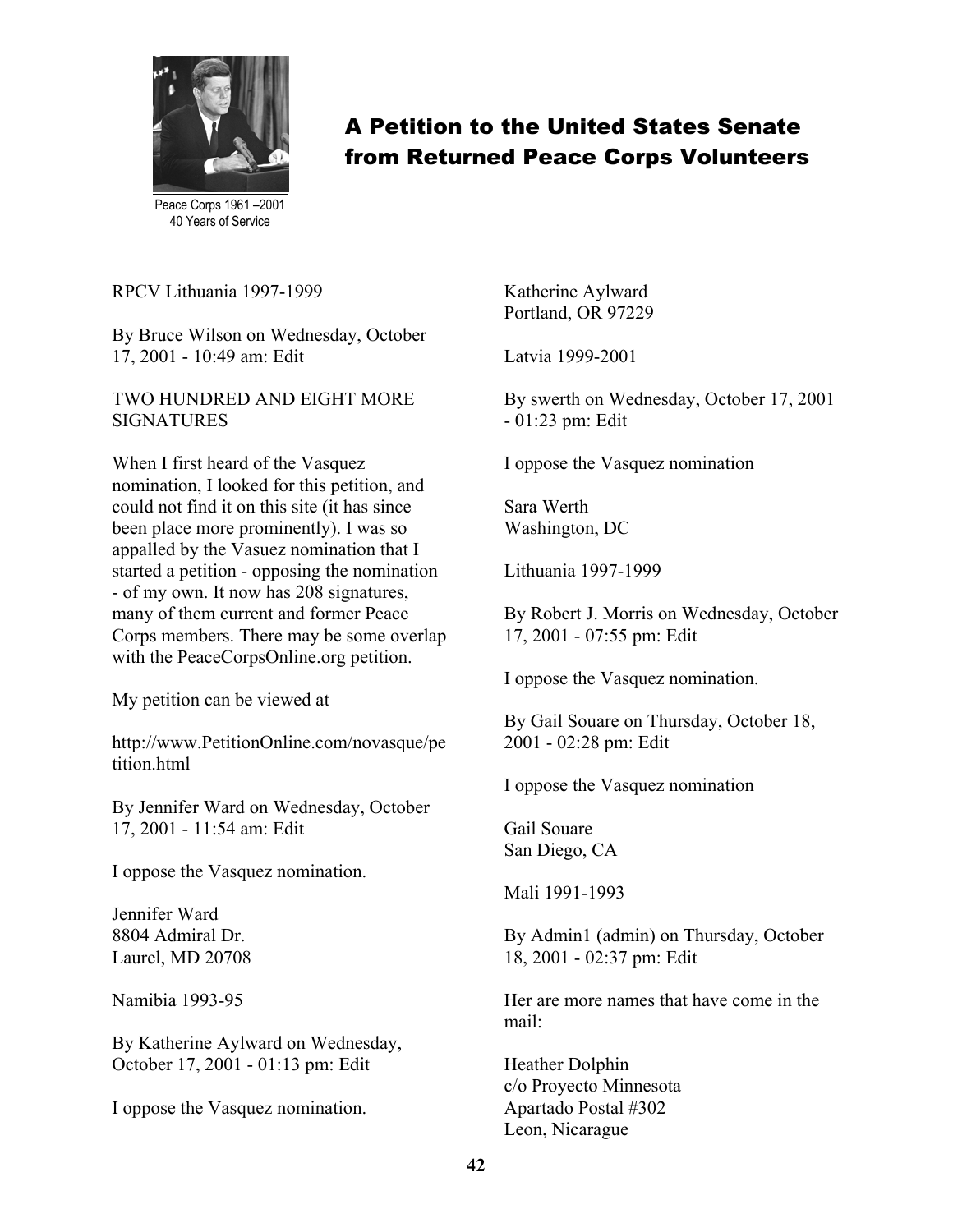

Peace Corps 1961 –2001 40 Years of Service

Carol Stock 311 W. Graham Dr Bloomington, IN 47403

Ruth Dettolton 16419 Crossfield Dr Huston, TX 77095

John Graham 64 Honton ST London W8 4ny UK

Sally Magee 1330 New Hampshire Ave NW Washington, D.C. 20036

Manuel Zuniga, Jr 5680 Forward Ave Apt 11 Pittsburgh, PA 15217

Iris Winter 5680 Forward Ave Apt 11 Pitsburgh, PA 15217

Roderick Jones 3748 N.Richmond St #2 Chicago,Il 60618

Sara Sheriden 2129-G WEst 111th St Chicago, Illinois 60643

Heather Reeder 14418 S. Drekel Dolton Il 60419

Nancy North 10201 S. Albany Evergreen Park, Il 60805

Patricia Berge 817 S. Shore Drive Kansas City, Mo 64151

Ann Pohlers 4930 1/2 Long Branch Ave San Diego,CA 92107

By Michelle Schuhmann on Friday, October 19, 2001 - 12:37 pm: Edit

I oppose the Vasquez nomination.

Michelle Schuhmann Birmingham, AL Niger 91-93

By Kate Vieira on Friday, October 19, 2001 - 02:56 pm: Edit

I oppose the Vasquez nomination.

Kate Vieira Richardson, Texas Latvia 1999-2001

By Camilla Serrano on Friday, October 19, 2001 - 04:19 pm: Edit

I oppose the Vasquez nomination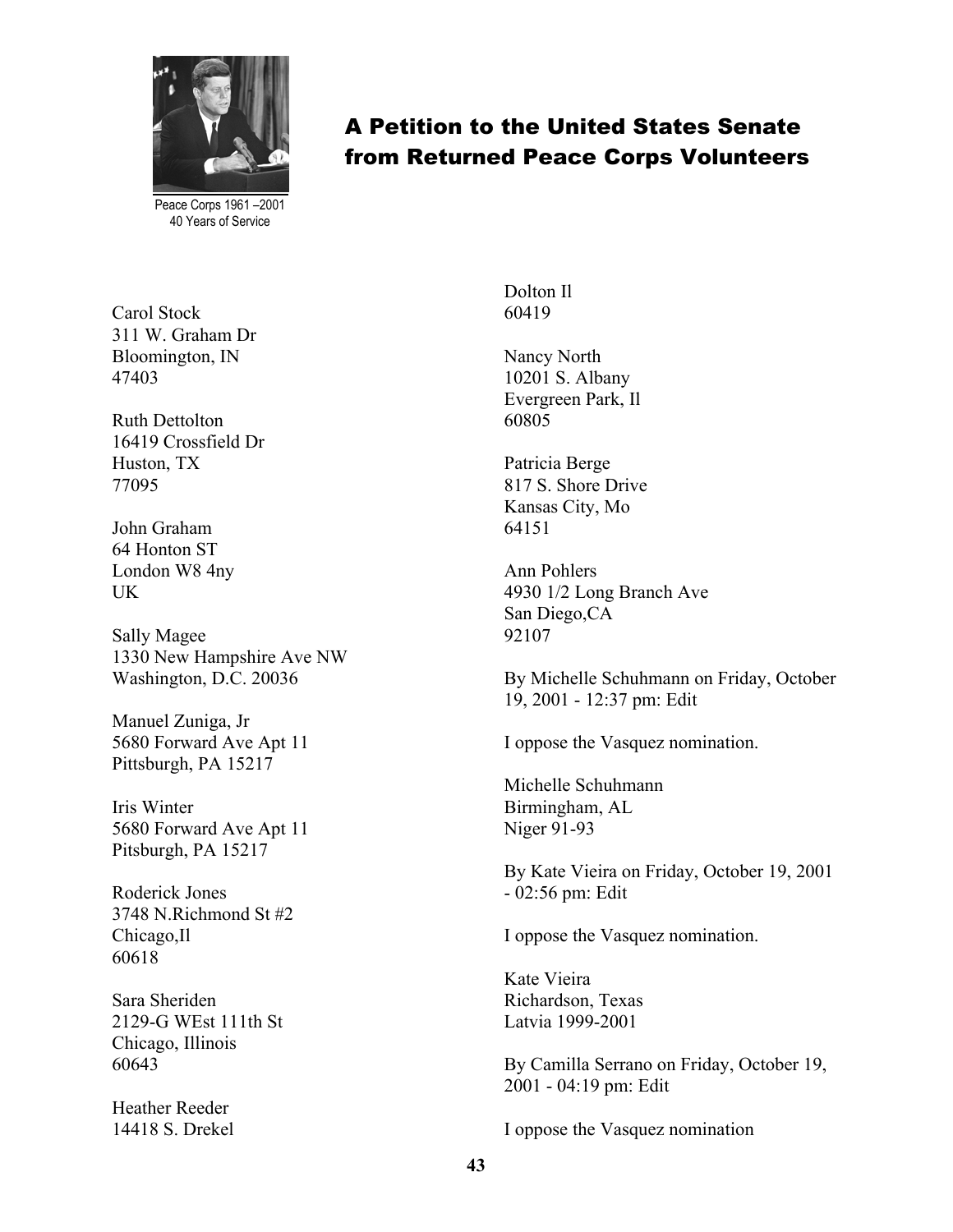

Peace Corps 1961 –2001 40 Years of Service

Camilla Serrano 1283 1/2 Devon Av Los Angeles,CA 90024 Morocco 1967-1969

By Pam Lathrop on Friday, October 19, 2001 - 08:06 pm: Edit

I oppose the Vasquez nomination Pam Lathrop 2116 Fox Meadows Manhattan, KS 66503 Paraguay 1983-1985

By Stephen Flance on Sunday, October 21, 2001 - 01:00 pm: Edit

I am opposed to the Vasquez nomination for Peace Corps Director.

Stephen Flance Santa Fe, New Mexico Senegal 1966-1968

By Dan Fingerman on Sunday, October 21, 2001 - 02:18 pm: Edit

I am opposed to the appointment of Gaddi Vasquez as Peace Corps Director.

Dan Fingerman Berkeley, California

Malaysia 1969 - 1972

By Patricia Kasdan on Sunday, October 21, 2001 - 07:17 pm: Edit

Patricia MacDermot Kasdan

3617 Jocelyn Street, NW Washington, DC 20015 Philippines 1961-63

By Paul Alan Fahey on Sunday, October 21, 2001 - 07:42 pm: Edit

I oppose the appointment of Gaddi Vasquez as Peace Corps Director.

Paul Alan Fahey 120 Pino Solo Ct. Nipomo, CA 93444 Ethiopia 68-71

By Carrie Slater on Sunday, October 21, 2001 - 08:03 pm: Edit

I oppose the Vasquez nomination.

Carrie Slater 1427 E 1st St Apt 4 Duluth, MN 55805 Latvia 1999-2001

By Janet S. Karon on Sunday, October 21, 2001 - 10:07 pm: Edit

I am for the selection of a returned Peace Corps Volunteer as Director of the Peace Corps.

By Admin1 (admin) on Monday, October 22, 2001 - 11:12 am: Edit

More signatures that have come in the mail:

Terrence E. Dougherty Afghanistan 72 - 75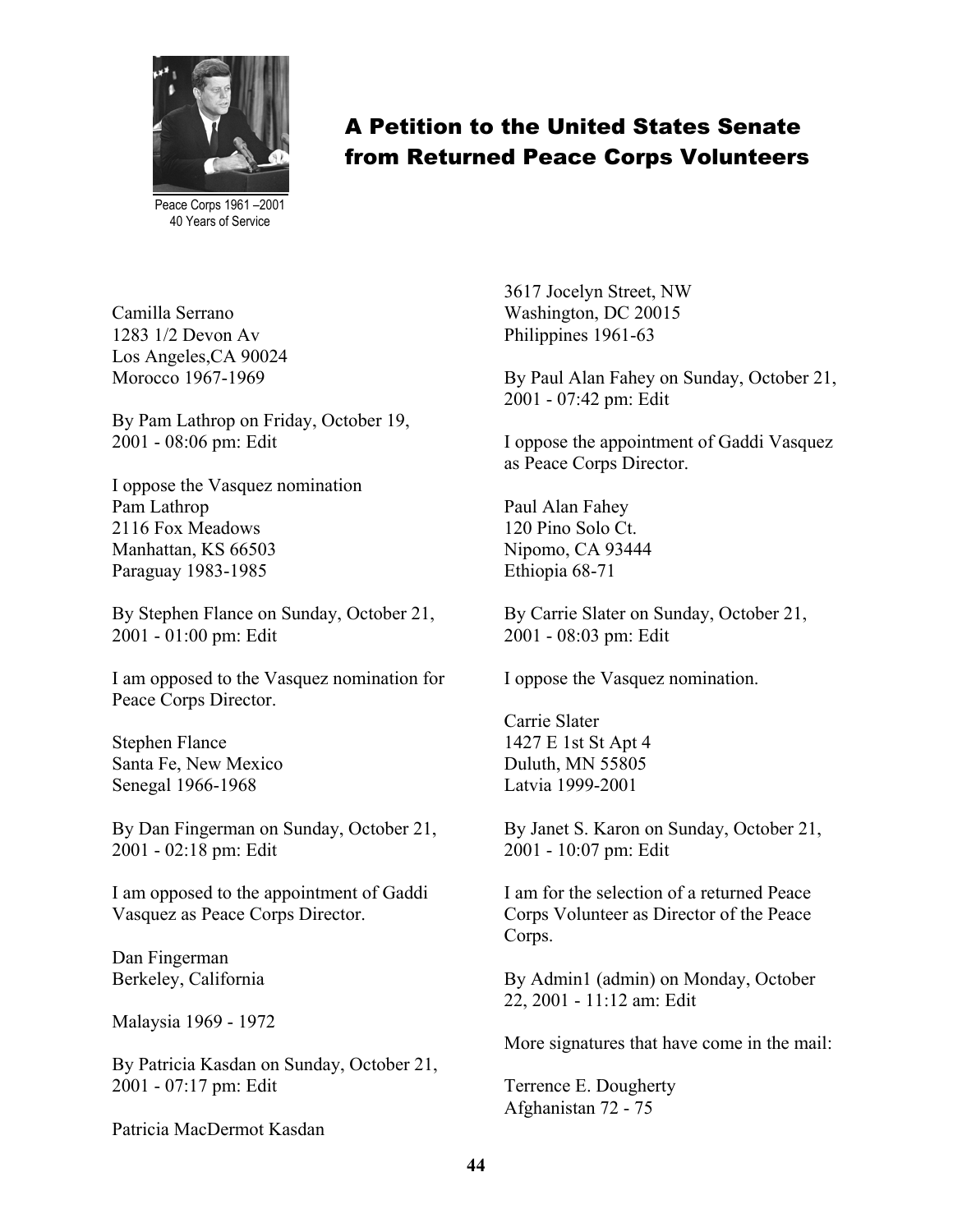

Peace Corps 1961 –2001 40 Years of Service

Karen Cellarius Hungary 91 - 93

Gregory Zell Nigeria 62 - 64

Anne Philpot Zambia 70 - 73

Andrea Orlin Nigeria XIII

Andrew Philpot Nigeria 65 - 67

Margaret Snoeren Nigeria 64 - 65

Susan Aronson Afghanistan 63 - 65

Karina R. Dahl Cameroon 90 - 92

Nancy Cunningham Afghanistan 65 - 66

Michelle Ghiselli Morocco 93 - 96 Ivory Coast 97

Edward J. Willet Jr. India 65 - 67

David O'Neill Sierra Leone 89 - 91

Ben Bloom Philipines 78 - 82 H.J. Julie Kim Estonia 93 - 95

A Petition to the United States Senate

from Returned Peace Corps Volunteers

Philip B. Olsen Philippines 62 - 66

Miriam Aiken Philippines 65 - 57

Jonathon Pearson Federated States of Micronesia 89 - 91

Rosemary George Straley Ghana 62 - 64 Director, Cameroon 78 - 79

Patricia A. Wand Colombia 63 - 64

Sarah Moffett-Guice Sierra Leone 91 - 92 Paraguay 93 - 95

Sarah Morrison Liberia 85 - 87

John H. Lorentz Iran 62 - 64

Helen Wells Ethiopea 68 - 71

Rolano H. Johnson Kenya 64 - 66

Jane Tuby Nigeria 63 - 65

Clare M. Yates Nigeria 64 - 66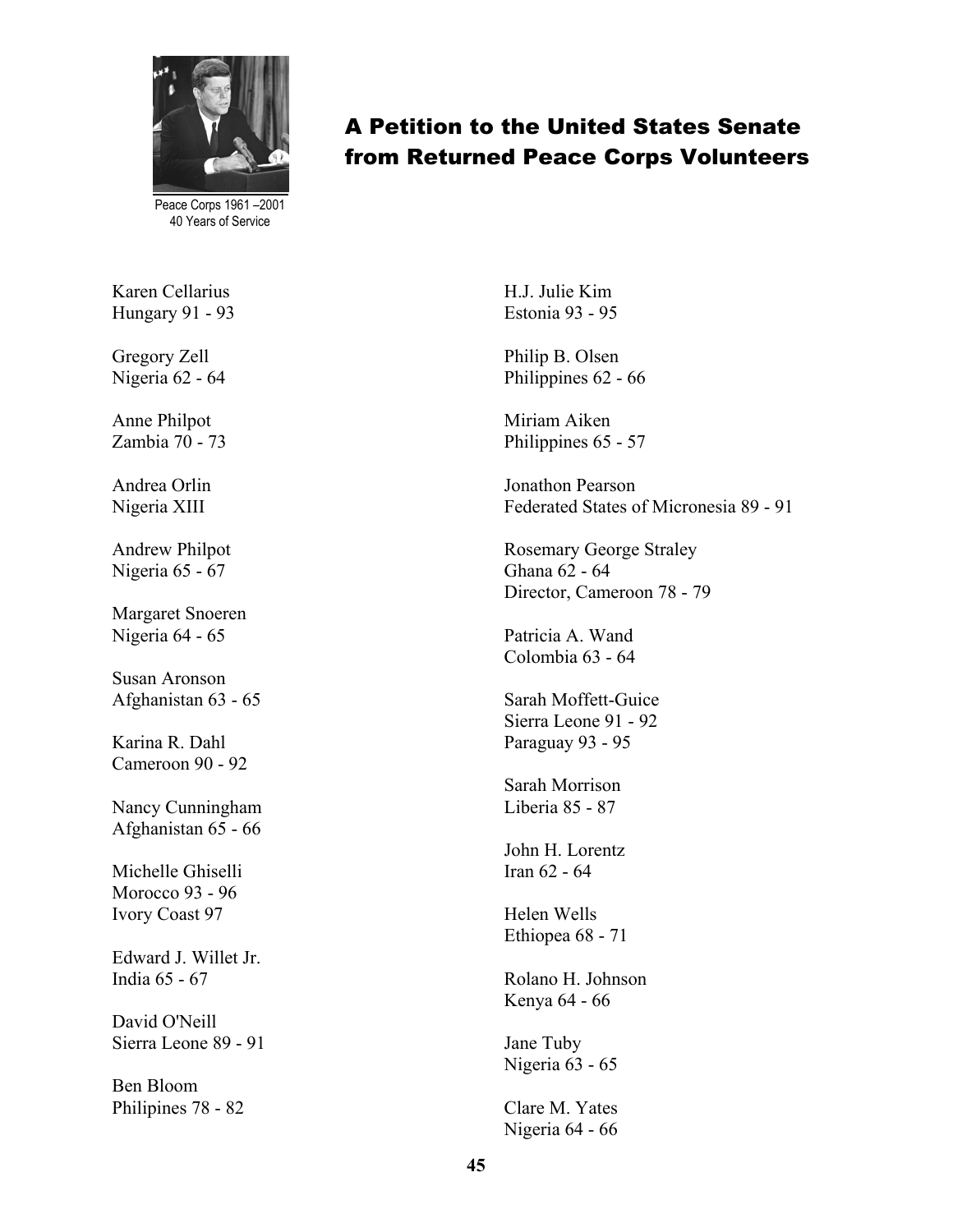

Peace Corps 1961 –2001 40 Years of Service

Pamela W. Ficarella Nigeria 66 - 67

Martha Dyckes Nigeria 63 - 66

Leslie Wilson Thailand 90 - 93 Staff, Moldova 95 - 97

Carolyn Kari Kenya 79 - 81

Dr. Virginia DeLancey Nigeria 62 - 64

Rachel Sharon Russia Far East 95 - 97

Suzanne M. Wagner Ukraine 98- 2000

Michael Tajchman Nepal 94 - 96

Stephen Cristofar Ethiopea 62 - 64

Connie Keeney Baltics and Albania 93 - 95

Beth Clemitus Thailand 87 - 89

Donna B. Braden Ukraine 99 - 2000

Kristina Bliss Guyana 98 - 2000 Russell Stone Guatemala 93 - 95

Tamara Peterson Kenya 98 - 2000

Heather Dolphin Dominican Republic 97 - 99

Carol Stock Thailand 95 - 98

John C. Graham Zaire 75 - 77

Sally P. Magee Honduras 2002 - 2004

Iris Winter South Africa 98 - 2000

Manuel B. Zuniga Jr. South Africa 98 - 2000

Sara M. Sheridan Botswana 90 - 93

Roderick Jones Nicaragua 92 - 96

Judith H. Whitney Honduras 87 - 88

Philip B. Olsen Philippines 62 - 67

Abby Wasserman Colombia 63 - 65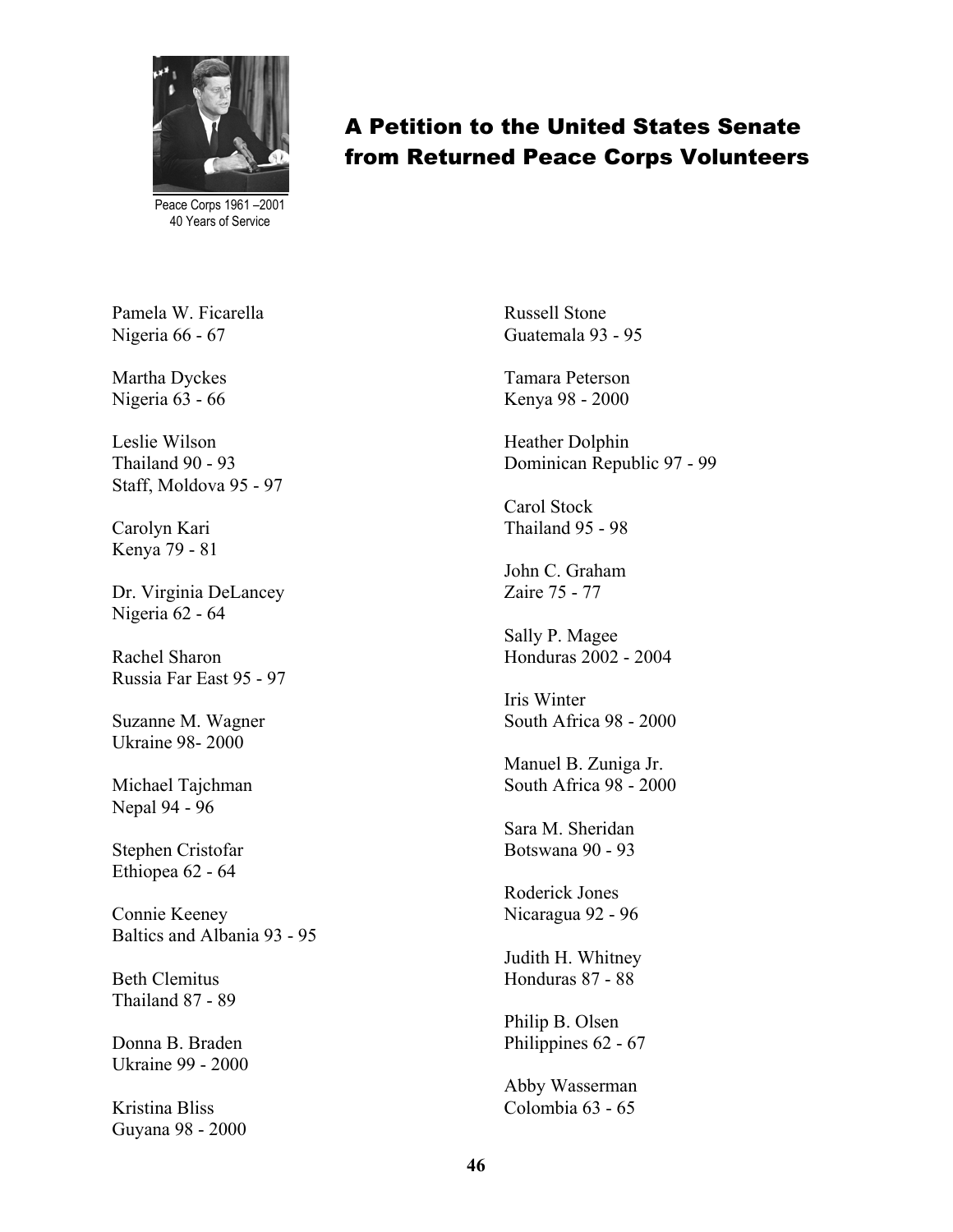

Peace Corps 1961 –2001 40 Years of Service

Ronald E. Dean Cameroon 97 - 99

By Admin1 (admin) on Monday, October 22, 2001 - 11:13 am: Edit

The following signatures came in the mail from a petition signed by RPCVs from Houston, Texas:

Shawn Murphy

Janice Weiss

Danielle Bolks

Tom Edwards

Ross Hicks

Melinda Sue Hutchings

By Admin1 (admin) on Monday, October 22, 2001 - 11:14 am: Edit

The following signatures came in the mail from a petition signed by RPCVs from upstate New York:

Ellie McKenna

Becky Thurn

Susan L. Hale

Joyce Magee

Susan Thiese

Susan C. Able

By Joseph Evan Diamond on Monday, October 22, 2001 - 01:30 pm: Edit

From:Joseph Evan Diamond, Peace Corps Volunteer Venezuela 1967-69. I support the Gaddi Vasquez Petition (reject the nomination by President Bush).

By mparsaca on Monday, October 22, 2001 - 01:40 pm: Edit

Emily T. Knox Barcelona, Spain Zambia 97-99

Lanette Burrows Troy, New York Burkina Faso 99-01

By Robert B. Boeder on Monday, October 22, 2001 - 03:14 pm: Edit

I oppose the nomination of Gaddi Vasquez as Peace Corps director. Robert Boeder, Fayetteville, NC, Malawi 1964-66.

By Linda Cover Bigelow on Monday, October 22, 2001 - 04:33 pm: Edit

Linda Cover Bigelow 88, rue du Saumalier 06640 Saint Jeannet France Philippines II, 1961-63

By Loretta Ishida on Monday, October 22, 2001 - 05:25 pm: Edit

Loretta Ishida